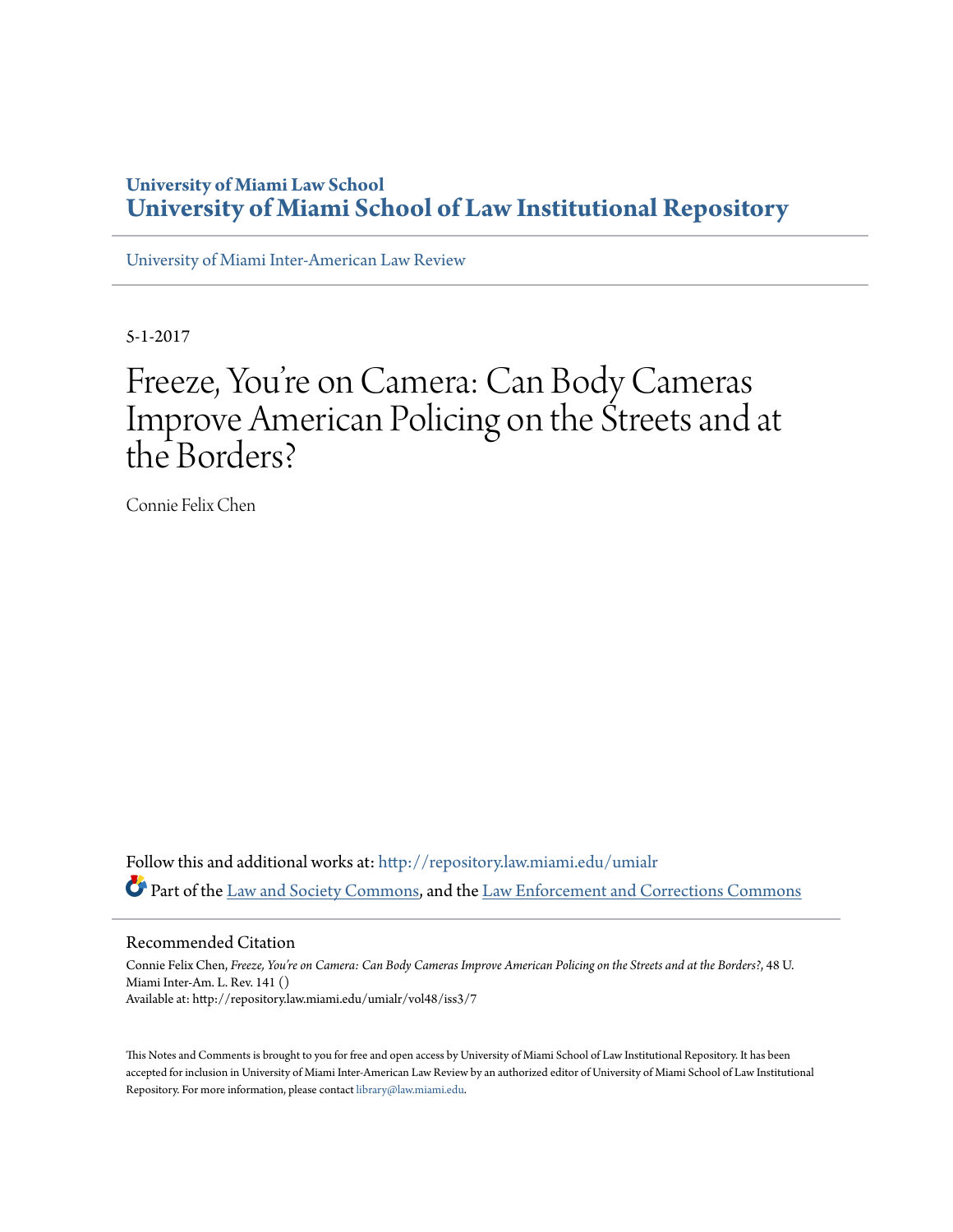# **Freeze, You're on Camera: Can Body Cameras Improve American Policing on the Streets and at the Borders?**

# Connie Felix Chen\*

*In the United States, recent killings of civilians by law enforcement have propelled body cameras to the forefront of solutions to the "epidemic" of police misconduct. Preliminary studies suggest that body cameras create a win-win situation for both the police and the public by producing a civilizing effect on all parties involved. The problem, however, is that not every law enforcement agency has a body camera program. And among those that do, the surprising lack of legal action raises the question: How effective are body cameras in ensuring that justice is served?* 

*This Note discusses the use of body cameras in American policing on the streets and at the borders. It provides a background into the problem of police misconduct and highlights arguments in favor of and cautioning against body camera technology. Finally, in light of the Trump administration's pro-law enforcement stance, this Note investigates high-profile police killings and assesses existing border policies to consider whether body cameras can truly deliver on their promise.* 

<sup>\*</sup> J.D. 2017, University of Miami School of Law; B.A. 2013 in Psychology, Emory University. I am deeply grateful to Judge Milton Hirsch and Professor Tamara Lave for their expert guidance throughout the writing process. I would also like to thank my family—especially my mother, Laura—for their confidence and support. This Note is dedicated to my late grandmother, YingZi.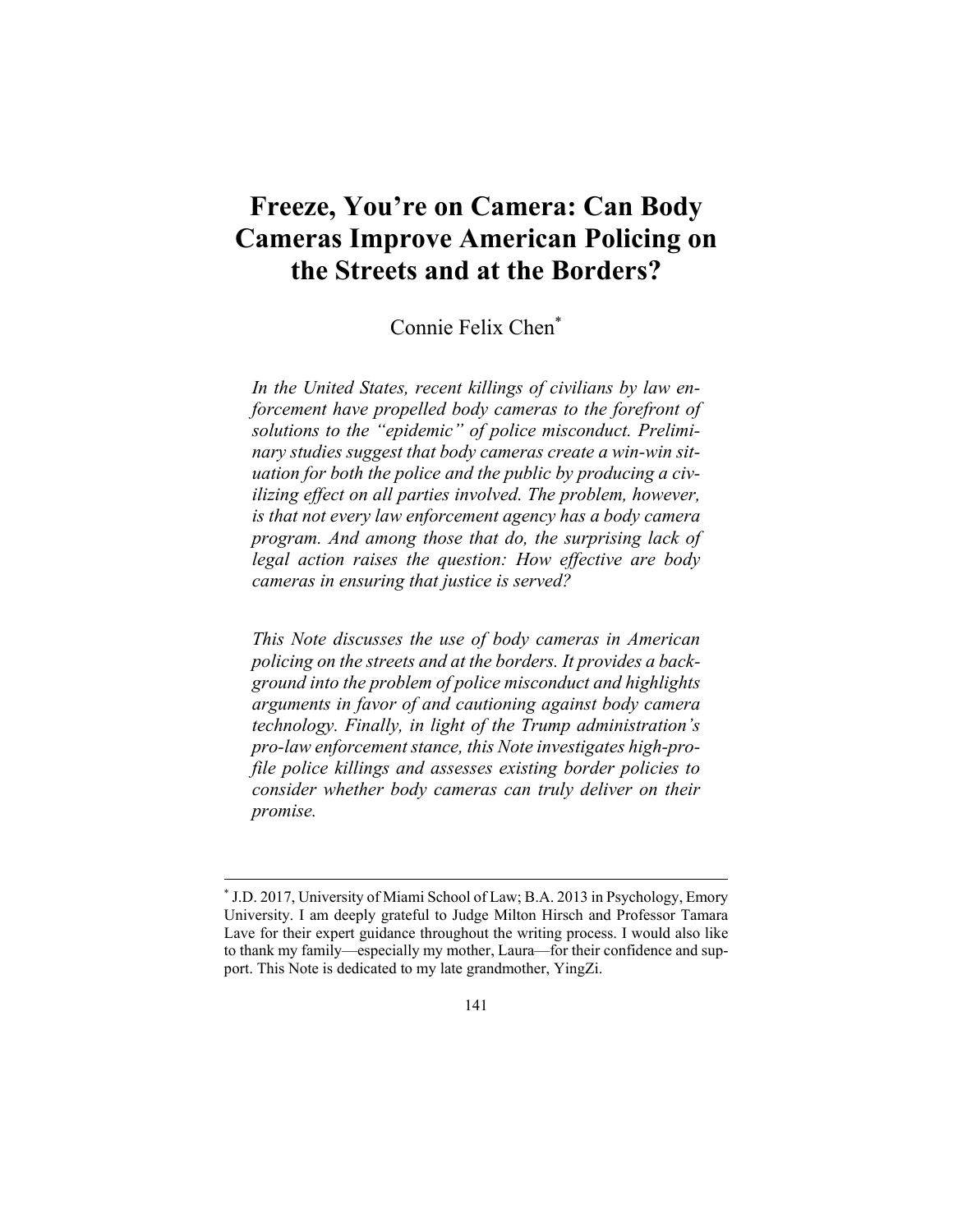|    |                                                          | 142 |
|----|----------------------------------------------------------|-----|
|    | A HISTORY OF VIOLENCE: A BACKGROUND OF POLICE-           |     |
|    |                                                          |     |
|    |                                                          |     |
|    |                                                          |     |
| Н. | <b>BODY CAMERAS: A CLOSER LOOK AT THE TECHNOLOGY</b>     |     |
|    |                                                          |     |
|    |                                                          |     |
|    | B. Findings from the SAVER Assessment and BWC            |     |
|    |                                                          |     |
|    |                                                          |     |
|    | <b>III. PRIVACY CONCERNS AND THE LIMITATIONS OF BODY</b> |     |
|    |                                                          |     |
|    |                                                          |     |
|    |                                                          |     |
|    | IV. PANACEA OR SMOKE AND MIRRORS: AT THE END OF THE      |     |
|    | DAY, CAN BODY CAMERAS TRULY DELIVER ON THEIR             |     |
|    |                                                          |     |
|    | A. The Future of Body Cameras on the Streets170          |     |
|    | B. The Future of Body Cameras at the Borders179          |     |
|    |                                                          |     |
|    |                                                          |     |

# INTRODUCTION

On the morning of April 12, 2015, Freddie Gray was standing on the corner of North Avenue and Mount Street, talking with a friend.<sup>1</sup> Forty-five minutes later, Gray's lifeless body was pulled from the back of a Baltimore Police transport van.<sup>2</sup> What exactly happened behind those metal doors? Much of the incident remains a mystery.

 <sup>1</sup> Kevin Rector, *The 45-Minute Mystery of Freddie Gray's Death*, THE BALTIMORE SUN (Apr. 25, 2015), http://www.baltimoresun.com/news/maryland/ freddie-gray/bs-md-gray-ticker-20150425-story.html#page=1. 2

 $\overline{2}$  *Id.*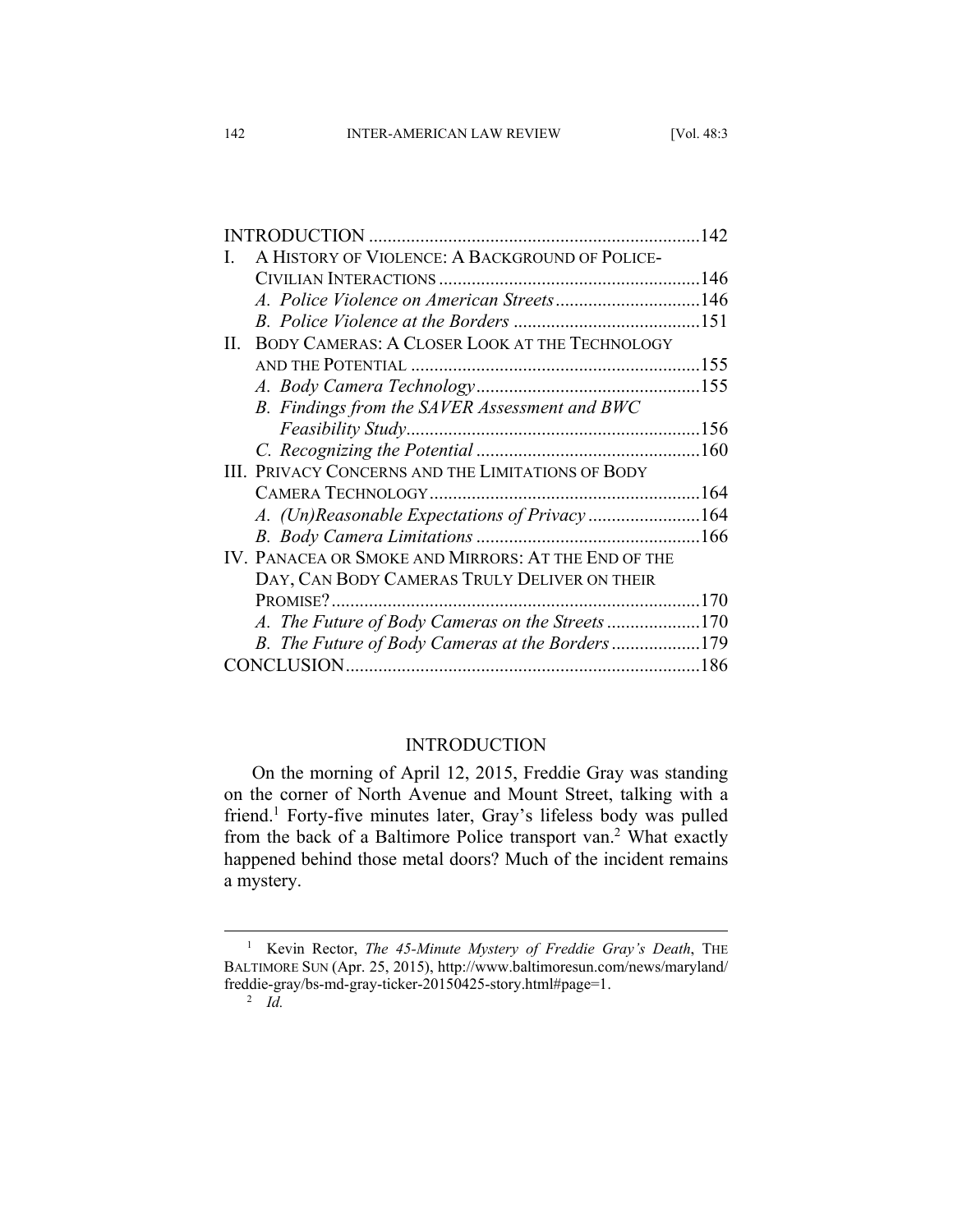According to a police timeline, at 8:39 a.m., twenty-five year old Freddie Gray "made eye contact" with three officers patrolling the Gilmore Homes housing project, an area known for violent crime and drug sales.<sup>3</sup> Police claim that Gray "fled unprovoked upon noticing [their] presence" and was captured after a foot chase through several side streets.<sup>4</sup> Upon discovering a small switchblade inside Gray's pant pocket, the officers placed him under arrest.<sup>5</sup> This is where witness accounts begin to differ.

Police state that Gray was apprehended "without force or incident."6 One officer admitted he was prepared to use his Taser but never deployed it.<sup>7</sup> Two mobile phone videos, however, paint a different picture. The video segments show Freddie Gray on the ground—screaming—with three officers kneeling over him as he was handcuffed.<sup>8</sup> A witness reported that one officer had his knee on Gray's neck while another officer bent Gray's legs backwards so that he was "folded up like . . . a piece of origami."<sup>9</sup> Conflicting testimonies aside, what *is* clear is that when Freddie Gray entered the police transport van, he was still alive.<sup>10</sup>

<sup>&</sup>lt;sup>3</sup> Amy Davidson, *Freddie Gray's Death Becomes a Murder Case*, THE NEW YORKER (May 1, 2015), http://www.newyorker.com/news/amy-davidson/freddie -grays-death-becomes-a-murder-case; Eliott C. McLaughlin, Ben Brumfield & Dana Ford*, Freddie Gray Death: Questions Many, Answers Few, Emotions High in Baltimore,* CNN (Apr. 20, 2015), http://www.cnn.com/2015/04/20/us/baltimor e-freddie-gray-death/index.html. 4

Rector, *The 45-Minute Mystery of Freddie Gray's Death*, *supra* note 2. Police insisted Gray's flight in a high-crime area gave probable cause for the chase. No other reason was provided. *See also* Application for Statement of Charges, *State v. Grey*, No. 6B02294074 (Apr. 12, 2015), *available at* http://s3. documentcloud.org/documents/1996025/freddie-gray-charging-documents.pdf.

Application for Statement of Charges, *supra* note 4. 6

 $\overline{d}$ .

<sup>7</sup> McLaughlin, Brumfield & Ford*, Freddie Gray Death: Questions Many, Answers Few, Emotions High in Baltimore, supra* note 3.

*Id.* 

<sup>9</sup> Rector, *The 45-Minute Mystery of Freddie Gray's Death*, *supra* note 1.

Statement of Kevin Moore. 10 Fantz & Botelho, *What We Know, Don't Know about Freddie Gray's Death*, CNN (Apr. 29, 2015), http://www.cnn.com/2015/04/22/us/baltimore-freddie-gray-what-we-know/. Surveillance cameras recorded Gray conscious and upset, exclaiming "I can't breathe" and asking for an inhaler. A bystander's video shows Gray was pulled towards the van, but he stood briefly on his own before being placed inside.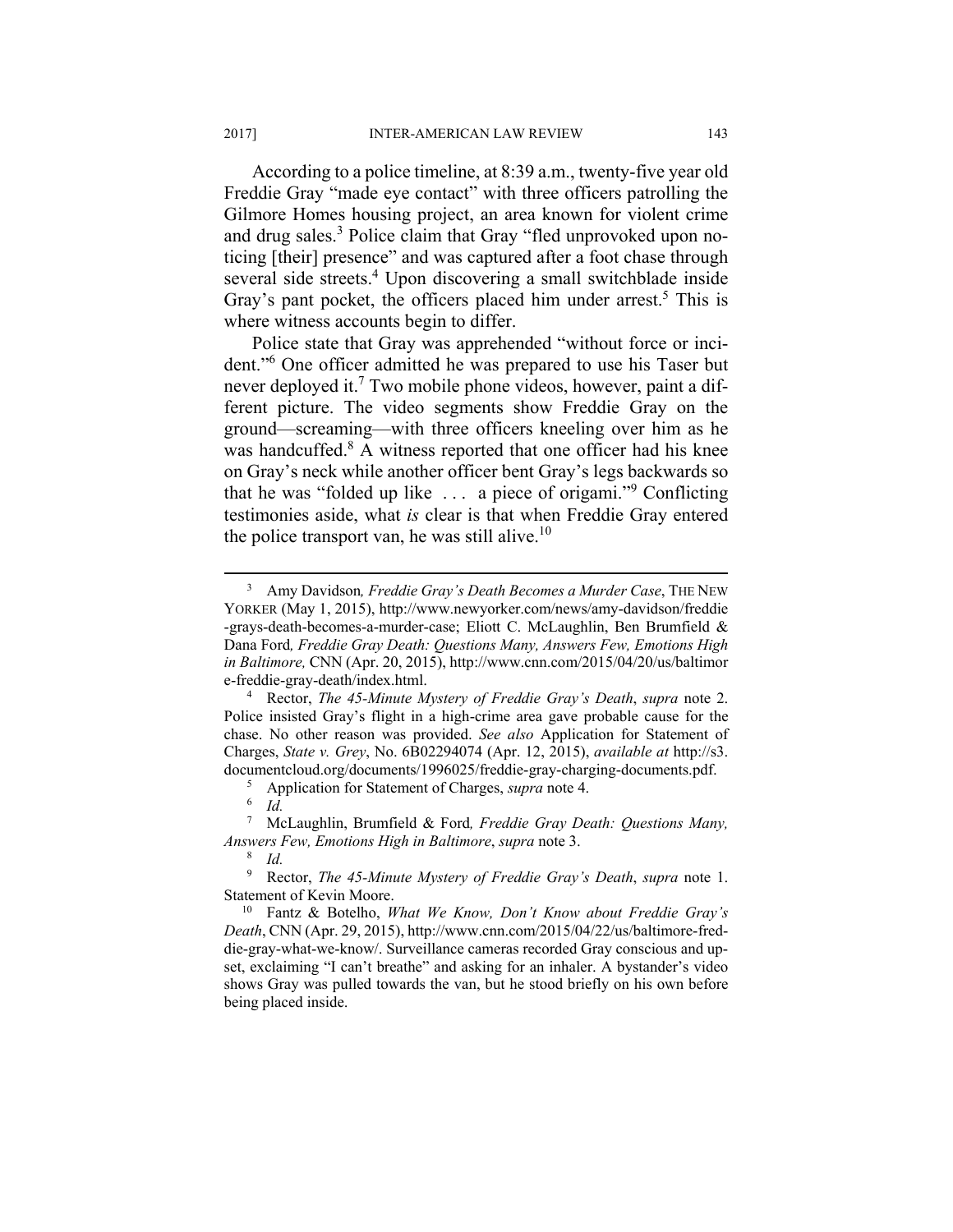Between 8:45 and 9:23 a.m., the van made four confirmed stops with Freddie Gray in custody.<sup>11</sup> During the first stop, captured on cell phone, Gray was placed in leg irons after reportedly "acting irate in the back."12 The van made two additional stops, captured on surveillance cameras, to check on Gray's condition.13 The van stopped a fourth time to pick up another prisoner, Donta Allen, who heard "banging against the walls" on Gray's side of the metal partition.<sup>14</sup> Allen, however, could not see Grey, and the officers were holding steadfast to the "blue code of silence."

What investigators do know is that at 9:24 a.m., when the van finally arrived at the Western District police station, Freddie Gray was unconscious and not breathing.<sup>15</sup> After failed attempts to resuscitate him, paramedics rushed Gray to the University of Maryland Shock Trauma Center.<sup>16</sup> On April 19, Gray was pronounced dead.<sup>17</sup> The cause of death: Catastrophic damage to his spinal cord— which was "80% severed in the neck area"—a crushed larynx, and a laterdiscovered head injury.<sup>18</sup>

near an intersection, during which Gray indicated he could not breathe and twice requested medical assistance. His requests were ignored. 14 Peter Hermann, *Prisoner in Van Heard "Banging against Walls,"* THE

WASHINGTON POST, (Apr. 29, 2015), https://www.washingtonpost.com/local/cri me/prisoner-in-van-said-freddie-gray-was-banging-against-the-walls-during-rid e/2015/04/29/56d7da10-eec6-11e4-8666-a1d756d0218e\_story.html?utm\_term=. 2c71cc2cd70e. Police contend that Gray "continued to be combative" during transport. 15 Ortiz*, Freddie Gray: From Baltimore Arrest to Protests, a Timeline of the* 

 <sup>11</sup> Erik Ortiz*, Freddie Gray: From Baltimore Arrest to Protests, a Timeline of the Case*, MSNBC (May 1, 2015), http://www.msnbc.com/msnbc/freddie-graybaltimore-arrest-protests-timeline-the-case.<br><sup>12</sup> Rector, *The 45-Minute Mystery of Freddie Gray's Death, supra* note 1.

Some witnesses claim Gray was beaten with batons and unresponsive when police "threw" him back inside the van. An autopsy report, however, showed no evidence of beatings.<br><sup>13</sup> *Id.* The second stop was near the G&A Food Market. The third stop was at

*Case*, *supra* note 11.<br><sup>16</sup> *Id.*<br><sup>17</sup> *Id* 

*Id.* 

<sup>18</sup> *Id.*; Natalie Sherman, Chris Kaltenbach, & Colin Campbell, *Freddie Gray Dies a Week after Being Injured During Arrest*, THE BALTIMORE SUN, (Apr. 19, 2015), http://www.baltimoresun.com/news/maryland/freddie-gray/bs-md-freddie -gray-20150419-story.html.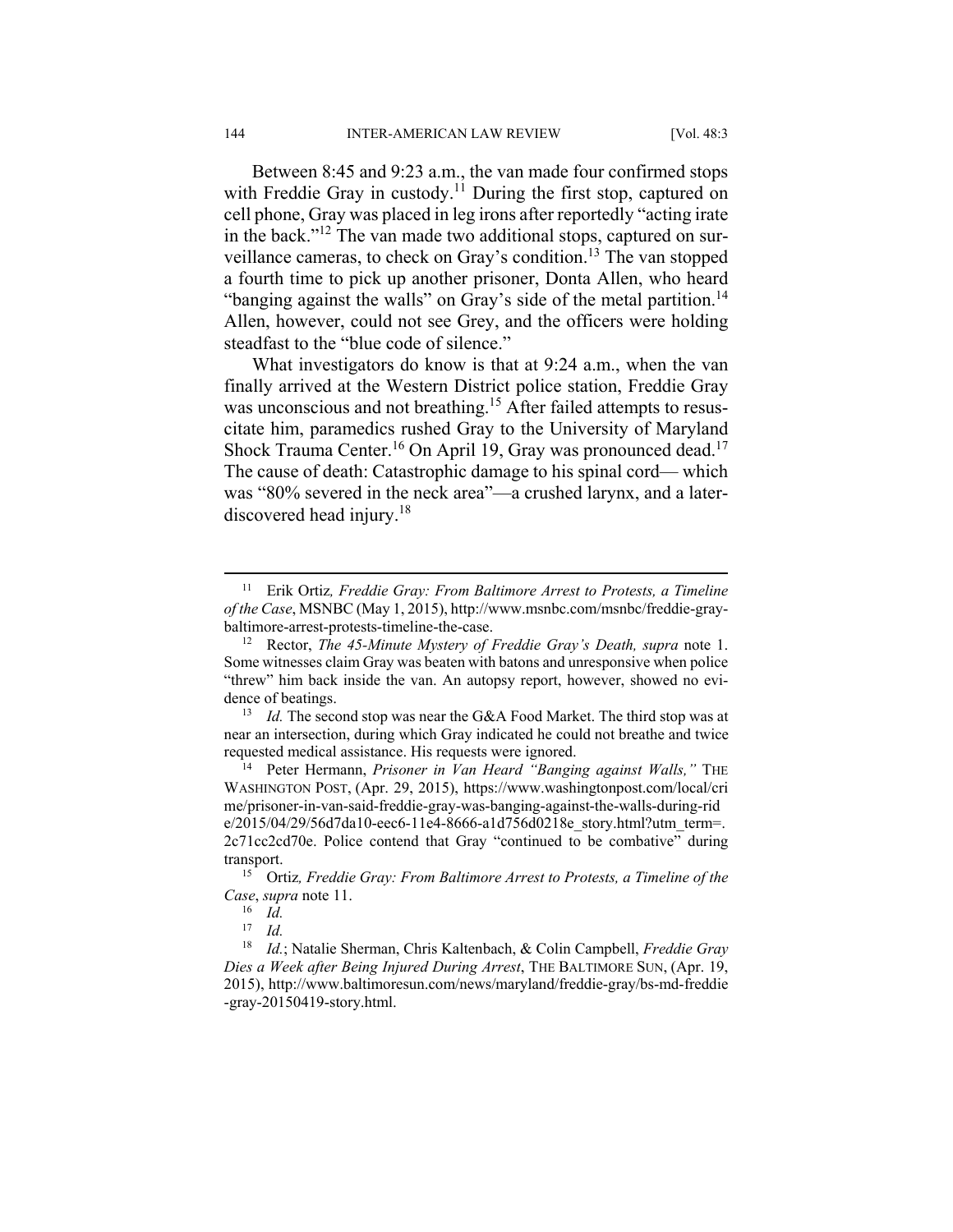But *how* did those fatal injuries occur? Police admit that Freddie Gray was never secured with a seat belt during transport—a clear violation of department policy.19 A medical examiner hypothesized that the lack of a restraint allowed Gray's head to collide with an exposed bolt inside the van.<sup>20</sup> The public was unconvinced. The lack of definite answers, combined with disturbing media footage and the mental-image of Gray's body bouncing around the van, rapidly fueled a series of national protests against police brutality.<sup>21</sup>

Faced with increasing public indignation, on May 1, 2015, prosecutors charged six officers with a multitude of crimes ranging from misconduct in office to involuntary manslaughter to second-degree murder.<sup>22</sup> The officers, however, refused to testify against one another, and other witnesses lacked knowledge as to the actual cause of Gray's death. Without video evidence to shed light on what happened inside the van, three officers who went to trial were acquitted of all charges.23 Prosecutors were forced to drop remaining charges against the others, ending the case with zero convictions.  $24$ 

Freddie Gray adds to a growing list of fatal police-civilian encounters never brought to justice. Days after Gray's death, South Carolina Senator Tim Scott proclaimed that body cameras would have made a substantial difference in the investigation and criminal proceedings.25 According to Senator Scott:

 <sup>19</sup> Rector, *The 45-Minute Mystery of Freddie Gray's Death*, *supra* note 1. Officers had five separate opportunities to secure Gray. On the third transport

stop, officers had to "pick Gray off the floor" after he fell from his seat.<br><sup>20</sup> Davidson, *Freddie Gray's Death Becomes a Murder Case*, *supra* note 3.<br><sup>21</sup> Id. <sup>22</sup> Sarah Almukhtar Larry Buchanan KK Rebecca Lai Haevoun

<sup>22</sup> Sarah Almukhtar, Larry Buchanan, K.K. Rebecca Lai, Haeyoun Park, Tim Wallace & Karen Yourish, *Freddie Gray Case Ends with No Convictions of Any Police Officers*, THE NEW YORK TIMES (July 27, 2016), http://www.nytimes.co m/interactive/2015/04/30/us/what-happened-freddie-gray-arrested-by-baltimorepolice-department-map-timeline.html? r=0. The six officers are Sergeant Alicia White, Lieutenant Brian Rice, Officer Edward Nero, Officer Caesar Goodson, Office Garrett Miller, and Officer William Porter. 23 *Id.*

 $\frac{24}{25}$  *Id.* 

<sup>25</sup> Jeremy Diamond, *Scott: 'We Would Know Exactly what Happened' to Freddie Gray with Police Cameras*, CNN (Apr. 29, 2015), http://www.cnn.com/ 2015/04/29/politics/tim-scott-body-cameras-baltimore/.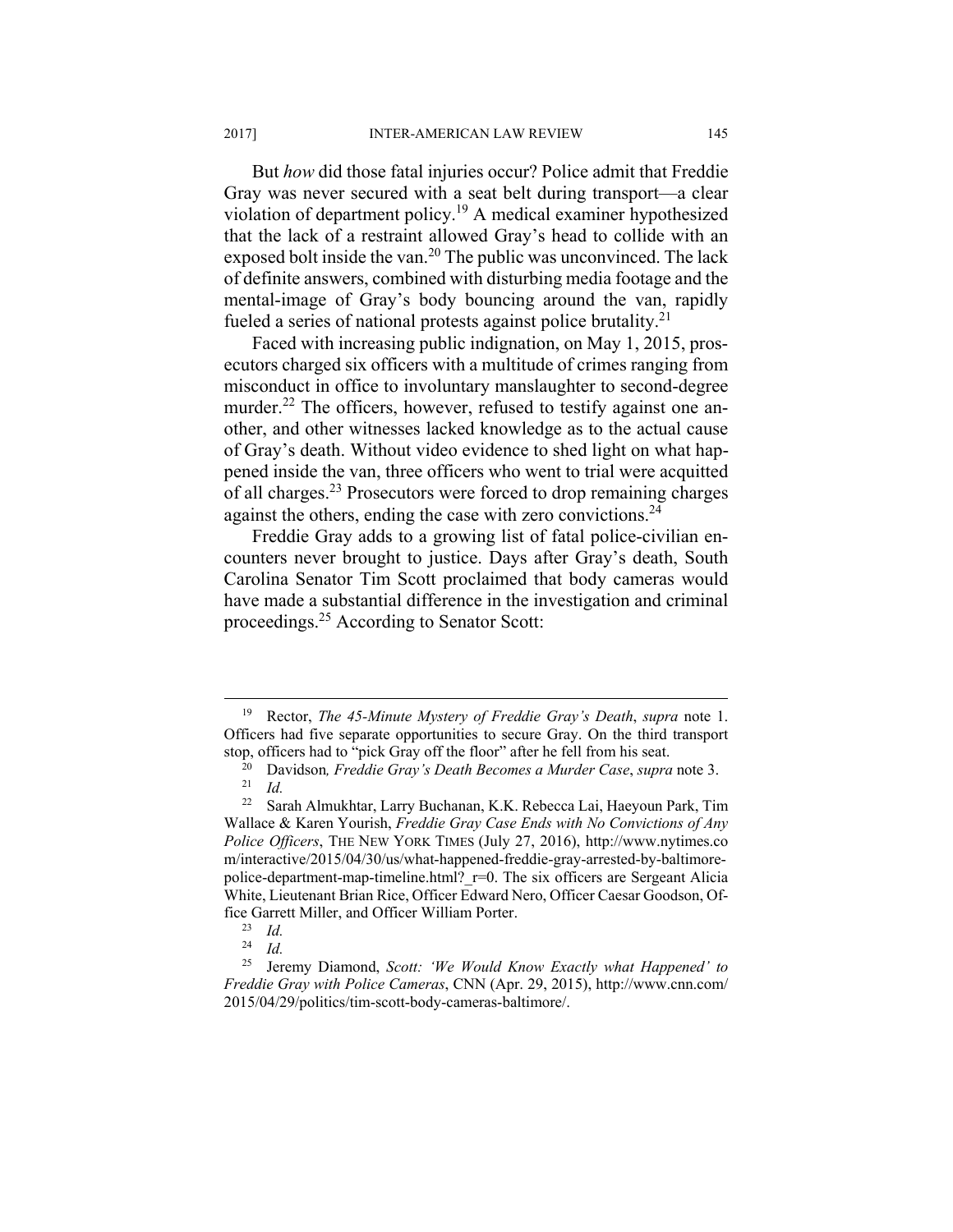[B]ody cameras will help keep more people alive and will help to restore confidence communities have in law enforcement officers. When you're on film, your behavior changes. I think it makes your officers safer and it makes your communities safer.<sup>26</sup>

This Note will discuss the use of body cameras in American policing, both on the streets and at the borders. It will begin by providing background into the problem of police misconduct—real and imagined, genuine and fabricated. The next section will discuss body cameras as a proposed solution to this problem. It will provide an introduction to the technology, examine two major body camera studies, and highlight arguments in favor of developing a comprehensive body camera program. The Note will then tackle potential problems with police cameras, including privacy and Fourth Amendment concerns, as well as image distortion and locus of control issues. It will close by investigating a few recent, high-profile cases in the United States and assessing existing Border Patrol policies to consider whether body cameras can truly deliver on their promise.

# I. A HISTORY OF VIOLENCE: A BACKGROUND OF POLICE-CIVILIAN INTERACTIONS

#### *A. Police Violence on American Streets*

Growing public interest in American policing is fueled by the recognition that our country struggles with a serious problem of police violence. In April of 2009, the National Police Misconduct Reporting Project ("NPMRP") was established to address the lack of statistical data on the "epidemic" of police misconduct.<sup>27</sup> NPMRP, a non-governmental, non-partisan project, maintains a database of "credible allegations" and provides daily updates on new reported

 <sup>26</sup> *Id.* 

<sup>27</sup> *National Police Misconduct Reporting Project*, CATO INSTITUTE, https://www.policemisconduct.net/about/. The last time the Department of Justice compiled a comprehensive report on police misconduct was over ten years ago based on 2001 statistics voluntarily submitted by just 5% of departments nationwide.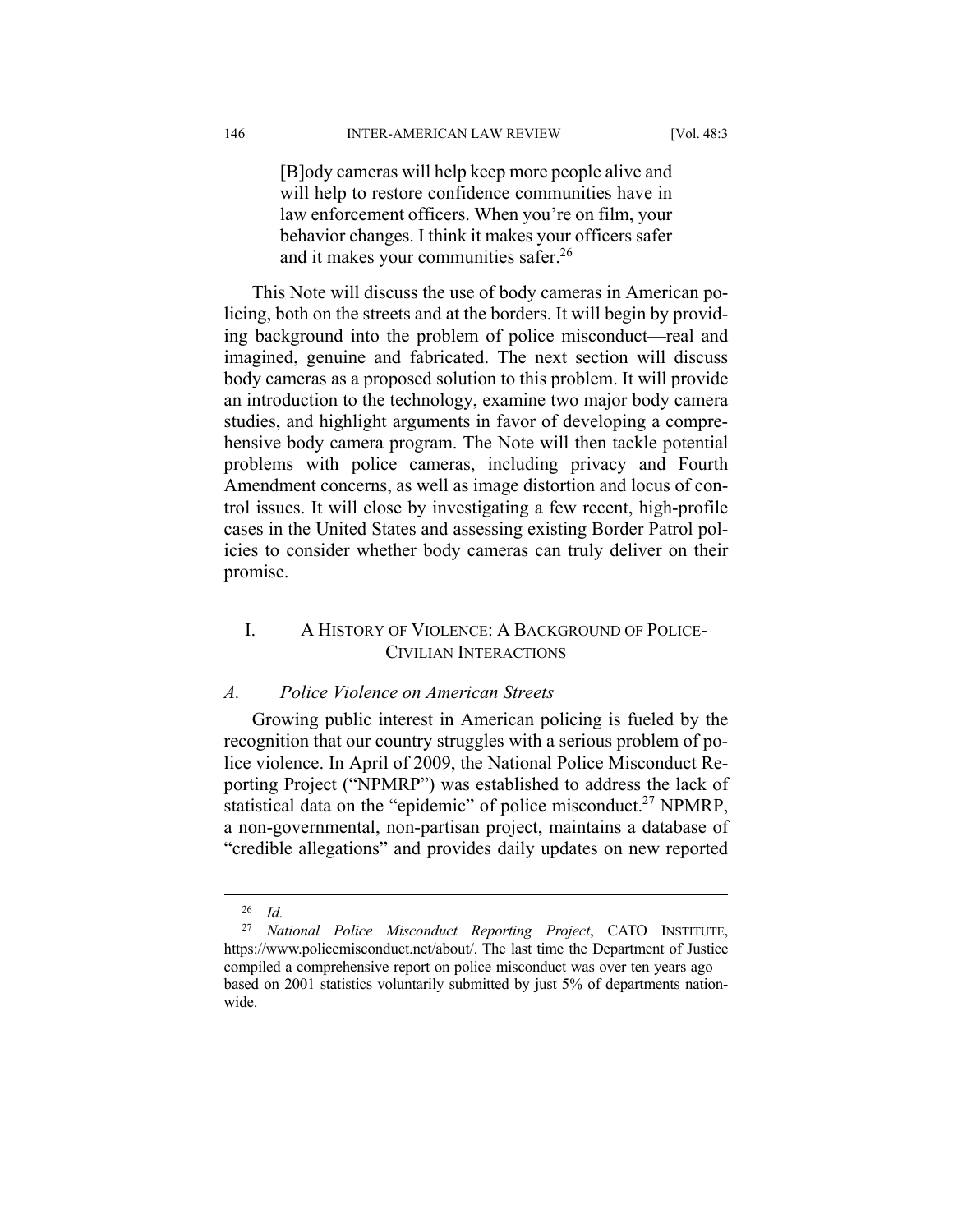violations.28 Most states, however, have laws preventing direct third-party access to police disciplinary information, and agencies often filter their reports to exclude minor policy infractions and internal affairs matters.<sup>29</sup> As a result, NPMRP collects data from media reports of alleged misconduct.<sup>30</sup> This method likely underestimates the actual number of incidents nationwide.

In its most recent 2010 Police Misconduct Statistical Report, NPMRP found that 23.8% of media-reported cases that year contained allegations of excessive force.<sup>31</sup> This included excessive use of force, *i.e.*, "the application of lawful use of force in too many separate incidents" and use of excessive force, *i.e.*, "the application of force beyond what is reasonably believed to be necessary to gain compliance from a subject in any given incident."<sup>32</sup> Among these complaints, 56.9% involved the use of physical force (fist strikes, throws, chokeholds, batons strikes, and other physical attacks), and 14.7% involved use of a firearm.33 Approximately 8% (127 cases) of the incidents resulted in a fatality. $34$ 

Since the creation of NPMRP, several other independent research and data-compilation initiatives, including "Cop Crisis" and "Mapping Police Violence," have sprung up around the country. Cop Crisis, a non-profit project managed by police reform activists, seeks to "raise awareness about police brutality" by sourcing data

 $28$  *Id.* 

<sup>29</sup> David Packman, *2010 National Police Misconduct Statistics and Reporting Project (NPMSRP) Police Misconduct Statistical Report*, CATO INSTITUTE (2010), http://www.policemisconduct.net/statistics/2010-annual-report/#Summary. Records are confidential in 23 states, subject to limited availability in 15 states, and public in 12 states.

 $rac{30}{31}$  *Id.* 

Id. Out of the 6,613 law enforcement officers reported, 1,575 were involved in excessive force reports. Following at a distant second were complaints of sexual misconduct (9.3%) and third, allegations involving fraud/theft (7.2%). *See Figure 2. Police Misconduct by Type* for a full breakdown of violation percentages. 32 "Use of Force," BUREAU OF JUSTICE STATISTICS, https://www.bjs.gov/in-

dex.cfm?ty=tp&tid=84#data\_collections. 33 *Id.* 

<sup>&</sup>lt;sup>34</sup> *Id.* 91 were caused by a firearm, 19 by physical force, 11 by Taser, and 6 by other causes (police dogs, vehicles, or some combination).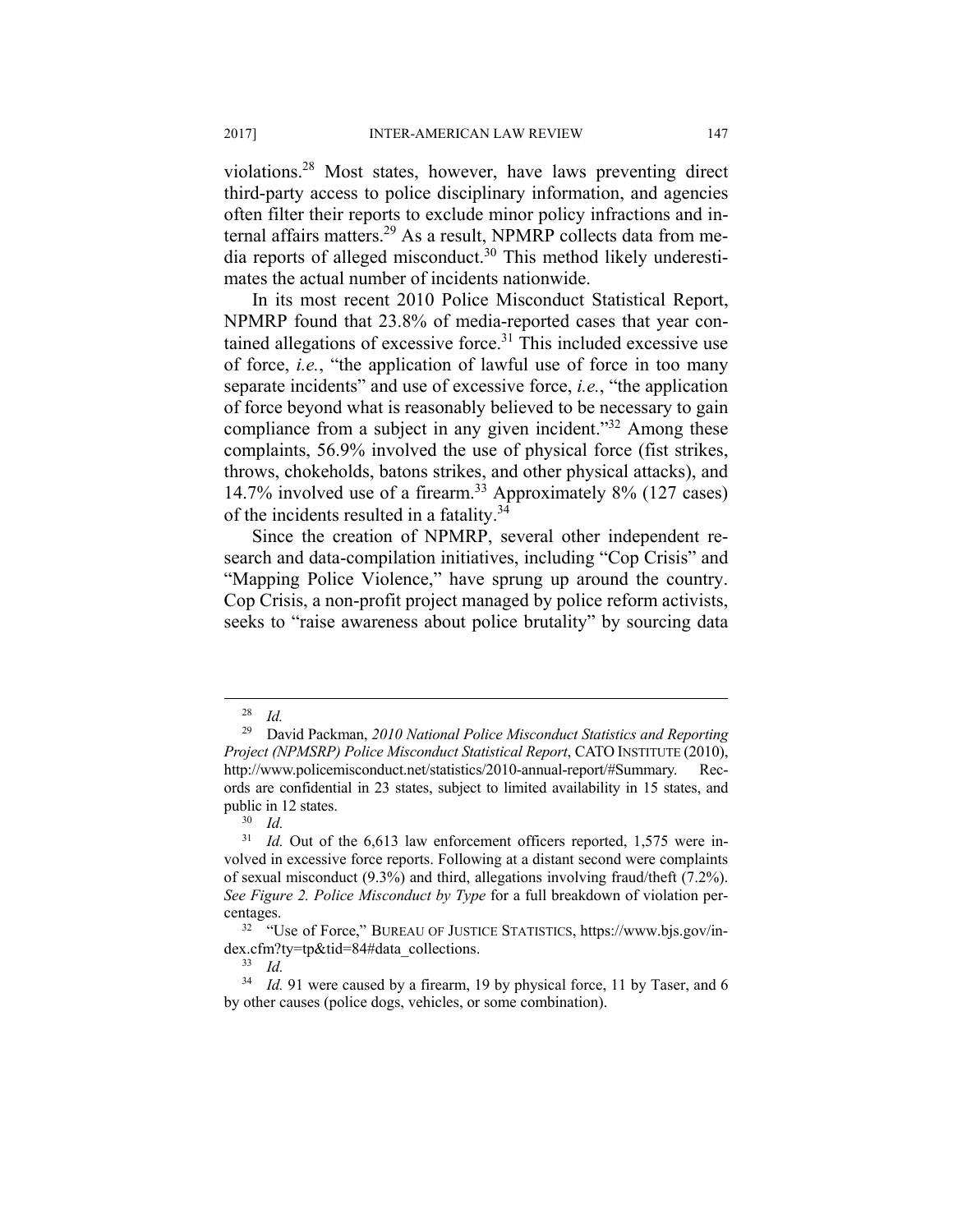from multiple projects and combining them in one place.<sup>35</sup> The project documented at least 1,307 arrest-related deaths in 2015, 1,152 deaths in 2016, and 328 deaths (as of April 10) in 2017.<sup>36</sup> These statistics roughly amount to one death every seven hours.<sup>37</sup> Mapping Police Violence, managed by a team of four civilians, collects data on police killings to "quantify the impact of police violence in communities."<sup>38</sup> Statistics from 2015 show that rates of police killings differed significantly across departments.<sup>39</sup> Although some people claim police violence is a response to community violence, the data reflected no such relationship.40 Police in high-crime cities were no more or less likely to use deadly force than police in lower-crime areas.41 This finding suggests two possibilities: (1) Certain departments employ more "trigger-happy" officers and (2) certain departments more readily authorize the use of deadly force.

Whatever the reason, one fact is undisputed. Minority communities are disproportionately affected by police violence. This is hardly surprising, considering trends of racial disparity across the entire criminal justice system.<sup>42</sup> In response to discriminatory policing practices, citizens have proposed a list of satirical new offenses, *e.g.*, "driving while black" and "running while black,"43 to add a

<sup>35</sup> *Contact Information*, COP CRISIS, https://copcrisis.com. 36 *Stats*, COP CRISIS, https://copcrisis.com. This figure includes all deaths attributable to use of force by police during arrest, detainment, custody, transport, and confinement. The Bureau of Justice Statistics, in its "Arrest-Related Deaths Program Redesign Study, 2015-16: Preliminary Findings" publication, found a 12% increase in the number of deaths in 2015 when media reports were combined with police survey reports.<br><sup>37</sup> *Id.* 

<sup>38</sup> *Planning Team,* MAPPING POLICE VIOLENCE, https://mappingpoliceviolence.org/planning-team/. 39 *2015 Police Violence Report*, MAPPING POLICE VIOLENCE, https://map-

pingpoliceviolence.org/2015/. 40 *Id.* 

<sup>41</sup> *Id.* 

<sup>42</sup> *Reducing Racial Disparity in the Criminal Justice System: A Manual for Practitioners and Policymakers,* THE SENTENCING PROTECT (2008) at 1, *available at* http://www.sentencingproject.org/wp-content/uploads/2016/01/Reducing-Racial-Disparity-in-the-Criminal-Justice-System-A-Manual-for-Practitioners-and-Policymakers.pdf. 43 *Id.*; *Freddie Gray's Death in Police Custody – What We Know*, BBC (May

<sup>23, 2016),</sup> http://www.bbc.com/news/world-us-canada-32400497. "[There] is no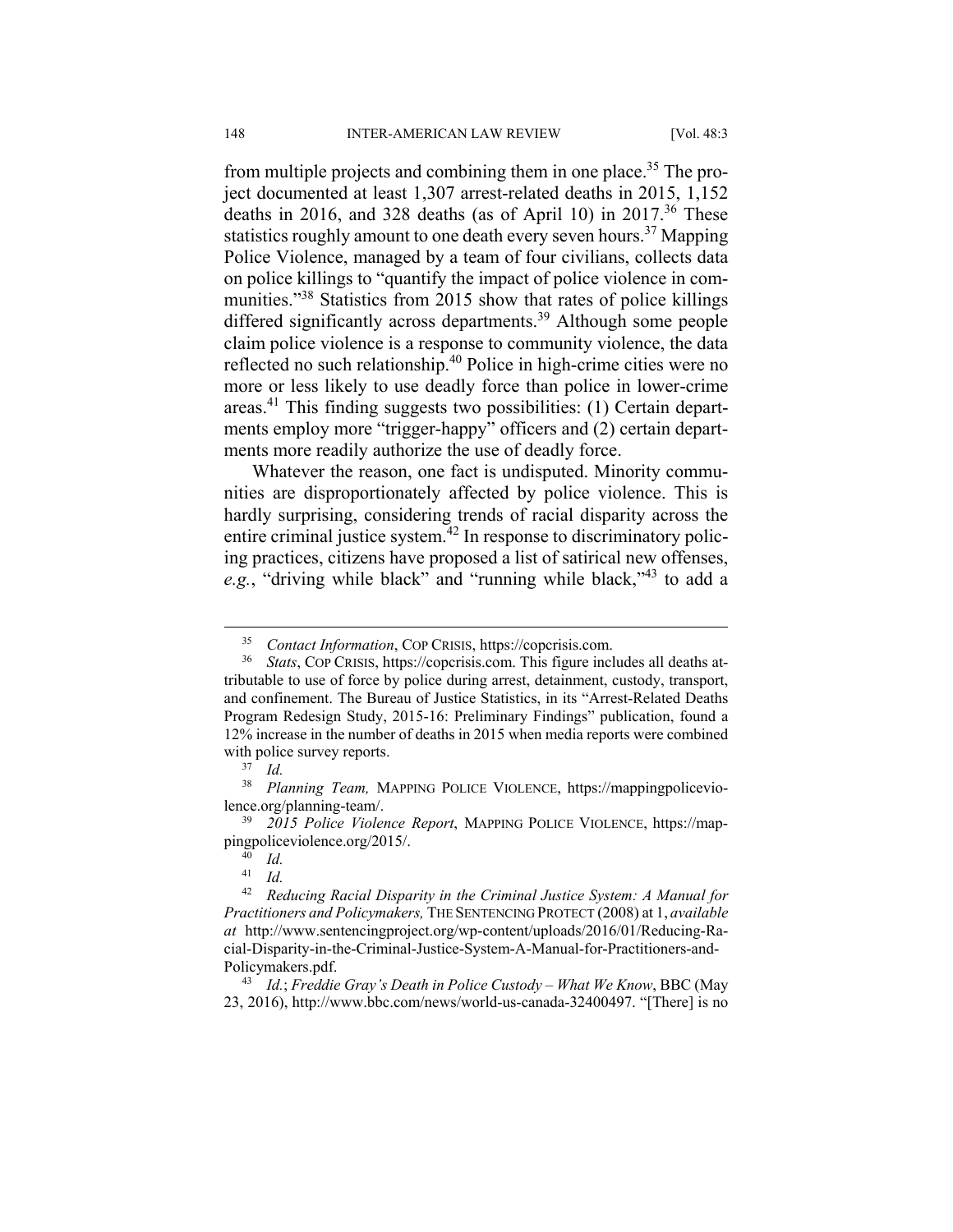touch of wry humor to the grave issue. The underlying causes of racial disparity in policing—whether higher crime rates, legislative decisions, overt racial bias, or a combination—is discussion for another day. But, it's worth noting that psychological research confirms people, including police officers, "hold strong implicit associations between blacks . . . and weapons, crime, and aggression."<sup>44</sup> This association has dire implications out in the field. A study looking at statistics from 2010 to 2014 found that black and Hispanic males were 2.8 times and 1.7 times, respectively, more likely to be killed by "legal intervention" than white men.<sup>45</sup> White victims accounted for a greater number of deaths only because they comprise a larger percentage of the population.46 Furthermore, among the 346 black victims killed in 2015, 69% were neither armed nor suspected of a violent crime.<sup>47</sup>

Identifying police misconduct is easy; prosecuting it is another story. The 2010 NPMRP study revealed that the incidence of excessive force complaints increased over the year, but the number of subsequent disciplinary actions remained unchanged.<sup>48</sup> Among the 11,000 officers accused of misconduct, less than 30% were prosecuted and less than  $10\%$  were convicted of any charge.<sup>49</sup> Of those who were convicted, only 36% were sentenced to any time behind bars.50 In comparison, members of the general public experienced a  $68\%$  conviction rate and a 70% incarceration rate.<sup>51</sup>

Perhaps the single greatest barrier to successful prosecution of police misconduct is the "blue code of silence," an unwritten rule

1

law against running." Statement of former Baltimore Police Commissioner Anthony Batts. 44 Jacqueline Howard, *Black Men Nearly 3 Times as Likely to Die from Police* 

*Use of Force, Study Says*, CNN (Dec. 20, 2016), http://www.cnn.com/2016/12/2 0/health/black-men-killed-by-police/. 45 James W. Buehler, *Racial/Ethnic Disparities in the Use of Lethal Force by* 

*US Police, 2010-2014*, 107 AM. J. OF PUB. HEALTH 295, 296 (Feb. 2017).

<sup>46</sup> *Id.* As of the 2010 Census, 63.7% of the American population identified as "non-Hispanic white," 12.2% identified as "non-Hispanic black," and 16.3% identified as "Hispanic or Latino." 47 *Id.* 

<sup>48</sup> Packman, *2010 NPMSRP Report*, *supra* note 29. 49 *Id.* 

 $\begin{array}{cc} 50 & Id. \\ 51 & Id. \end{array}$ 

<sup>51</sup> *Id.*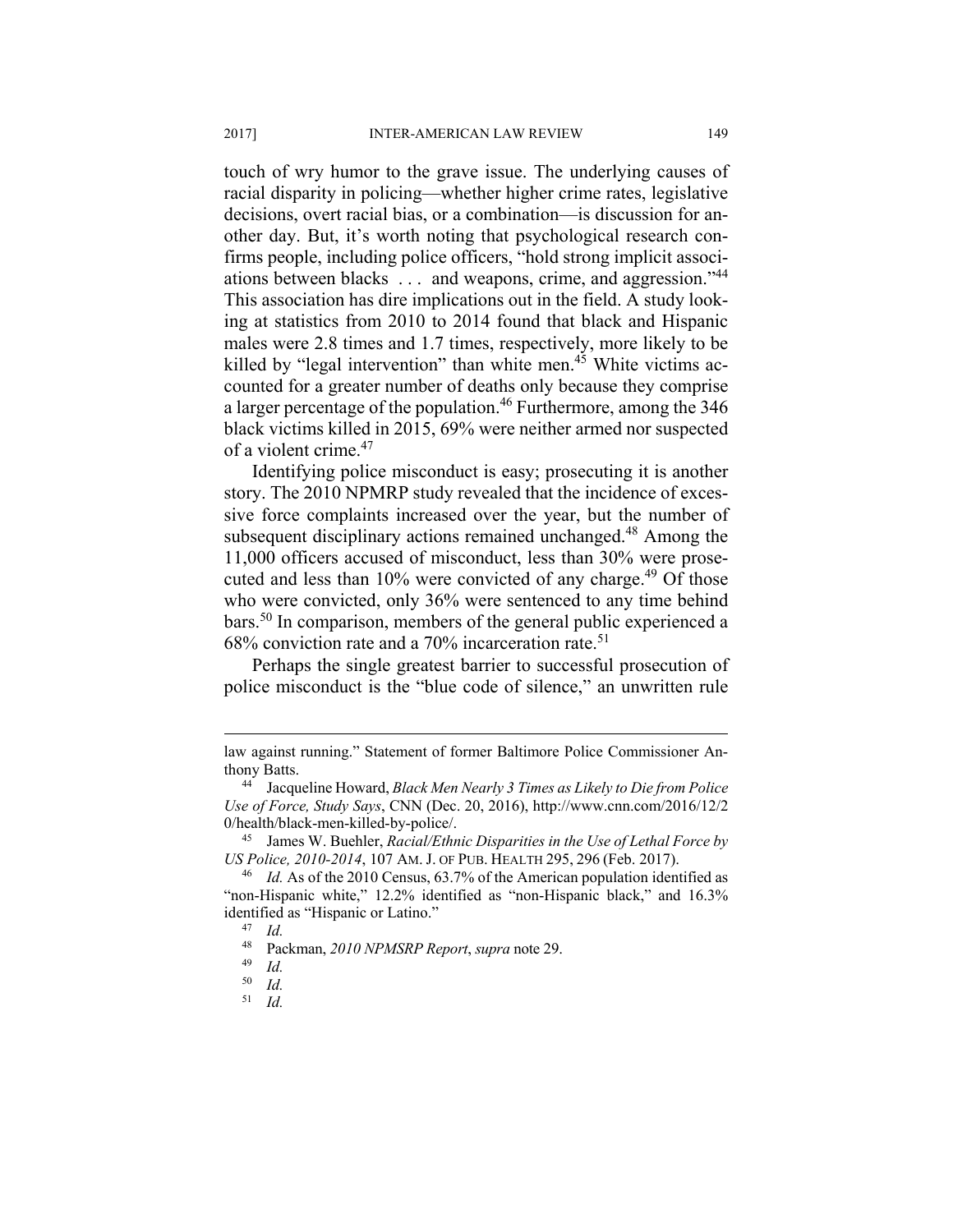that prohibits police from "snitching" on one another.<sup>52</sup> This includes voluntarily disclosing misconduct by fellow officers or even testifying truthfully if the facts may implicate another officer.<sup>53</sup> The practice of police falsification under the "blue code" has become so prevalent in some departments that it spawned a new term—"testilying."54 In officers' own words: 43% claimed "always following the rules is not compatible with getting the job done; 52% agreed "it is not unusual for a police officer to turn a blind eye to improper conduct of other officers;" 61% "do not always report serious abuse by fellow officers;" and 84% "witnessed fellow officers using more force than necessary."55 In recent years, the "blue code of silence" seems to only intensify in response to heightened public scrutiny of police misconduct. As the case of Freddie Gray illustrates, shattering the "blue wall" often proves too great a challenge for investigators and prosecutors. Even though the six officers charged in Gray's death were tried separately and compelled to testify against one another, the "Baltimore six" 56 maintained a united front against the justice system. And ultimately, they won.

Police misconduct is costly—not only physically and emotionally, but also financially. In 2010 alone, the United States government spent over \$346 million on misconduct-related judgments and settlements, excluding sealed settlements and litigation expenses.<sup>57</sup> The Department of Justice estimated that investigating and prosecuting alleged police misconduct cost taxpayers \$1.8 million each

 <sup>52</sup> Gabriel J. Chin & Scott C. Wells, *The "Blue Wall of Silence" as Evidence of Bias and Motive to Lie: A New Approach to Police Perjury,"* 59 U. PITT. L. REV. 233, 237 (1998). Also referred to as the "blue wall of silence" or "blue shield."<br><sup>53</sup> *Id.*<br><sup>54</sup> *Id.* at 234.

<sup>&</sup>lt;sup>55</sup> David Weisburd & Rosann Greenspan, *Police Attitudes Towards Abuse of Authority: Findings from a National Study*, U.S. DEPT. OF JUSTICE (May 2000), *available at* https://www.ncjrs.gov/pdffiles1/nij/181312.pdf.

<sup>56</sup> Baynard Woods, *Both Black and Blue: Racial Dynamics are Thorny for Officers on Trial in Baltimore,* THE GUARDIAN (Dec. 4, 2015), https://www.theg uardian.com/us-news/2015/dec/04/black-and-blue-racial-dynamics-police-officers-freddie-gray-trial-baltimore. 57 Packman, *2010 NPMSRP Report*, *supra* note 29. The estimated amount

spent on misconduct-related lawsuits is \$346,512,800.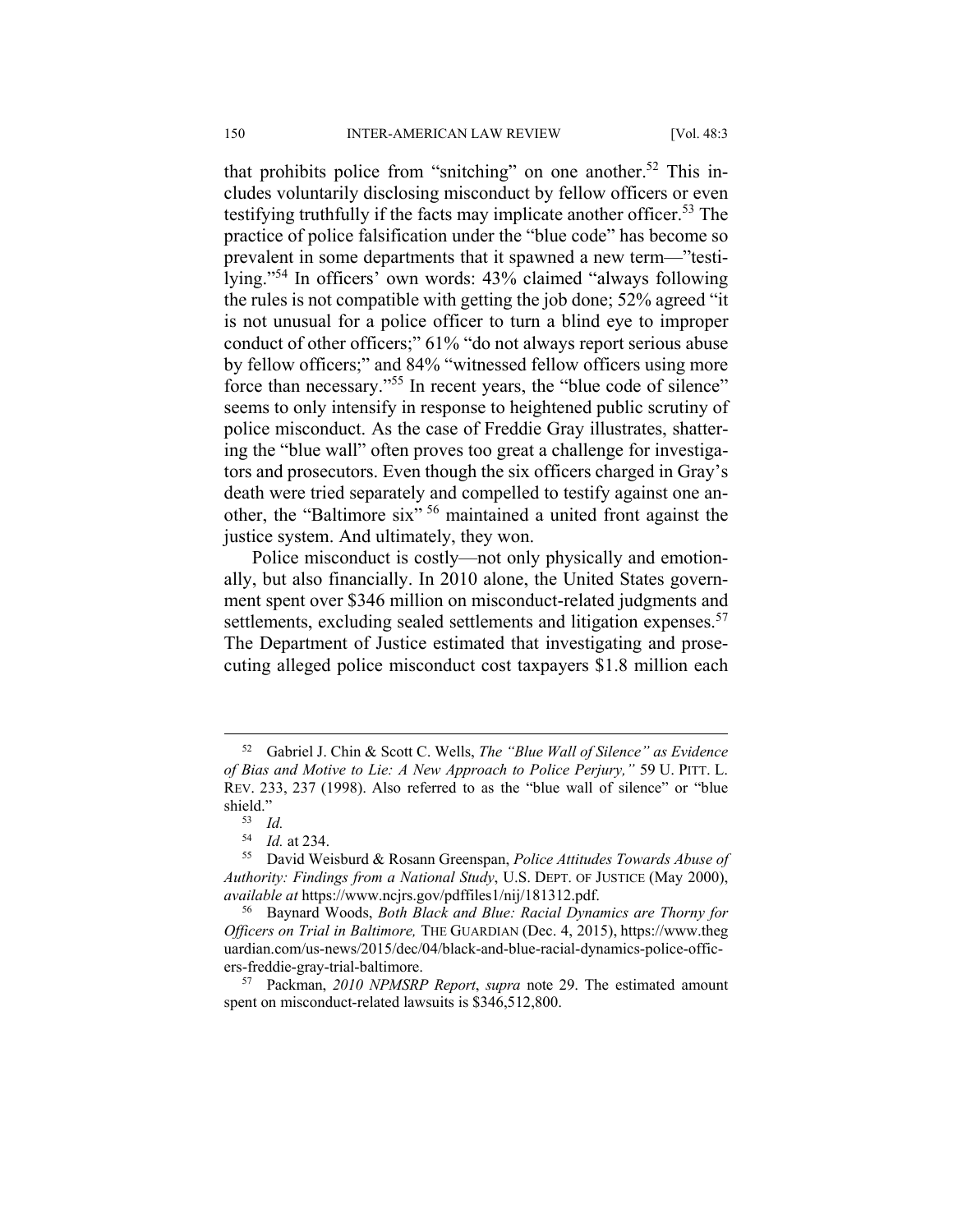year.58 In Freddie Gray's case, the efforts ended with zero convictions. With Baltimore in chaos from riots, arson, and looting, the city agreed to pay Gray's family an additional \$6.4 million "civil justice" settlement.<sup>59</sup> Frustrated with the excessive expenditure and lack of desired results, protestors and politicians demanded that police officers start wearing body cameras to better document their activities.<sup>60</sup>

#### *B. Police Violence at the Borders*

Moving outward from American cities, border communities also experience their share of police violence. With over sixty-thousand employees, the U.S. Customs and Border Protection Agency ("CBP") ranks among the world's largest law enforcement agencies.61 CBP, as the world's first "full-service border entity," is tasked with preventing terrorists and weapons from entering the United States, facilitating international travel and trade, and maintaining comprehensive border management and control.<sup>62</sup> Every day, CBP agents arrest over one thousand individuals for suspected violations of United States laws and seize nearly six tons of drugs and contraband.<sup>63</sup>

Along United States borders, agents from the Office of Border Patrol ("Border Patrol") are in charge of leading CBP's security missions. Created in 1924 to curtail illegal immigration, Border Patrol's primary mission is to detect and prevent individuals from gaining illegal entry into the United States, especially along the southern

<sup>58</sup> *Stats*, *supra* note 36. 59 John Bacon, *Baltimore to Pay Family of Freddie Gray \$6.4M*, USA TODAY (Sept. 8, 2015), http://www.usatoday.com/story/news/nation/2015/09/08/reportsbaltimore-pay-family-freddie-gray-64m/71873786/. Rioters caused an estimated \$9 million in damages to over 285 business in Baltimore. Mayor Stephanie Rawlings-Blake explained the settlement was "proposed solely because it [was] in the best interest of the city." 60 The Harvard Law Review Association, *Chapter Four Considering Police* 

*Body Cameras*, 128 HARV. L. REV. 1794, 1796 (2015) [hereinafter *Considering Body Cameras*]. 61 *About CBP*, CBP, http://www.cbp.gov/about. 62 *Id.* CBP's proposed mission is to "safeguard the American homeland at

and beyond our borders" and to "serve the American people with vigilance, integrity, and professionalism."

 $63$  *Id.*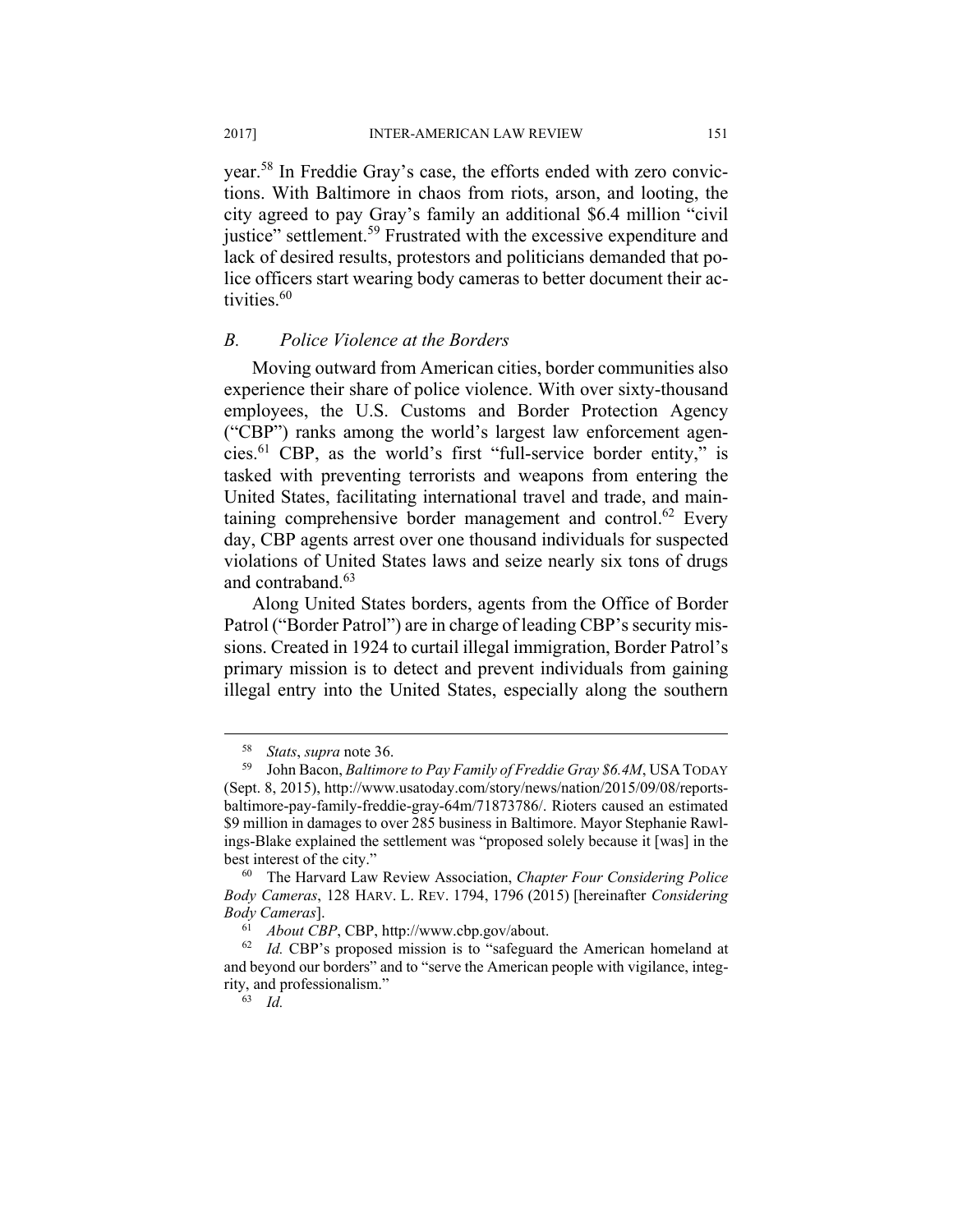border between the United States and Mexico.<sup>64</sup> Border Patrol claims its training program is "one of the most rigorous and demanding" in the country.65 New agents must complete a sixty-six day program that includes courses in federal law, agency operations, physical techniques, firearms training, and scenario-based training.<sup>66</sup> Agents must also pass a Spanish language examination and complete Federal Law Enforcement Center courses in ethics and constitutional law.<sup>67</sup>

In spite of this rigorous training, abuse of power by Border Patrol agents remains a serious concern. While each police-related fatality within the United States has sparked waves of protest, border incidents rarely garner the same widespread media attention and public outrage. It's not that Americans don't care what happens at the border; most of the time, they just don't know. Thus, in March of 2011, the Southern Border Communities Coalition ("SBCC") was established to increase visibility into the relatively clandestine activities of CBP and Border Patrol.<sup>68</sup> Since January of 2010, SBCC counted fifty media-reported deaths at the hands of Border Patrol agents.<sup>69</sup> At least twenty other people have been seriously injured.<sup>70</sup> Thirty-nine of the deaths resulted from the use of lethal force (predominantly shootings) and fourteen of the people killed were United States citizens.<sup>71</sup> In nine of these cases, Border Patrol agents claimed that the individual had been throwing rocks, conduct that they argued justified their use of lethal force.<sup>72</sup>

Among these reported incidents is the fatal cross-border shooting of sixteen-year-old José Antonio Elena Rodriguez by Border Patrol Agent Lonnie Swartz.73 On October 10, 2012, Rodriguez was

 <sup>64</sup> *Border Patrol Overview*, CBP, http://www.cbp.gov/border-security/alongus-borders/overview. 65 *Id.* 

 $\frac{66}{67}$  *Id.* 

<sup>67</sup> *Id.* 

<sup>68</sup> *About Us,* SBCC, http://southernborder.org/about-us/. 69 *Border Patrol Abuse Since 2010*, SBCC, http://soboco.org/border-patrolbrutality-since-2010/. This number reflects the death toll as of July 2016.<br><sup>70</sup> *Id.*<br><sup>71</sup> *Id* 

 $\frac{71}{72}$  *Id.* 

*Id.* Under CBP policy guidelines, agents are justified in using deadly force to repel rock attacks because rocks are capable of inflicting serious injuries. 73 *Id.*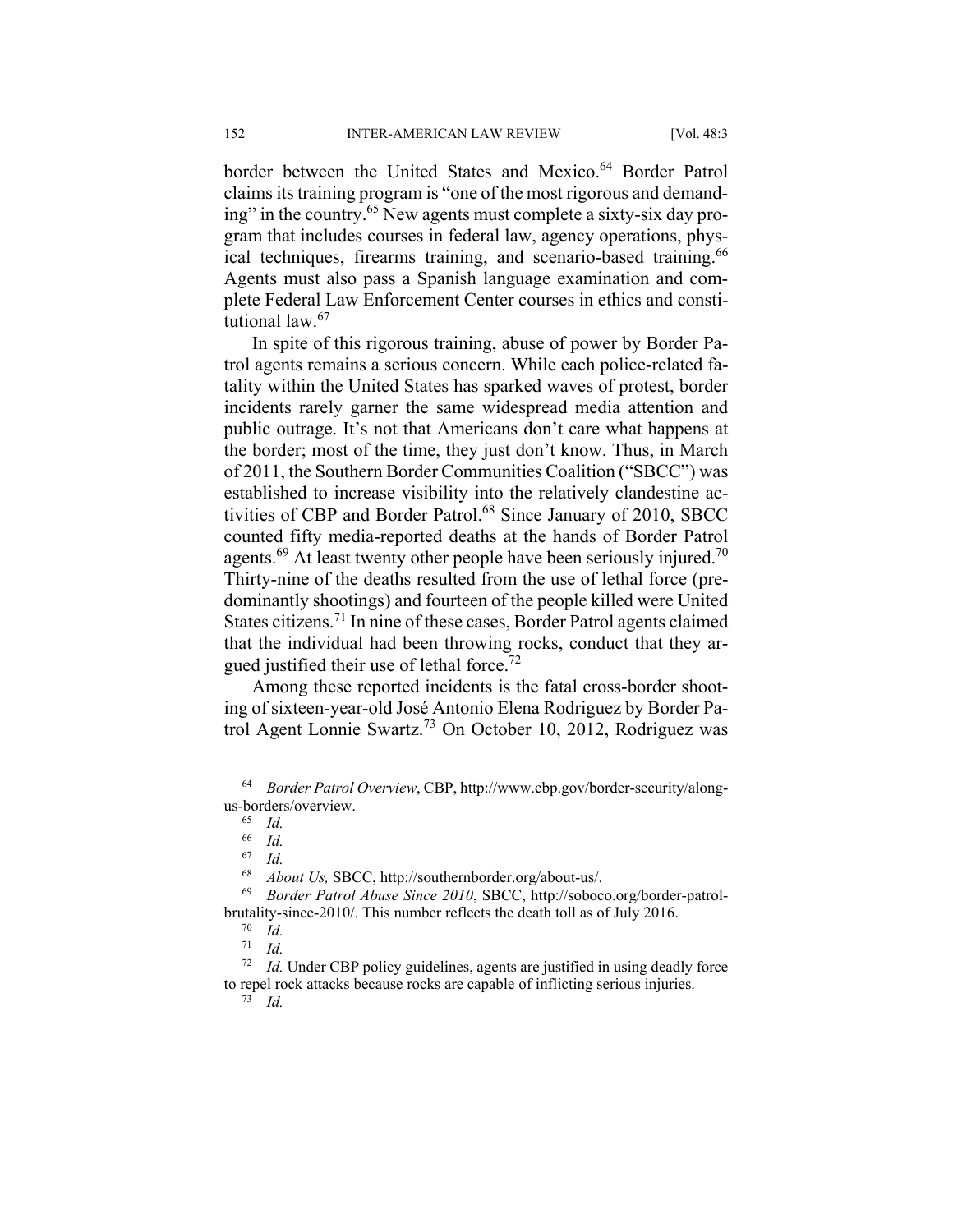walking towards the OXXO convenience store where his brother worked.<sup>74</sup> The store was located off Calle International, a street running along the border fence between Nogales, Sonora in Mexico and Nogales, Arizona in the United States.75 That same night, Border Patrol agents and Nogales police were responding to a 911 call reporting that narcotics smugglers were hoisting marijuana bundles over the fence.76 Nogales K-9 officer John Zuniga observed two men climbing over the fence back into Mexico.<sup>77</sup> Zuniga then heard rocks hitting the ground around him and saw more rocks flying through the air, launched by a group of youths standing on Mexican soil.78 As Zuniga led his canine partner back to his vehicle, he heard several gunshots.<sup>79</sup> Ballistics reports concluded that at least one agent, standing in the United States, had fired fourteen .40 caliber bullets through the border fence into Mexico.<sup>80</sup> José Rodriguez was struck eight times, once in the head and seven times in the back. $81$ He was left to die on a sidewalk off Calle International.<sup>82</sup>

Witness accounts of the incident contained three major inconsistencies. First, there was no indication that José Rodriguez was even involved in the rock-throwing assault.<sup>83</sup> Second, Border Patrol

 <sup>74</sup> Bob Ortega & Rob O'Dell*, Deadly Border Agent Incidents Cloaked in Silence*, THE ARIZONA REPUBLIC (Dec. 16, 2013), http://archive.azcentral.com/new s/politics/articles/20131212arizona-border-patrol-deadly-force-investigation. html.<br> $\frac{75}{76}$  *Id.*<br> $\frac{76}{1}$ 

 $rac{76}{77}$  *Id.* 

*Id.* 

<sup>78</sup> Daily Mail Reporter, *Mexican Teen Killed by U.S. Border Agents was Shot Seven Times in the Back after Throwing Rocks Across Border*, DAILY MAIL (Oct. 15, 2012), http://www.dailymail.co.uk/news/article-2217996/Mexican-teen-kille d-U-S-border-agents-shot-SEVEN-times-throwing-rocks-border.html. 79 Ortega & O'Dell*, Deadly Border Agent Incidents Cloaked in Silence*, *supra* 

note 75.<br><sup>80</sup> *Id.*<br><sup>81</sup> Br

<sup>81</sup> Brian Skoloff*, Border Patrol Shot Mexican Teen Jose Antonio Elena Rodriguez 8 Times: Autopsy*, HUFFINGTON POST: LATINO VOICES (Feb. 8, 2013), http ://www.huffingtonpost.com/2013/02/08/border-patrol-shot-mexican-teen-joseantonio-elena-rodriguez-autopsy\_n\_2646191.html. 82 Ted Robbins*, Frustration Mounts Over Unresolved Border Patrol Shoot-*

*ings*, NPR (Apr. 11, 2013), http://www.npr.org/2013/04/11/176932999/frustration-mounts-over-unresolved-border-patrol-shootings. 83 *Id.* The family's lawyer stated that Rodriguez did not have any type of

weapon in his hand—only a cell phone in his pocket.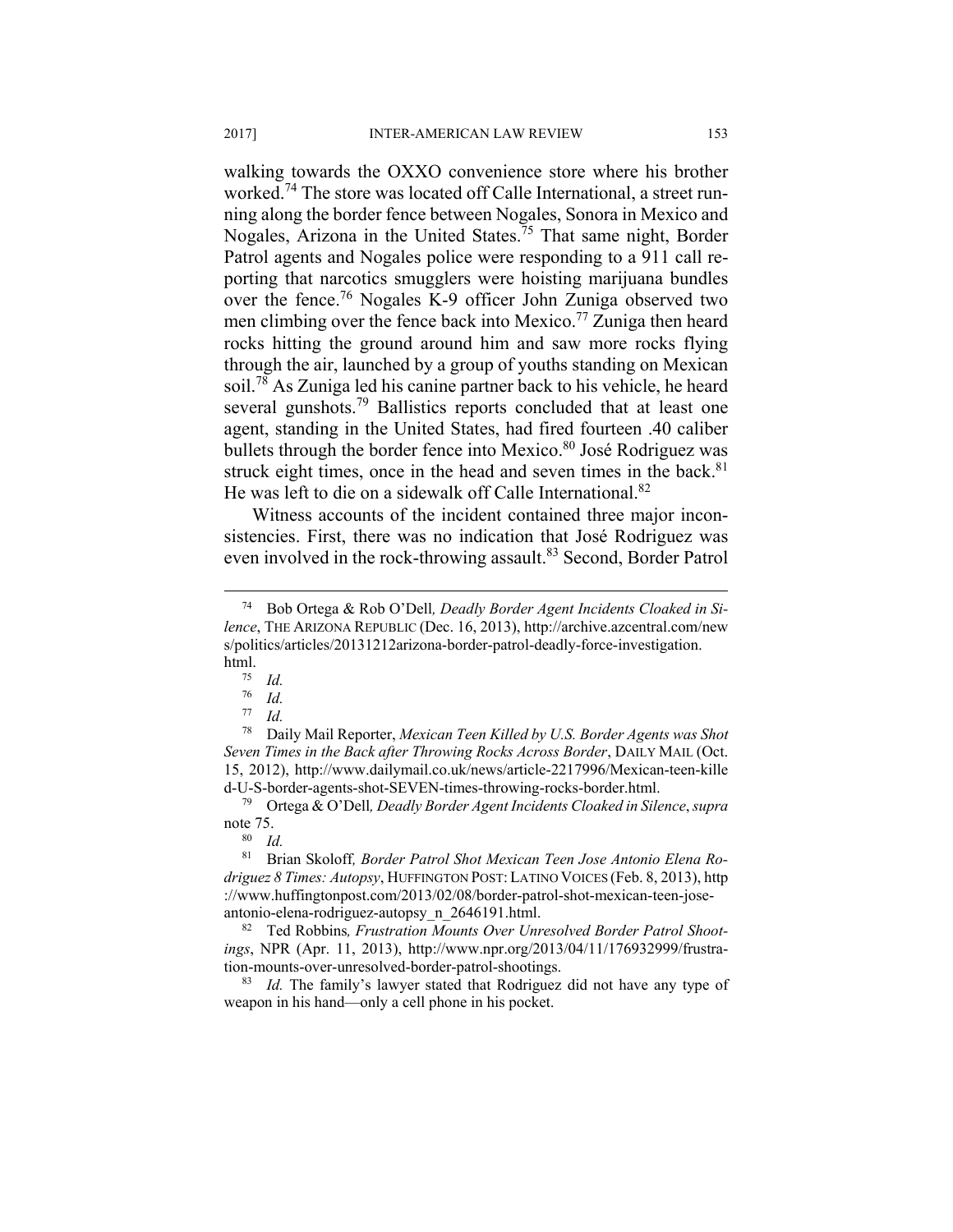agents claimed the youths ignored oral commands to cease throwing rocks, but Nogales police and three Mexican civilians denied hearing any orders before the gunshots.<sup>84</sup> Third, at the site where Rodriguez was killed, the Mexican side of the fence is twenty-five feet lower than on the American side.<sup>85</sup> This made it nearly impossible for a rock thrown from Mexico to strike an agent standing in Arizona.86 Moreover, for an agent in Arizona to hit a target in Mexico, he would have to stand against the fence and aim between three-anda-half inch gaps between fence posts. $87$  Was this a case of self-defense . . . or target practice?

José Rodriguez is one of several cases in which Border Patrol agents responded to alleged rock throwing with deadly force.<sup>88</sup> But like officers within the United States, Border Patrol agents rarely (if ever) face legal consequences for their actions.<sup>89</sup> Border Patrol, CBP, the Department of Homeland Security, and the Department of Justice largely turn a blind eye to what the SBCC calls a "continuing pattern of human rights violations."90 Even when agents are prosecuted, investigators typically conclude that they acted in self-defense.<sup>91</sup> Both SBCC and the Inter-American Commission on Human Rights urged the Obama administration to "take immediate steps" to increase accountability at the border by introducing body cameras to Border Patrol's curriculum.<sup>92</sup>

 <sup>84</sup> Ortega & O'Dell*, Deadly Border Agent Incidents Cloaked in Silence*, *supra*  note 75.<br><sup>85</sup> *Id.*<br>86 *Id.* 

<sup>86</sup> *Id.* 

 $rac{87}{88}$  *Id.* 

<sup>88</sup> Daily Mail Reporter, *Mexican Teen Killed by U.S. Border Agents*, *supra* note 78. 89 *Id.* 

<sup>90</sup> *Border Patrol Shooting Deeply Concerns Inter-American Commission on Human Rights*, SOUTHERN BORDER COMMUNITIES COALITION (Feb. 25, 2014), http://soboco.org/border-patrol-shooting-deeply-concerns-inter-american-commission-on-human-rights/. 91 Richard Marosi & Richard Fausset, *Border Patrol Shooting of Mexican* 

*Teen Draws Condemnation*, LOS ANGELES TIMES (Oct. 13, 2012), http://articles. latimes.com/2012/oct/13/nation/la-na-border-shooting-20121013. 92 *Id.*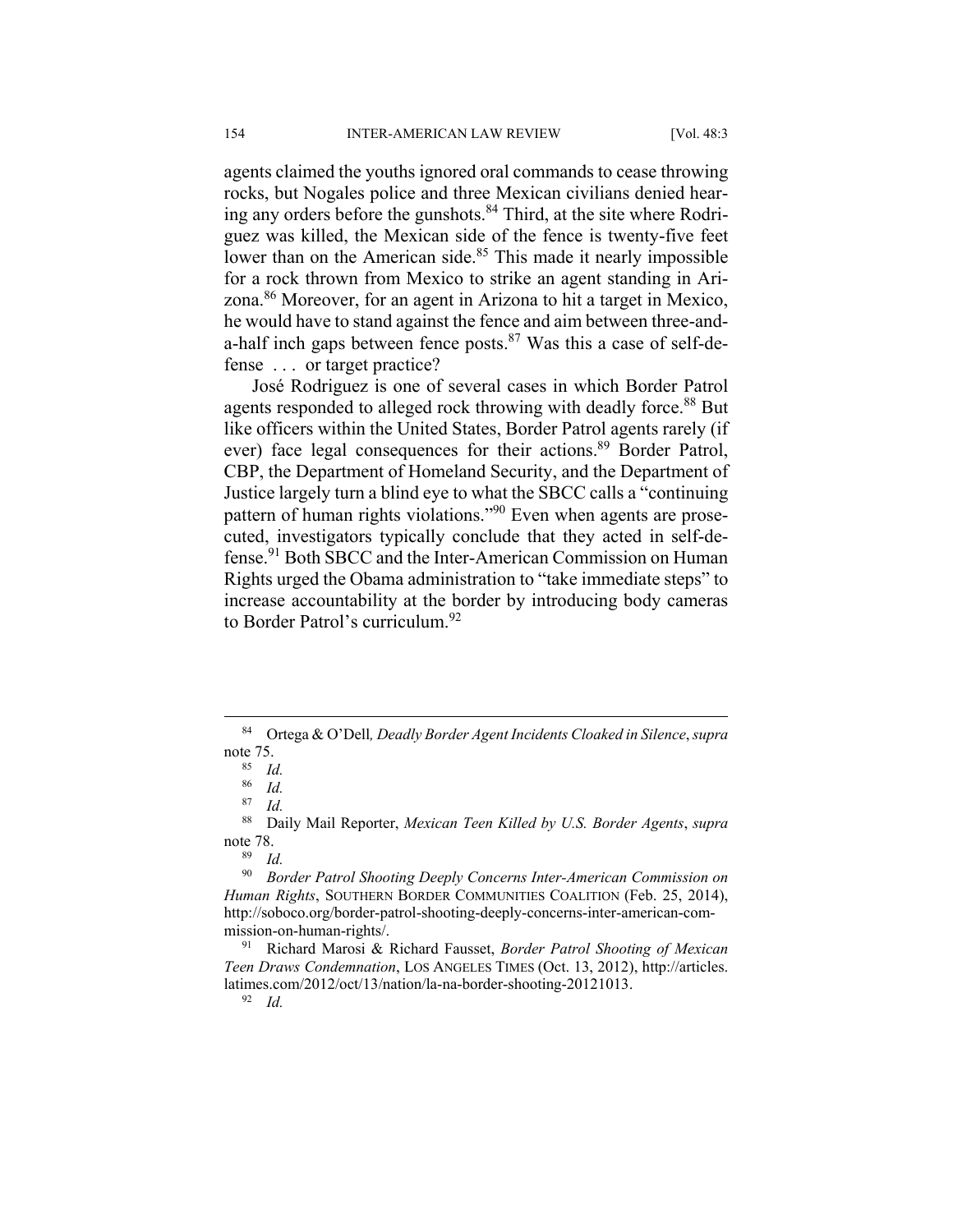## II. BODY CAMERAS: A CLOSER LOOK AT THE TECHNOLOGY AND THE POTENTIAL

#### *A. Body Camera Technology*

Recent tragedies, including the unsolved deaths of Freddie Gray and José Rodriguez, have propelled body cameras to the forefront of a list of possible solutions to the problem of police misconduct. The use of video camera technology to capture real time encounters between police and civilians is not an entirely new concept.<sup>93</sup> Over the past decade, police departments across the country have installed millions of CCTV security cameras in public spaces and over 17,500 dashboard cameras in police vehicles.<sup>94</sup> Establishing an innovative program where officers physically wear cameras to document their interactions, however, remains an underexplored strategy.<sup>95</sup> Despite the relative novelty of body camera technology, within two years of its introduction, the number of police departments using or considering body cameras soared from a "handful" to approximately 1/3 of agencies nationwide.<sup>96</sup> On December 1, 2014, the Obama Administration proposed to invest \$263 million in federal funding to support body camera research, distribution, and training—transforming a once-niche technology into a major public safety market.<sup>97</sup>

The typical police body camera consists of a video camera, a microphone, a battery, and an onboard data storage system.<sup>98</sup> The hardware is lightweight compared to other police equipment,

<sup>&</sup>lt;sup>93</sup> Considering Body Cameras, *supra* note 60, at 1795.<br><sup>94</sup> Tod Newcombe, *For the Record: Understanding the Technology Behind Body Worn Cameras*, GOV. TECH. (Sept. 8, 2015), http://www.govtech.com/dc/articles/For-the-Record-Understanding-the-Technology-Behind-Body-Worn-Cameras.html. 95 *Id.* Body cameras are also known as "on-officer recording systems," "body

cams," or "cop cams."<br><sup>96</sup> *Id.*<br><sup>97</sup> *Body-Worn Vid* 

<sup>97</sup> *Body-Worn Video Cameras for Law Enforcement Assessment Report*, U.S. DEPT. OF HOMELAND SECURITY (2015) at 1 [hereinafter SAVER Assessment Report], *available at* http://www.firstresponder.gov/SAVER/Documents/Body-Worn-Cams-AR\_0415-508.pdf. The proposed program would help pay for over 50,000 body cameras.

<sup>98</sup> *Id. See Table 4-3* for key specifications of commercially available body camera models.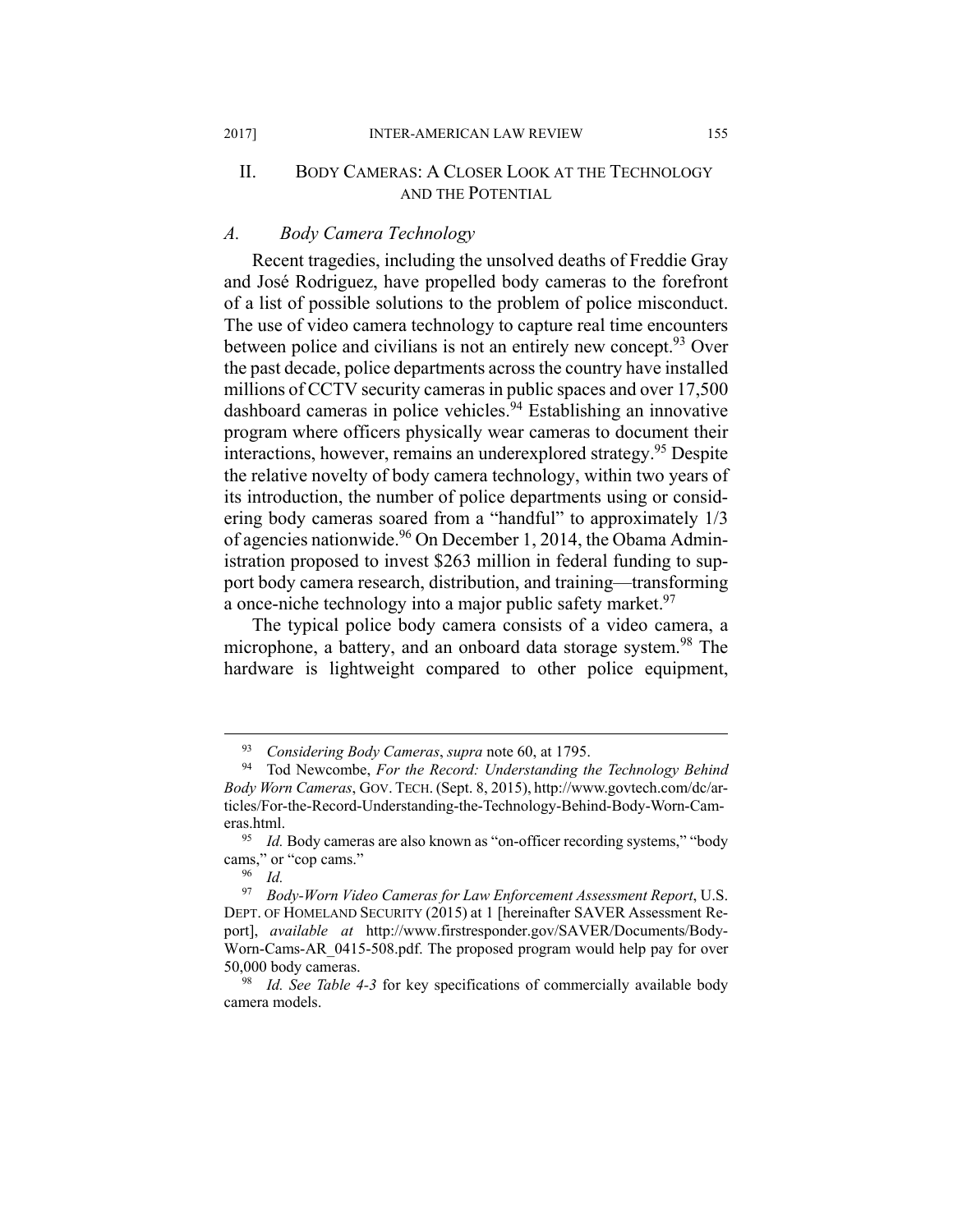thereby enabling officers to wear body cameras in a variety of positions.99 Most devices attach to the officer's uniform or mount to headgear.<sup>100</sup> From there, the cameras capture both video and audio recordings of interactions from the officer's perspective.<sup>101</sup> The majority of systems also come with a cloud-based data storage service with built-in security features to protect against tampering or destruction of video evidence.<sup>102</sup> Prices vary significantly between manufacturers and models, but MSRP values generally range between \$500 and \$900, excluding additional proprietary software  $costs.<sup>103</sup>$ 

# *B. Findings from the SAVER Assessment and BWC Feasibility Study*

In January of 2015, the Department of Homeland Security's ("DHS") System Assessment and Validation for Emergency Responders ("SAVER") Program conducted an operational assessment of seven commercially available body camera models.<sup>104</sup> SAVER's findings provided a guide for police departments considering implementing a body camera program.<sup>105</sup> Products were selected by a focus group of emergency responders based on existing market research and performance criteria.<sup>106</sup> The assessment sought to answer two questions: (1) What products are commercially available, and

 <sup>99</sup> Newcombe, *For the Record: Understanding the Technology Behind Body Worn Cameras, supra* note 94.<br><sup>100</sup> *Id.* The Rialto Police Department uses four-ounce cameras that attach to an

officer's sunglasses or cap.

<sup>101</sup> Michael D. White, *Police Officer Body-Worn Cameras: Assessing the Evidence*, DEPT. OF JUSTICE: OJP DIAGNOSTIC CENTER*,* at 12, *available at*  https://www.ojpdiagnosticcenter.org/sites/default/files/spotlight/download/Po-

lice%20Officer%20Body-Worn%20Cameras.pdf.

 $\frac{102}{103}$  *Id.* 

<sup>103</sup> SAVER Assessment Report, *supra* note 97, at 12. *See Table 4-3* for specific MSRP pricing. 104 *Id.* at 1-2. Products assessed were: (1) Black Mamba Protection LLC

<sup>&</sup>quot;BMPpro+"; (2) Digital Ally Inc. "FirstVu HD"; (3) Pinnacle Response Ltd. "PR5"; (4) Safety Vision LLC "Prima Facie Body Camera"; (5) TASER International Inc. "AXON Flex"; (6) VIEVU LLC "LE3"; (7) Wolfcom Enterprises "Wolfcom 3rd Eye Police Body Camera." 105 *Id.* at 1. 106 *Id.* at 1-2.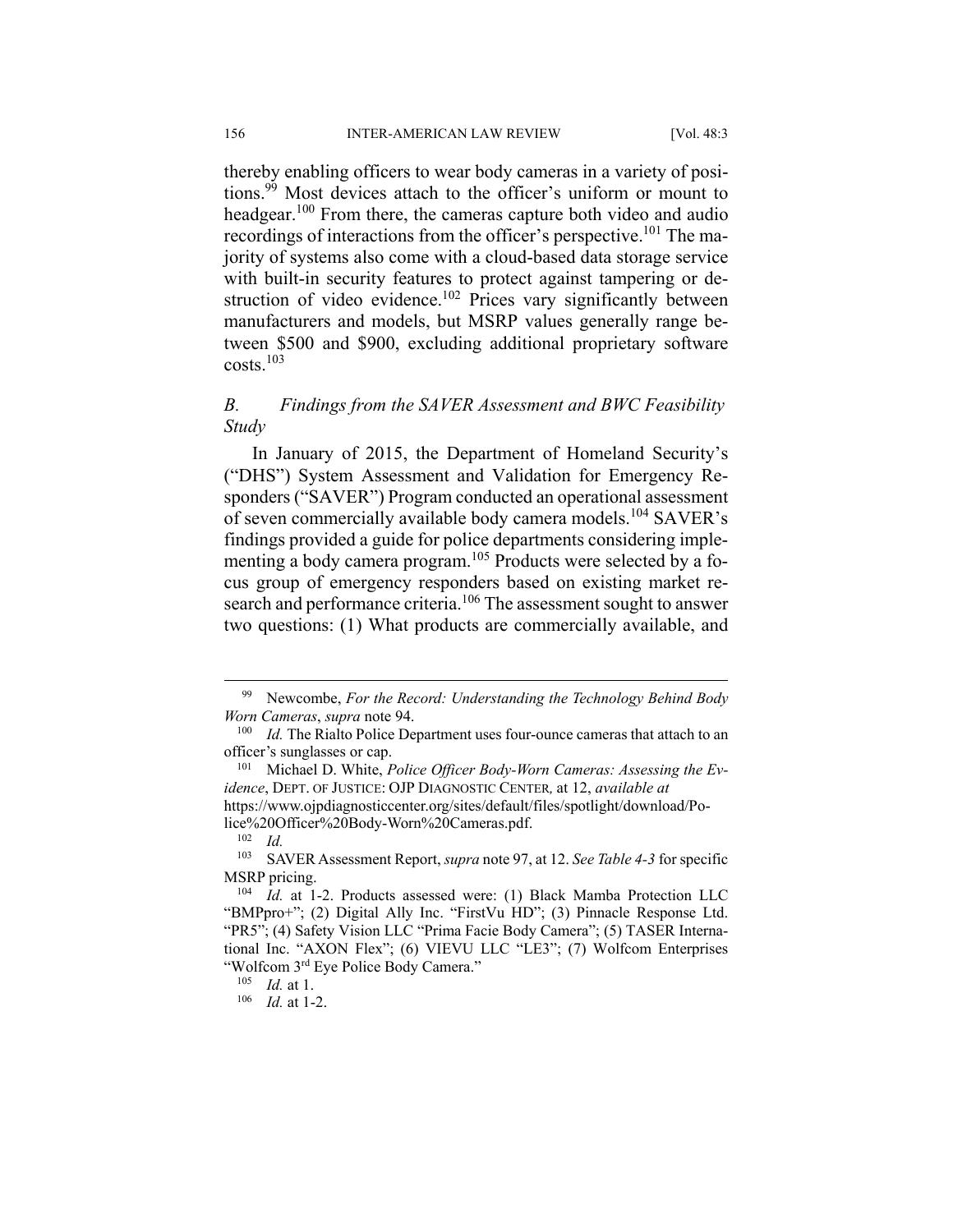(2) how does a product perform under various field conditions? $107$ Five agents familiar with body cameras evaluated the products based on the following categories: Affordability (life-cycle cost of the equipment), capability (power, capacity, and other performance features), deployability (ease of installation of implementation), maintainability (cost of maintenance and restoration), and usability (overall experience, efficiency, and satisfaction).108 Products were rated on a scale of 1 to 5.<sup>109</sup>

Under the modified SAVER evaluation with three categorical groups, the tested products scored between 3.3 and 3.9.<sup>110</sup> Based on those results, DHS concluded that although body cameras *can* provide valuable assistance to police, departments must continue to "research each product's overall capabilities and limitations in relation to their [specific] needs."111 DHS provided the following baseline recommendations: A body camera should have an image resolution of at least 640 x 480 pixels, a frame rate of at least twenty-five frames per second, and the ability to record events under low lighting conditions.112 The battery should enable the device to record continuously for a minimum of three hours and the onboard storage, set at the lowest setting, should be capable of preserving at least three hours of footage.<sup> $113$ </sup> The system should also include a minimum one-year warranty.<sup>114</sup>

The SAVER evaluation also identified technological deficiencies among existing body camera models. Cost-efficient cameras

1

<sup>&</sup>lt;sup>107</sup> *Id.* at i.<br><sup>108</sup> *Id.* at 1, 3-4. *See Table 1-1* for evaluator information. Products were ultimately assessed against sixteen criteria (out of a proposed twenty-five). Factors relating to maintainability (power, data storage, security, software requirements, operating temperature, and recharge method) and affordability were excluded for being jurisdiction- or department- specific. Battery access and video streaming were excluded because the majority of products lacked such features.

<sup>109</sup> *Id.* at 3-4. *See Table 2-1* for specific breakdown of values and weight. 110 *Id.* at 9. Safety Vision 3.9; TASER 3.9; Pinnacle 3.7; Black Mamba 3.7;

VIEVU 3.7, Digital Ally 3.7; Wolfcom 3.3. 111 *Id.* at 30. *See Table 5.1* for full product advantages and disadvantages. 112 Newcombe, *For the Record: Understanding the Technology Behind Body Worn Cameras, supra* note 94.<br><sup>113</sup> *Id.* 

<sup>114</sup> *Id.*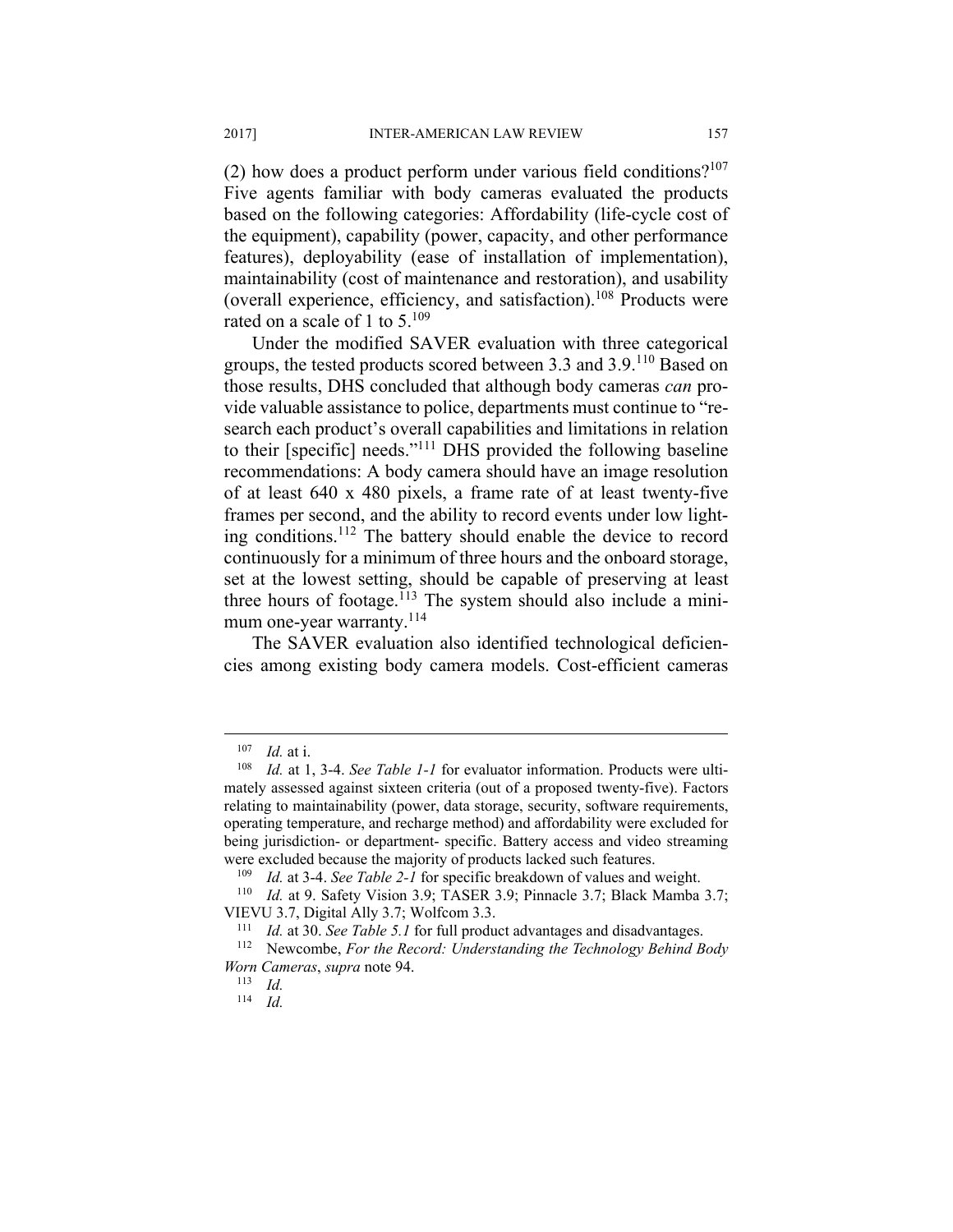had more image-quality issues, notably under low lighting conditions, compared to "high-end" models.<sup>115</sup> This forces police departments with limited resources to consider the price-quality trade off. In addition, all products experienced some stability issues with imaging and placement.<sup>116</sup> This was especially apparent when officers engaged in pursuit of a suspect or any type of physical confrontation.117 Some evaluators, however, reported that head-mounted cameras suffered from fewer stability issues than cameras placed elsewhere on the body, due to the head acting as a "natural gyroscope to reduce motion."118 Head-mounted cameras offered the additional advantage of being able to record whatever the officer was looking at, whereas cameras affixed to the chest or shoulder could only record what was directly in front of the officer's body.119 Finally, crucial maintainability factors (data storage, security, software) were completely excluded from the assessment. These costs should not be ignored.

U.S. Customs and Border Protection has also looked into the possibility of outfitting its agents with body cameras.<sup>120</sup> On July 30, 2014, CBP established the Body-Worn Camera Working Group ("BWC") to conduct a feasibility study.<sup>121</sup> BWC members included representatives from thirteen CBP offices, DHS, the Office for Civil Rights and Civil Liberties, and the DHS Privacy Office.<sup>122</sup> The objective of the Operational Utility Evaluation was to provide CBP

 $\frac{115}{116}$  *Id.* 

*Id.* 

<sup>117</sup> Newcombe, *For the Record: Understanding the Technology Behind Body Worn Cameras*, *supra* note 94.

 $\frac{118}{119}$  *Id.* 

*Id.* 

<sup>120</sup> Victoria Bekiempis, *U.S. Customs and Border Protection Weighs Using Body Cameras*, NEWSWEEK (July 25, 2015), http://www.newsweek.com/customs -and-border-patrol-body-worn-cameras-356528. 121 *Body-Worn Camera Feasibility Study Report*, CBP (2015) at iii [hereinaf-

ter CBP Feasibility Report], *available at* http://www.cbp.gov/sites/default/files /documents/body-worn-camera-20151112.pdf. 122 *Id.*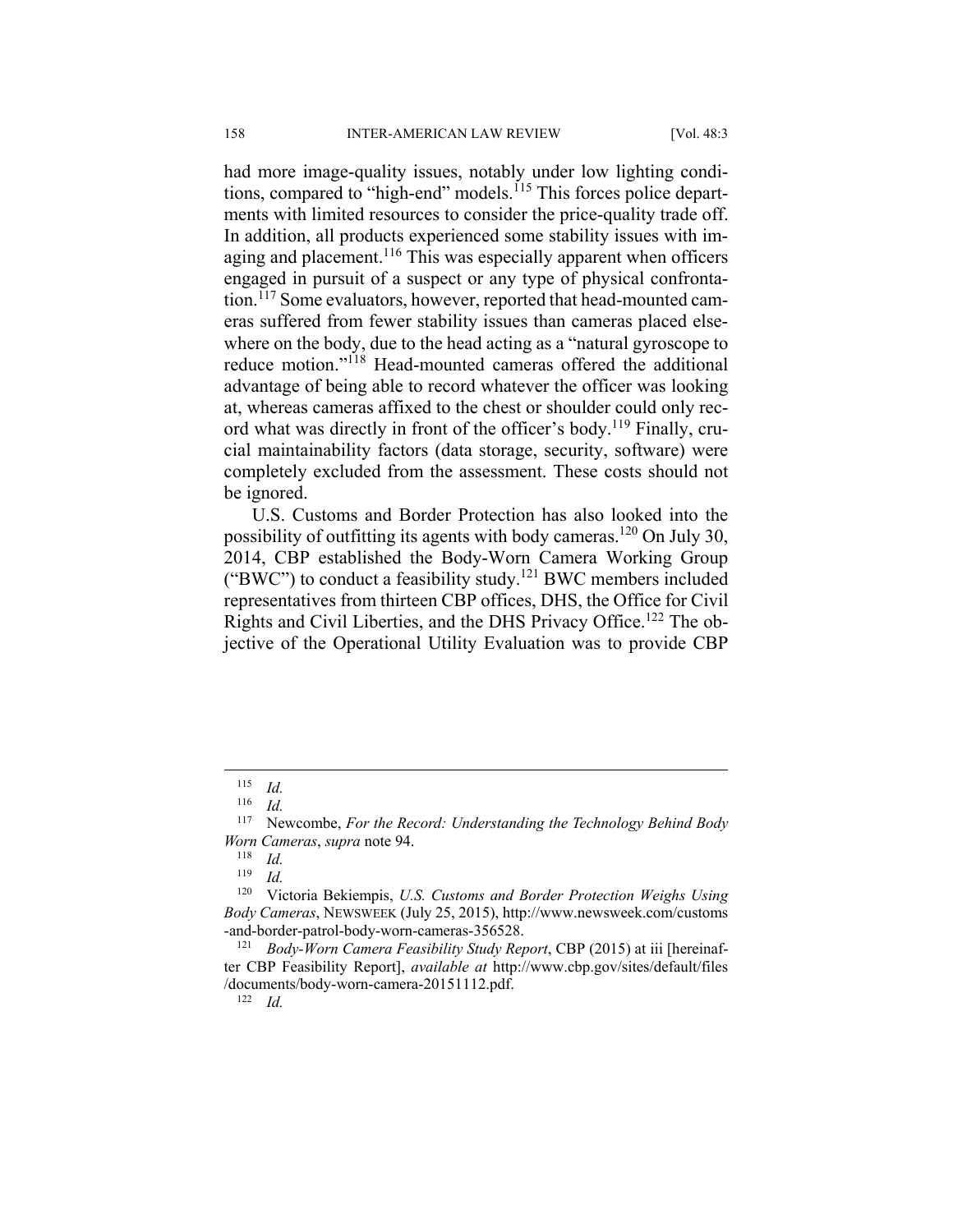with an understanding of the abilities and limitations of body cameras.<sup>123</sup> The ultimate goal was to outfit CBP and Border Patrol agents with body cameras by the end of  $2015$ <sup>124</sup>

The BWC adopted a three-step approach: Phase I – Controlled Environment Evaluation, Phase II – Field Evaluation, and Phase III – Data Analysis and Report Creation.125 In Phase I, CBP trainees tested body cameras in non-operational, scenario-based environment in CBP's training facilities to develop training materials focused on promoting agent safety.126 In Phase II, participants studied the effectiveness of body cameras in operational environments to answer two questions: (1) Does the body camera footage contribute to CBP's mission, and (2) how effective are body cameras in the field?127 Twelve Border Patrol agents wore body cameras for thirty days during routine assignments at the Santa Teresa, Ysleta, and Baine stations.128 In Phase III, agents analyzed the data collected (1,895 video files providing over 170 hours of footage) from Phase I and Phase II.<sup>129</sup>

Border Patrol agents' evaluations of the body camera experiment were overwhelmingly negative. During Phase II, body cameras tended to reduce agents' situational awareness during encounters, as agents were more concerned with whether their cameras were functioning properly and oriented correctly.<sup>130</sup> This created an unsafe situation for all parties involved.<sup>131</sup> Agents also felt their safety was compromised when they positioned themselves to get the best camera angle rather than adopt the proper defensive stance when facing a hostile suspect.132 Furthermore, several agents reported that body

 $\frac{123}{124}$  *Id.* **Be** 

<sup>124</sup> Bekiempis, *U.S. Customs and Border Protections Weighs Using Body Cameras, supra* note 120.<br><sup>125</sup> CBP Feasibility Report, *supra* note 121, at 1.<br><sup>126</sup> *Id.* at 3. Phase I lasted from October through December 2014. Scenario-

based testing replicates real-world events and encounters. 127 *Id.* 

 $\begin{array}{r} 128 \\ 129 \\ 130 \\ \end{array}$  *Id.* **CDD** Eq.

<sup>130</sup> CBP Feasibility Report, *supra* note 121, at 6.<br><sup>131</sup> Id.

<sup>132</sup> *Id.*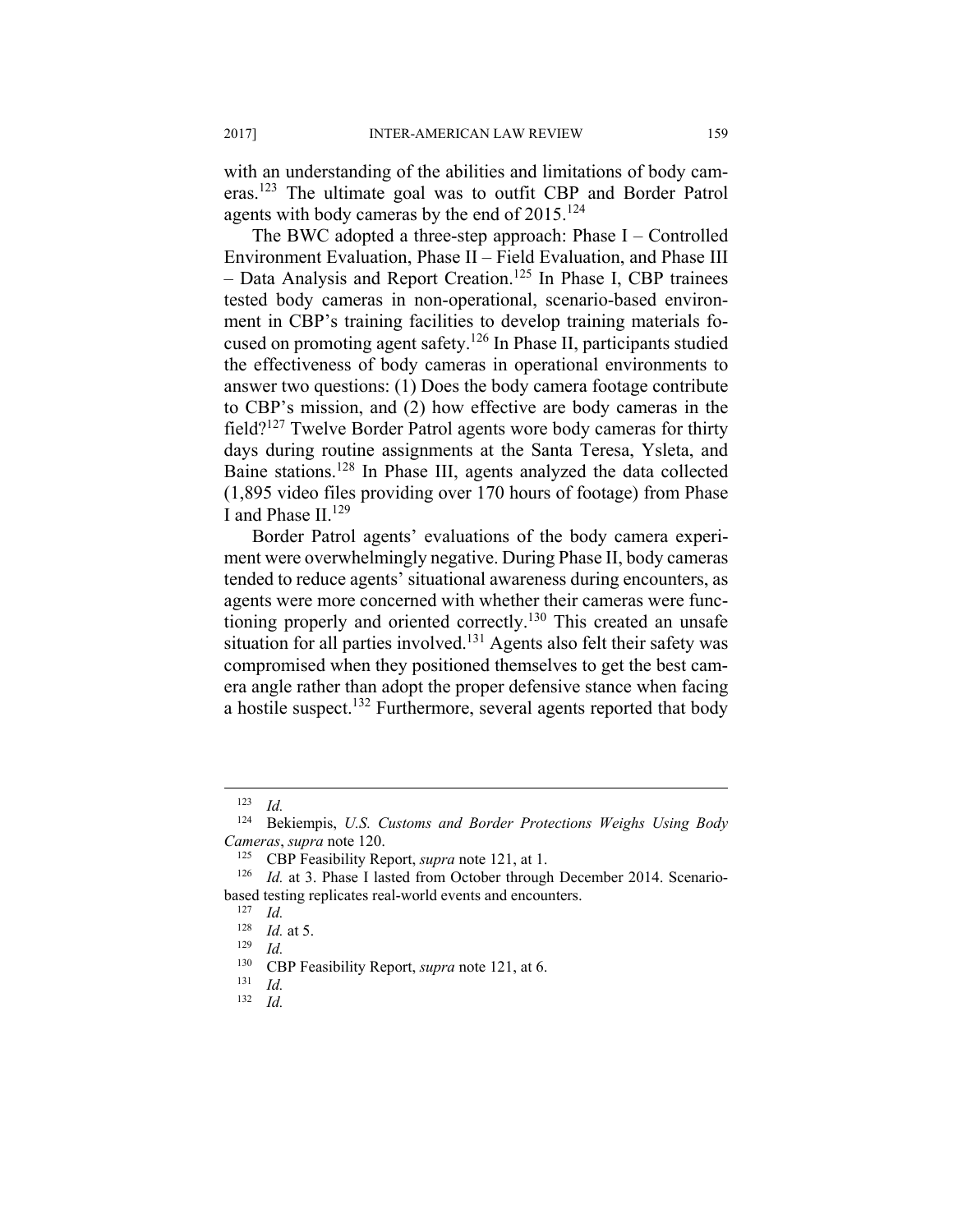cameras caused civilians to be "more guarded in their conversations," thereby hindering the agents' ability to gather important information.<sup>133</sup>

Body camera technology also raised several concerns. Poor camera stabilization in windy conditions, limited night feature options, and absence of auto-rotation on certain camera models critically affected the quality of video footage.<sup>134</sup> Agents complained that video upload time was "excessive" and that the lack of security features meant evidence can be modified or deleted.135 Some agents also expressed concern that video footage would be used as evidence against them in disciplinary proceedings. $136$ 

In light of the critical feedback, the BWC concluded that while body cameras were becoming more prevalent in American policing, the existing technology was "not designed to meet the rigors required by CBP agents."<sup>137</sup> After an internal review, CBP determined that Border Patrol agents should not be required to wear body cameras.138 Due to the unique challenges at the border, before a body camera program can be implemented, additional operational requirements must be met, specific policies developed, and technological issues resolved.<sup>139</sup> In spite of these challenges, CBP Commissioner Gil Kerlikowske announced that CBP will continue testing body cameras to develop a program that best suits the needs of its agents.140

#### *C. Recognizing the Potential*

Notwithstanding these unresolved technological and performance issues, most experts agree that body cameras have the ability

 $\overline{a}$ 

 $\frac{136}{137}$  *Id.* 

137 *Id.* 

 $\frac{133}{134}$  *Id.* 

 $\frac{134}{135}$  *Id.* 

<sup>&</sup>lt;sup>135</sup> CBP Feasibility Report, *supra* note 121, at 6.

<sup>138</sup> Elliot Spagat*, US Border Agency Staff Rejects Body Cameras for Agents, Citing Cost, Terrain*, U.S. NEWS (Nov. 6, 2015), http://www.usnews.com/news/u s/articles/2015/11/06/apnewsbreak-us-border-agency-staff-rejects-body-cameras.

<sup>139</sup> *See generally* CBP Feasibility Report, *supra* note 121. 140 Aaron Nielsen*, CBP to Continue Body Cam Testing*, SAN ANTONIO EXPRESS NEWS (Nov. 12, 2015), http://www.expressnews.com/news/local/article/ CBP-to-continue-body-cam-testing-6627864.php.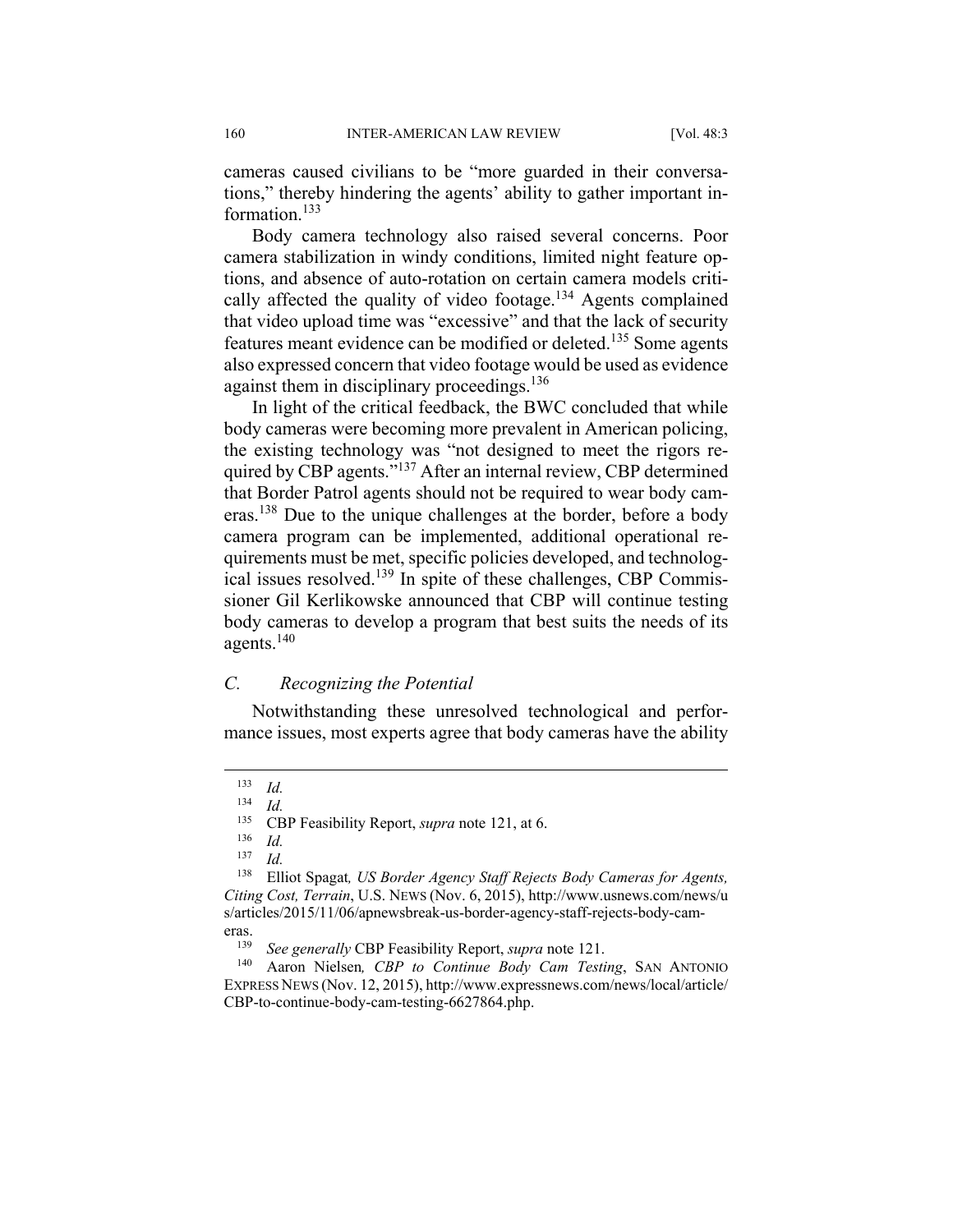to significantly transform the field of policing.141 Community Oriented Policing Services ("COPS") Director Ronald Davis explained that body cameras can strengthen officer performance and accountability, enhance department transparency, improve evidence collection, and aid in the investigation of officer-involved incidents.<sup>142</sup>

Body cameras have been shown to lower rates of police misconduct. In 2012, COPS partnered with the Police Executive Research Forum ("PERF") to study the effects of body camera programs in various police departments across the United States.<sup>143</sup> Results from the Rialto Police Department in California showed a 60% reduction in "officer use of force" incidents and an 88% reduction in "citizen complaints" between the year prior to and the years following camera deployment.144 The Mesa Police Department in Arizona found 75% fewer use of force complaints and 40% fewer total complaints against officers wearing body cameras compared to those without.145 Ron Miller, Chief of Police of Topeka, Kansas, concluded that "everyone is on their best behavior when the cameras are running. The officers, the public—everyone."146

Body cameras are often thought of as primarily benefiting the victims of police misconduct by exposing officers who use excessive force. If a picture is worth a thousand words, then a video must be worth millions. Even if an officer adheres to the "blue code of silence" or participates in "testilying," body camera footage can provide prosecutors and juries with an objective account of what *actually* happened. As the cases of Samuel DuBose and Keith Lamont Scott (discussed later in this Note) illustrate, the footage may wholly refute an officer's claims that the suspect was combative and that the officer's use of deadly force was justified.

<sup>141</sup> Jay Stanley, *Police Body-Mounted Cameras: With Right Policies in Place, a Win for All*, ACLU (Mar. 2015) at 2, *available at* https://www.aclu.org/sites/default/files/assets/police\_body-mounted\_cameras-v2.pdf. 142 *Letter from the COPS Office Director*, IMPLEMENTING A BODY-WORN

CAMERA PROGRAM: RECOMMENDATIONS AND LESSONS LEARNED (2014) [hereinafter COPS BODY CAMERA PROGRAM] at vii, *available at* https://www.justice.gov/iso/opa/resources/472014912134715246869.pdf.

<sup>143</sup> *Perceived Benefits of Body-Worn Cameras*, COPS BODY CAMERA PROGRAM, *supra* note 142, at 5. 144 *Id.* 

<sup>145</sup> *Id.* at 6. 146 *Id.* at 5.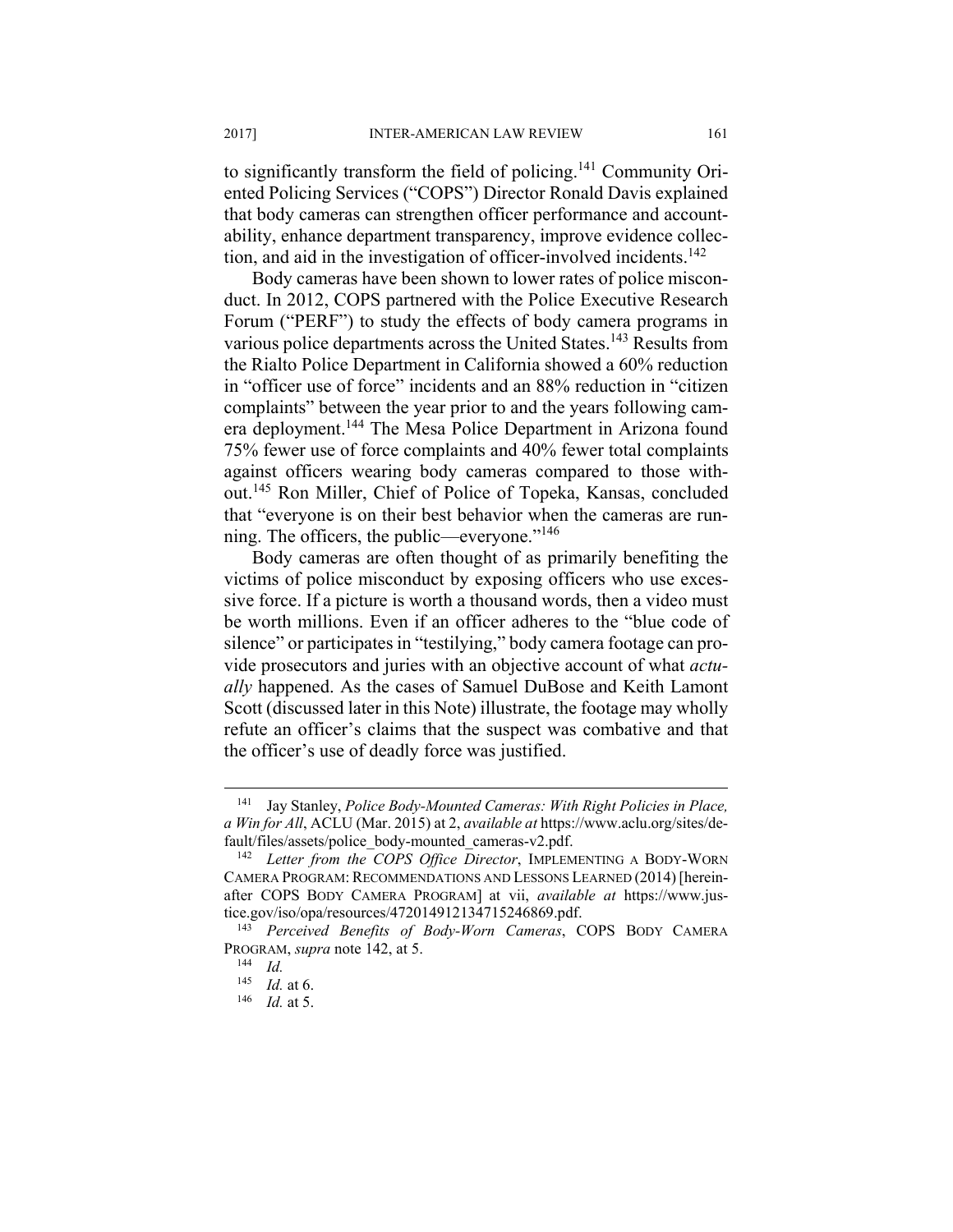But ironically, the devices provide significant advantages to police as well. Not only do body cameras deter officers from employing excessive force, but they also help improve officer safety, mitigate ambiguities in witness accounts, and resolve allegations of racial profiling.147 Police departments have found the cameras useful in defending against administrative, civil, and criminal complaints against officers.148 Body camera footage also drastically reduced the number of frivolous complaints.149 Chief of Police Michael Frazier of Surprise, Arizona reported:

> Recently we received an allegation that an officer engaged in racial profiling during a traffic stop. The officer was wearing his body-worn camera, and the footage showed that the allegation was completely unfounded. After reviewing the tape, the complainants admitted that they have never been treated unfairly by any officers[.] $150$

Chief Ron Miller reported a similar experience: "We've actually had citizens come into the department to file a complaint, but after we show them the video, they literally turn and walk back out."<sup>151</sup> In the majority of cases, the video evidence supported the officer's version of the events.<sup>152</sup>

Furthermore, in cases that proceed to litigation, body camera footage provides the court with the original, on-scene statements of officers, suspects, and witnesses.153 The footage can also be used to refresh a witness's memory of the event and verify or impeach his

<u>.</u>

<sup>147</sup> *Considering Body Cameras*, *supra* note 60, at 1796. 148 *Body-Worn Cameras: Concept and Issues Paper*, IACP NATIONAL LAW ENFORCEMENT POLICY CENTER (Apr. 2014) at 1 [hereinafter IACP *Body-Worn*  Cameras], available at http://www.aele.org/iacp-bwc-mp.pdf.<br><sup>149</sup> Considering Body Cameras, supra note 60, at 1801.<br><sup>150</sup> Perceived Benefits of Body Cameras, COPS BODY CAMERA PROGRAM, su-

*pra* note 142, at 6.<br><sup>151</sup> *Id.*<br><sup>152</sup> *Id* at 7 In

Id. at 7. In a case arising out of Daytona Beach, Florida, an individual threatened to file a complaint against several officers, alleging that they had threatened him and used racial epithets. One officer was wearing a body camera, and once the department reviewed the footage, it was clear that the individual had lied. The "allegations were absolutely not what was represented in the video." 153 IACP *Body-Worn Cameras*, *supra* note 148, at 1.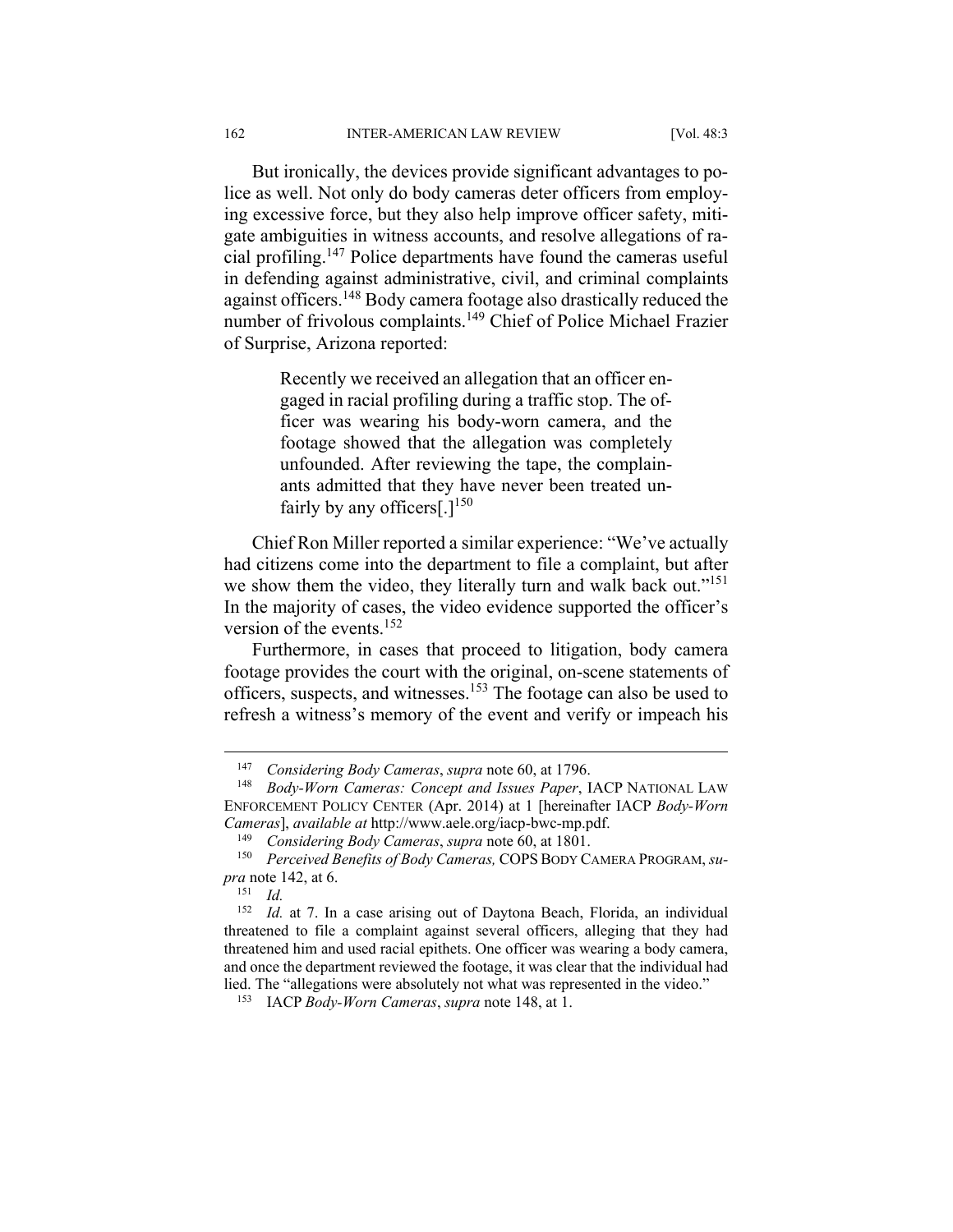testimony at trial.154 Among prosecutors, 96% reported that body camera evidence improved their ability to successfully prosecute a case.155

Body camera footage also assists departments in developing better officer training programs, which benefits both civilians and police.<sup>156</sup> The records are useful in identifying and correcting the behavior of officers who have a history of misconduct and for demonstrating what a proper police-civilian encounter looks like.<sup>157</sup> A PERF survey found that 94% of police departments use body camera footage to train new officers and aid in administrative reviews of officers who abuse their authority.158 As the ACLU stated, in a world where conflicts between police and civilians are commonly recorded by third parties, "if [society wants] accountability for both ... officers and for the people they interact with ... [the solution] is to also have video from the officer's perspective."<sup>159</sup>

The "widespread galvanization over body cameras, however, exemplifies the human tendency, in times of tragedy, to latch on to the most readily available solution to a complex problem."160 Although results from preliminary studies—most notably the February 2012 to February 2013 Rialto Police Department study—tend to illustrate a negative correlation between body camera usage and the number of "use of force" complaints against officers, experts warn that it is still too early to draw definite conclusions.<sup>161</sup> In light of the reactionary influx of federal and state funding for body camera research and implementation, one must not forget that the proliferation

<sup>154</sup> *Considering Body Cameras*, *supra* note 60, at 1803.

 $\frac{155}{156}$  *Id.* 

<sup>156</sup> *Id.* at 1802. 157 *Id.* 

<sup>158</sup> *Perceived Benefits of Body-Worn Cameras*, COPS BODY CAMERA PROGRAM*, supra* note 142, at 7. 159 *Introduction*, COPS BODY CAMERA PROGRAM*,supra* note 142, at 1. State-

ment of Scott Greenwood.<br><sup>160</sup> *Considering Body Cameras*, *supra* note 60, at 1796.<br><sup>161</sup> *Police Body Cameras*, CATO INSTITUTE, http://www.policemisconduct.ne t/explainers/police-body-cameras/.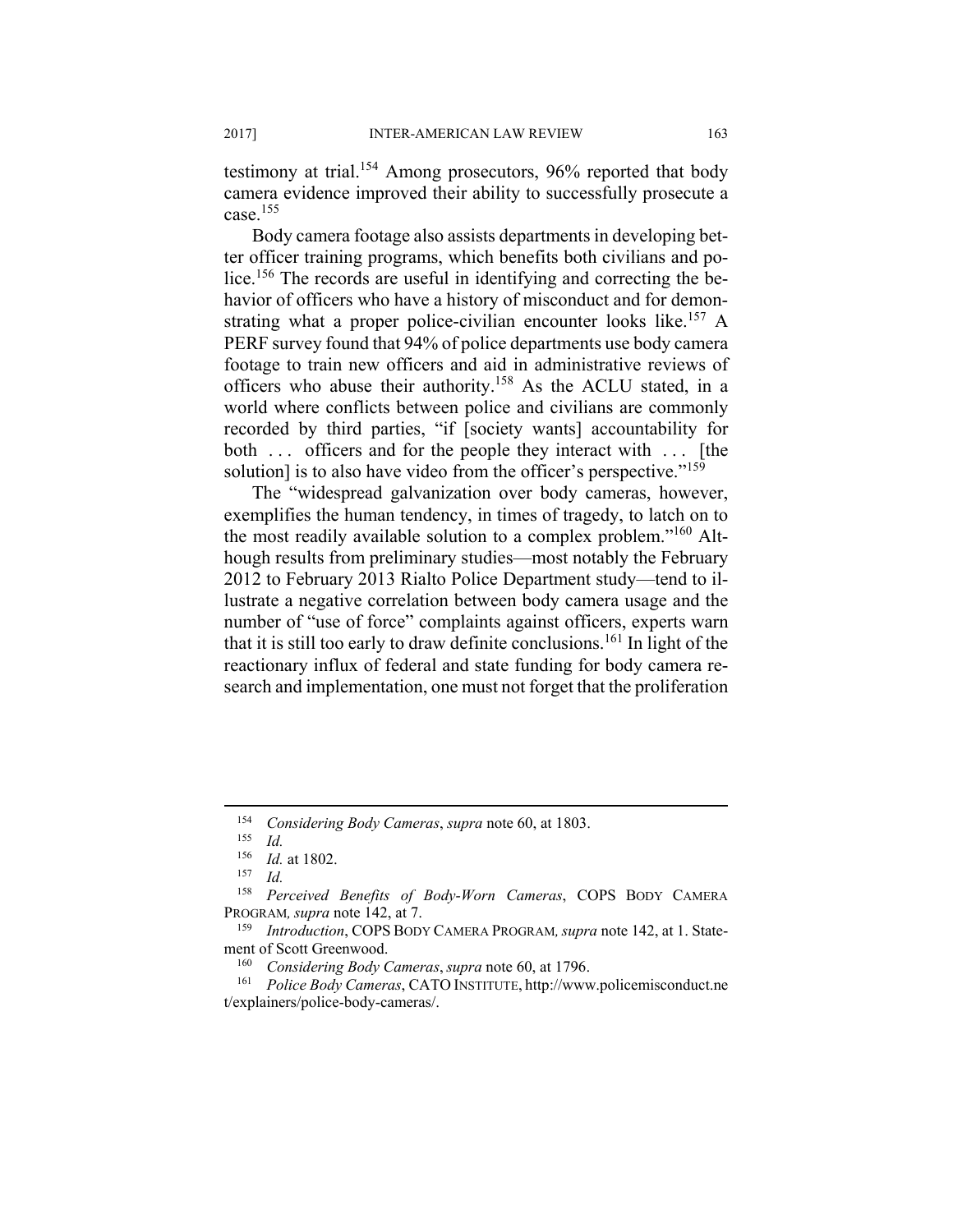of these devices will inevitably change the nature of policing—for better or for worse.162

## III. PRIVACY CONCERNS AND THE LIMITATIONS OF BODY CAMERA TECHNOLOGY

#### *A. (Un)Reasonable Expectations of Privacy*

Amidst the fervor surrounding body cameras, it is easy to overlook the pervasive and indiscriminate nature of these devices. The body camera initiative has been described as a "win-win" for both police and civilians—but only so long as civilian privacy interests remain protected.163

Body cameras raise the age-old question of how the Fourth Amendment applies to new forms of government technology. The Fourth Amendment of the United States Constitution provides:

> The right of the people to be secure in the persons, houses, papers, and effects, against unreasonable searches and seizures, shall not be violated, and no warrants shall issue, but upon probable cause . . . and *particularly describing the place to be searched*, *and the persons or things to be seized.*<sup>164</sup>

Body camera critics argue that the routine recording of policecivilian interactions violates the Fourth Amendment and evokes notions of a "Surveillance State."165 This argument has been raised be-

<sup>162</sup> *Considering Body Cameras*, *supra* note 60, at 1796. *See also Introduction*, COPSBODY CAMERA PROGRAM,*supra* note 142, at 1. Statement of Charles Ramsey, Police Commissioner, Philadelphia Police Department: "Because technology is advancing faster than policy . . . What do these technologies mean for constitutional policing? If we embrace this new technology, we have to make sure that we

are using it to help us do our jobs better.<br>
<sup>163</sup> Stanley, *Police Body-Mounted Cameras*, *supra* note 141, at 2.<br>
<sup>164</sup> U.S. CONST. AMEND. IV. (emphasis added).<br>
<sup>165</sup> Marc Jonathan Blitz, *Police Body-Worn Cameras: Evid and Privacy Threats*, AMERICAN CONSTITUTION SOCIETY (May 2015) at 13 [hereinafter ACS *Evidentiary Benefits and Privacy Threats*], *available at* https://www .acslaw.org/sites/default/files/Blitz - On-Body Cameras - Issue Brief.pdf; *Considering Body Cameras*, *supra* note 60, at 1810.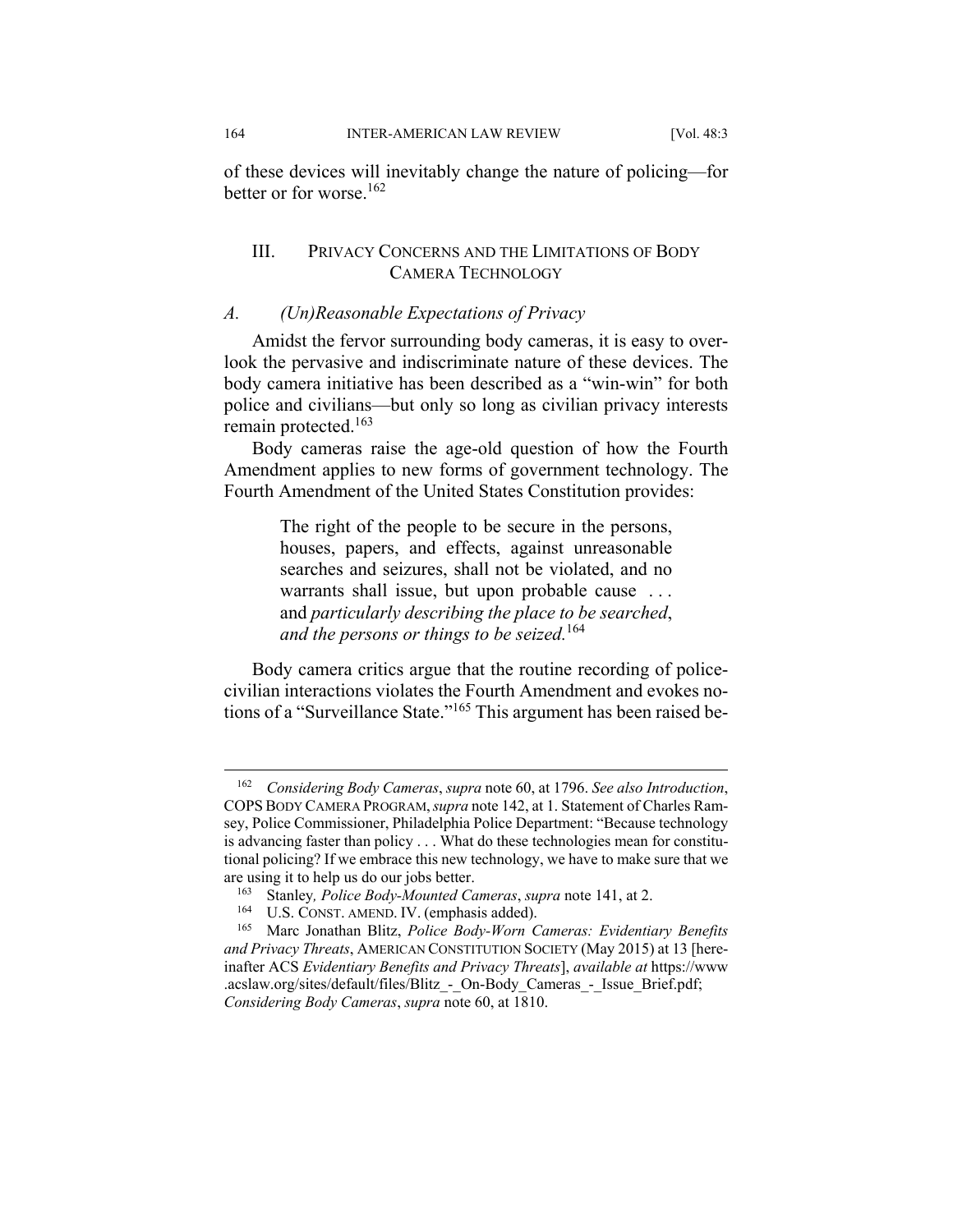fore in opposition to other types of police equipment—and dismissed. Closed-circuit television ("CCTV") cameras installed on public streets and "dashcam" video cameras in police vehicles were initially received with similar criticism but have since become an accepted feature of modern society.<sup>166</sup> CCTV cameras, however, have a limited field of vision, and dashboard cameras provide little assistance to police officers outside transmission range. Body cameras, in comparison, enable comprehensive documentation of police-civilian interactions in a greater range of settings and thus, pose a greater risk to privacy than previous forms of police technology.<sup>167</sup> Officers wearing body cameras can now capture footage of encounters inside a person's private residence.168 And although privacy expectations are admittedly lower in public spaces or "open fields"169—should citizens nevertheless expect their every encounter with police to be captured on film?

From a legal perspective, that answer is generally yes. In spite of rapid advancements in police surveillance technology, the Supreme Court adheres to the opinion that law enforcement agents are not required to "shield their eyes" from publically visible conduct $170$ and that "mere visual observation does not constitute a search."<sup>171</sup> In addition, courts have held that there is no Fourth Amendment violation when agents use video equipment to record activities visible to the naked eye.<sup>172</sup> As the law currently stands, as long as the officer is in a place where he has a right to be, he may observe, photograph, and record his surroundings.

<sup>166</sup> ACS *Evidentiary Benefits and Privacy Threats, supra* note 165, at 3.<br><sup>167</sup> *Id.* <sup>168</sup> *Id.* at 1</sub>

<sup>&</sup>lt;sup>168</sup> *Id.* at 1.<br><sup>169</sup> *See Oliver v. United States*, 466 U.S. 170, 176 (1984) ("The special protection accorded by the Fourth Amendment . . . is not extended to the open fields"); *United States v. Dunn*, 480 U.S. 294, 304 (1987) ("The term open fields may include any unoccupied or underdeveloped area outside of the curtilage. An

open field need be neither 'open' nor a 'field' . . . ").<br>
<sup>170</sup> See California v. Ciraolo, 475 U.S. 207, 213 (1986).<br>
<sup>171</sup> See United States v. Jones, 132 S. Ct. 945, 953 (2012).<br>
<sup>172</sup> See Dow Chem. Co. v. United States tutional the government's use of aerial photography to photograph an industrial complex); *United States v. Jackson*, 213 F.3d 1269, 1280 (10th Cir. 2000) (finding the government's use of silent video cameras on telephone poles outside the defendant's residence did not violate the Fourth Amendment; judgment vacated on other grounds).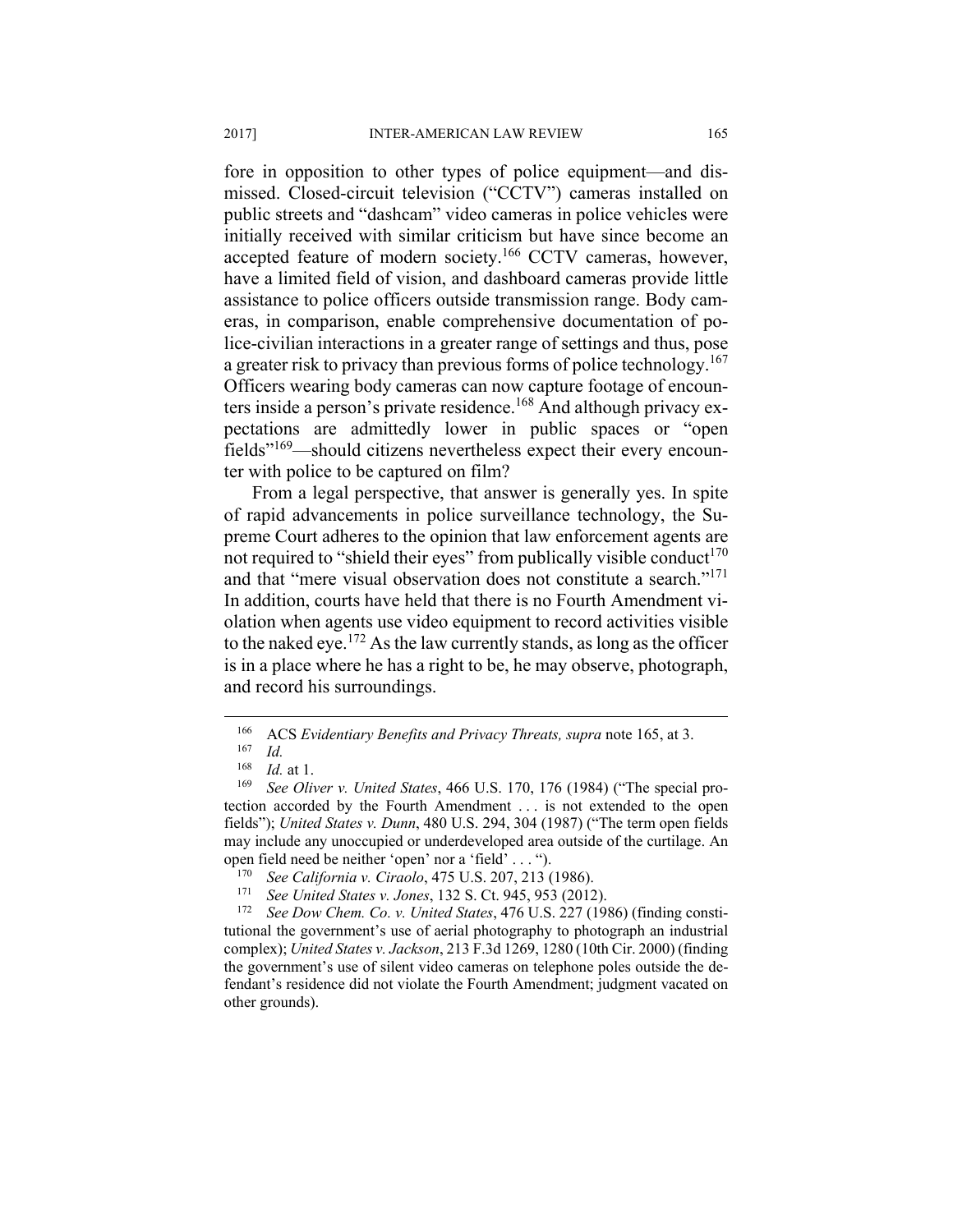There are, however, two possible scenarios that suggest Fourth Amendment jurisprudence should be revised in response to the introduction of police body cameras. In the first scenario, a police officer obtains a valid search warrant for a private residence—but the warrant does not authorize him to search *everything* in the home.<sup>173</sup> A body camera captures evidence indiscriminately and therefore, may unlawfully extend the officer's visuals to areas outside the scope of the warrant.<sup>174</sup> In the second scenario, the "plain view" exception to the Fourth Amendment warrant requirement applies only if (1) the place, person, or thing is visible from an area within the scope of the warrant and (2) the incriminating nature of the place, person, or things is "immediately apparent."175 A body camera enables the officer to conduct a post-search review (including rewinding and zooming-in) of the footage and discover evidence that he would have otherwise missed.<sup>176</sup> The officer may also determine that a previously innocent-looking item is, in fact, incriminating.177 In light of these issues, while proponents advertise that body cameras promote and protect civilian interests, critics claim that in reality, body cameras represent another step towards the dreaded "Surveillance State."178 As of this Note, there has yet to be a case addressing either scenario. But given the rapid proliferation of body cameras in American policing—combined with inconsistent usage and storage policies—sooner or later courts will be forced to adjudicate these issues.

#### *B. Body Camera Limitations*

In addition to privacy concerns, body camera critics caution that the reactionary adoption of body cameras as a response to isolated incidents of excessive force may only exacerbate police-civilian relations.179 Even the American Civil Liberties Union ("ACLU")

<sup>173</sup> ACS *Evidentiary Benefits and Privacy Threats*, supra note 165, at 13. The Fourth Amendment explicitly requires that a search warrant "describe with particularity the place to be searched, and the person or things to be seized."<br><sup>174</sup> Id. <sup>175</sup> See Arizona v. Hicks A80 U.S. 321 (1987)

<sup>175</sup> *See Arizona v. Hicks*, 480 U.S. 321 (1987). 176 ACS *Evidentiary Benefits and Privacy Threats*, supra note 165, at 14.

 $\frac{177}{178}$  *Id.* 

<sup>178</sup> *Considering Body Cameras*, *supra* note 60, at 1811. 179 *Id.* at 1805.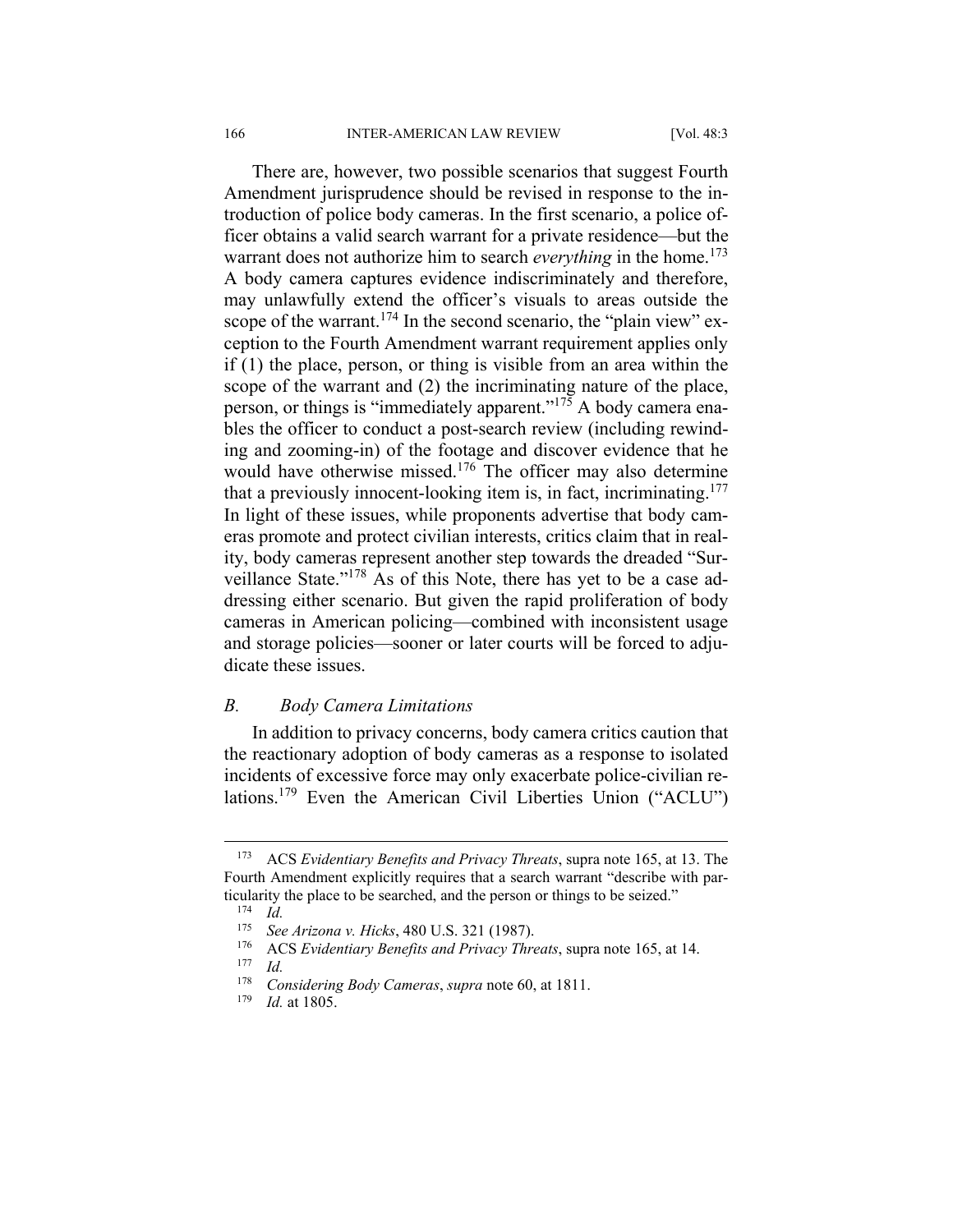warned that body cameras can either increase police accountability or increase the potential of additional abuse.180 Participants in the PERF conference also voiced their concern that body cameras may damage, rather than foster, police relationships with their community.181 Professor Seth Stoughton, a renowned body camera researcher, compares body cameras to hammers.<sup>182</sup> For some jobs driving a nail or pulling out a nail—a hammer is the perfect tool; for other jobs—screwing a nail through wood—using a hammer only makes things worse.<sup>183</sup> Like hammers, body cameras have their limitations. And the idea that body cameras are a one-size-fits-all solution to the problem of police violence is not only wrong, but dangerous.

The greatest technological obstacles surrounding body cameras revolve around image distortion and locus of control.<sup>184</sup> Police have complete control over the cameras and the power to select which encounters to record.<sup>185</sup> Such discretion allows unscrupulous officers to abuse the technology for their own benefit; for example, recording from a certain perspective to protect themselves against subsequent allegations of excessive force.<sup>186</sup> Because body cameras are commonly worn on the chest, the camera is typically tilted at an upward angle. From that perspective, anything (or anyone) in front of the officer appears much larger than the officer.<sup>187</sup> As Professor Stoughton explains:

> When you look up at someone, they look taller, they look broader, and that's more threatening. So if all

1

<sup>180</sup> *Considerations for Implementation*, COPS BODY CAMERA PROGRAM, *supra* note 142, at 11.<br><sup>181</sup> *Id.* at 19. 182 Bill Nemitz, *Police Body Cameras Are Useful Tools, But They Can Distort* 

*the Truth*, PORTLAND PRESS HERALD (Feb. 26, 2017), http://www.pressherald.co m/2017/02/26/police-body-cameras-are-useful-tools-but-they-can-distort-the-tr uth/. Stoughton is a former Special Response Team officer for the Tallahassee Police Department and current Professor at the University of South Carolina School of Law.<br><sup>183</sup> *Id.* 

<sup>184</sup> Considering Body Cameras, *supra* note 60, at 1805.<br><sup>185</sup> Id. at 1806.<br><sup>186</sup> Id. <sup>187</sup> Nemitz *Police Body Cameras Are Useful Tools*, *But* 

<sup>187</sup> Nemitz, *Police Body Cameras Are Useful Tools, But They Can Distort the Truth*, *supra* note 182.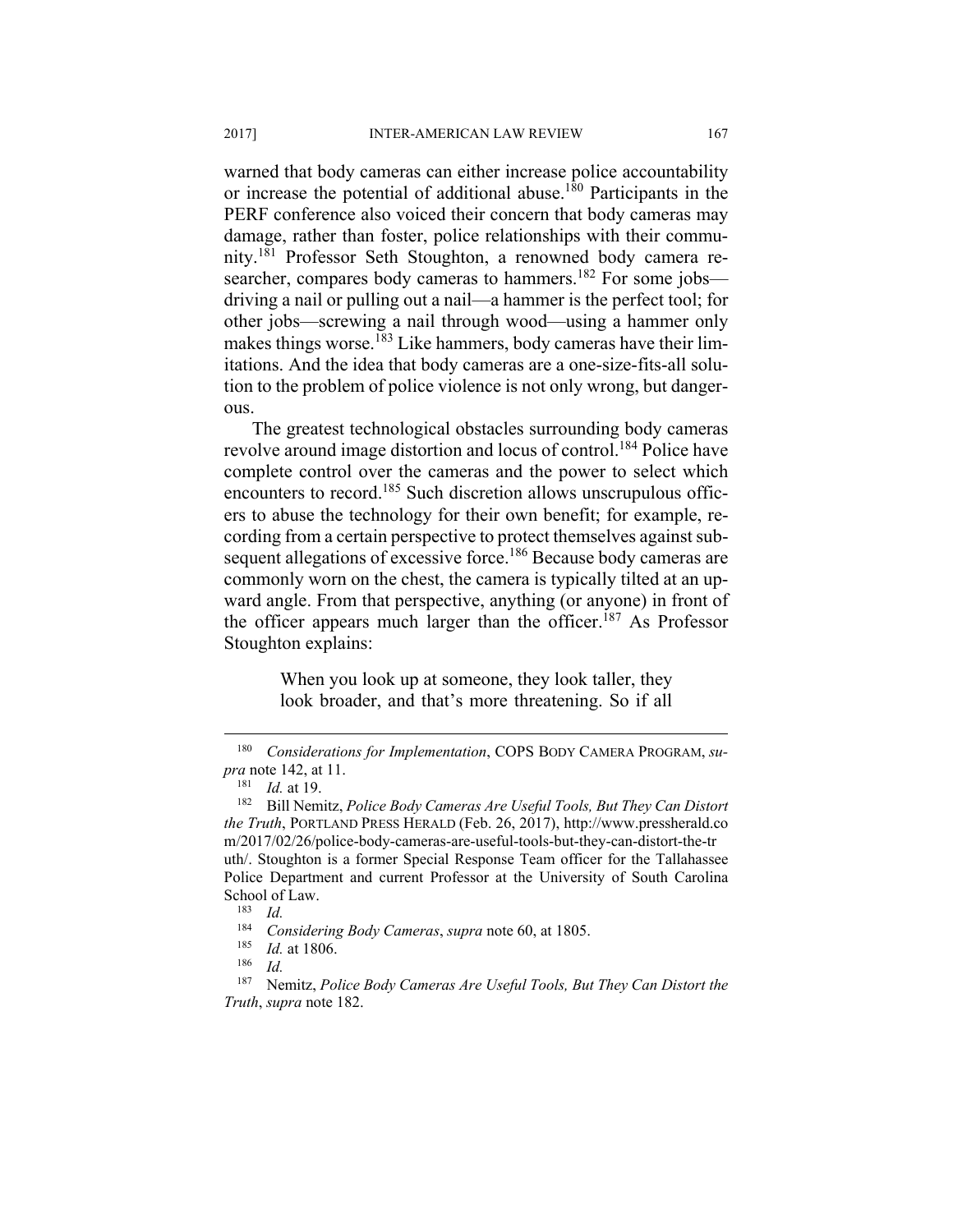we had was the (body camera) video, people would say, 'Wow, this guy's much, much taller than the officer.'<sup>188</sup>

Image distortion becomes even problematic with physical movement. When the camera is "bouncing around" on the officer's clothing, "all or almost all of the [evidentiary] value" of that camera is lost.<sup>189</sup> Worse still, under the wrong circumstances, body camera footage is not only useless, but also misleading.<sup>190</sup> To demonstrate this point, Professor Stoughton produced a series of body camera videos capturing the same encounter up close and from a distance.

In the first video—"Bees Traffic Stop" <sup>191</sup>—an officer approaches a stopped vehicle from behind. Without warning, the driver's door swings up and a man jumps out of the car. The officer falls to the ground and reaches towards his hip, presumably for his weapon. The officer's body camera footage suggests that the man, seeing the officer approach his vehicle, knocked the officer down and fled. Additional footage captured from the officer's dashcam, however, shows that neither the man nor the door touched the officer. He simply fell down. Moreover, the audio record reveals that the man was not attempting to evade arrest, but rather, trying to avoid getting stung by a bee in his car.

In the second body camera video (this time without audio)— "Dancing"<sup>192</sup>—an officer and a man appear to be engaged in a violent confrontation inside a parking garage. The footage is shaky and difficult to follow, but snippets show the man crashing against the officer with his hands raised. Video footage from a distance, however, reveal that the officer and the man are smiling and dancing to Tango music.

 $\frac{188}{189}$  *Id.* 

 $\frac{189}{190}$  *Id.* 

*Id.* 

<sup>191</sup> *See* "Bees Traffic Stop," *available at* https://onedrive.live.com/?authkey= %21AFHZ7a4fSIUwqGE&cid=86101BC7744BE167&id=86101BC7744BE167 %2146000&parId=86101BC7744BE167%2145996&o=OneUp. 192 *See* "Dancing," *available at* https://onedrive.live.com/?authkey=%21AFH

Z7a4fSIUwqGE&cid=86101BC7744BE167&id=86101BC7744BE167%214599 8&parId=86101BC7744BE167%2145996&o=OneUp.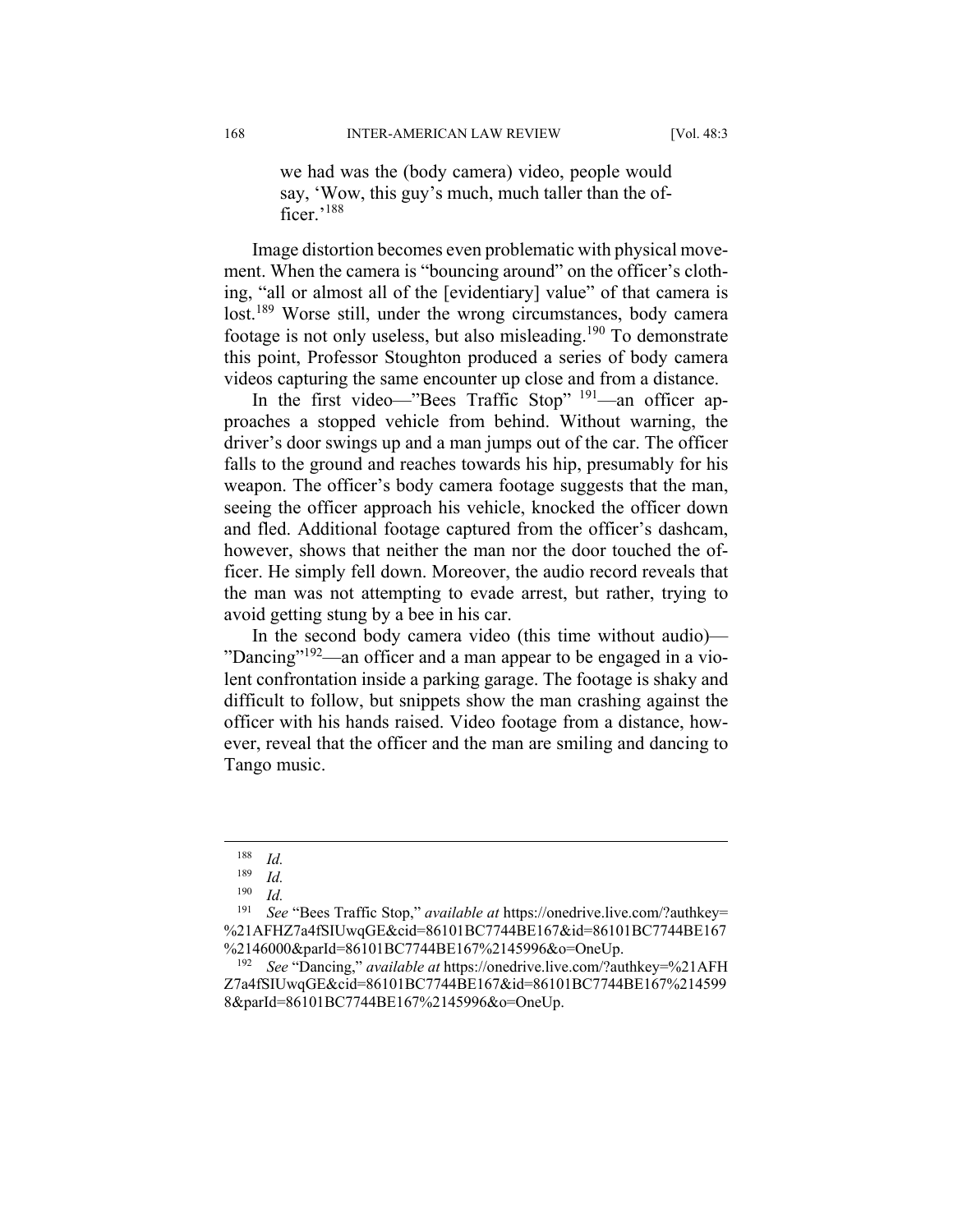Image distortion does not always benefit the officer. In the third body camera video—"Gun Takedown"193—an officer approaches a man standing against a pole. There is nothing inherently suspicious about the man or his behavior. The officer asks "are you okay," to which the man responds, "I don't want any trouble, just leave me alone."194 The officer reaches towards the man, and suddenly, for no apparent reason, wrestles the man to the ground. Based on the officer's body camera footage, this appears to be another example of police excessive use of force against an innocent civilian. But footage from a camera positioned farther away shows that the man is not so innocent. Moments before the takedown, the man drew a gun and held it against the officer's stomach. This critical action took place outside the narrow range of the officer's body camera. This series of videos lead Stoughton to conclude that the closer a body camera is to the target, the less useful it becomes.<sup>195</sup>

In addition to distortion, body cameras skeptics are concerned about the lack of public access to the captured footage.<sup>196</sup> Many States have disclosure exemptions that protect police records from public and media disclosure.<sup>197</sup> Participants in the PERF conference expressed concern that the combination of excessive recording and nondisclosure may damage, rather than foster, police relationships with the community.<sup>198</sup> Lastly, storing massive amounts of body camera footage and data is very expensive. Over a five-year period, the New Orleans Police Department spent \$1.2 million dollars on maintaining its body camera program, the majority of which went towards data storage.199 Among law enforcement agencies in the PERF study, 39% cited cost as the primary reason for why they did

<sup>193</sup> *See* "Gun Takedown," *available at* https://onedrive.live.com/?authkey=% 21AFHZ7a4fSIUwqGE&cid=86101BC7744BE167&id=86101BC7744BE167 %2148111&parId=86101BC7744BE167%2145996&o=OneUp.

<sup>194</sup> *Id.* 

<sup>195</sup> Nemitz, *Police Body Cameras Are Useful Tools, But They Can Distort the Truth*, *supra* note 182.<br><sup>196</sup> Considering Body Cameras, *supra* note 60, at 1806.<br><sup>197</sup> *M* 

 $\frac{197}{198}$  *Id.* 

<sup>198</sup> *Considerations for Implementation*, COPS BODY CAMERA PROGRAM, *supra* note 142, at 19.

<sup>199</sup> *Id*.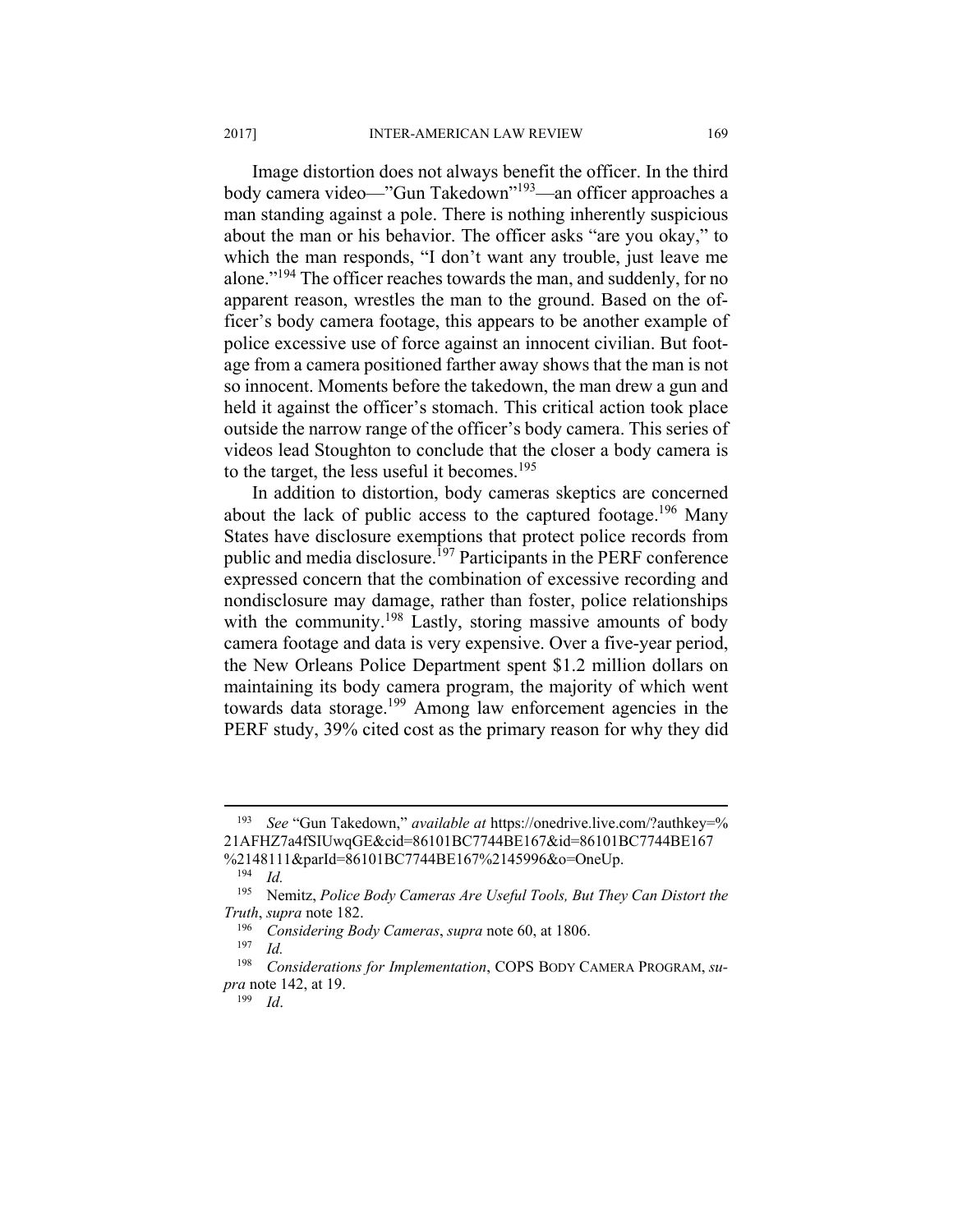170 INTER-AMERICAN LAW REVIEW [Vol. 48:3

not have a body camera program.<sup>200</sup> Although the momentum surrounding body cameras shows little sign of slowing down, it is imperative that police, civilians, prosecutors, and juries recognize the evidentiary and policy limitations of exsistin body camera technology.

# IV. PANACEA OR SMOKE AND MIRRORS: AT THE END OF THE DAY, CAN BODY CAMERAS TRULY DELIVER ON THEIR PROMISE?

#### *A. The Future of Body Cameras on the Streets*

In recent years, American police officers on the streets have found themselves front and center of national news headlines. Cries of police brutality—both legitimate and unfounded—play like a broken record stuck on repeat. In many cases, the violence is captured from multiple angles on CCTV cameras, police vehicle dashcams, and civilian cellphones. In few cases is any legal action taken.

The public demands an end to the violence. And for many, body cameras provide the relief Americans have long been waiting for. Preliminary research and department reports are largely favorable, and an increasing number of jurisdictions are adding body cameras to their arsenal. In the months leading up to the 2016 presidential election, several candidates expressed their openness to expanding body camera programs.201 Donald Trump proclaimed that body cameras "can solve a lot of problems for police."202 Rand Paul openly supported body camera legislation, explaining that body cameras "hel[p] officers collect and preserve evidence to solve crimes, while also decreasing the number of complaints against police."203 Democratic candidates Hilary Clinton and Bernie Sanders

<sup>200</sup> *Id.* at 31.

<sup>201</sup> Ben Jacobs, *Donald Trump Tells the Guardian Police Body Cameras 'Need Federal Funding*,*'* THE GUARDIAN (Oct. 13, 2015), https://www.theguardian.com/us-news/2015/oct/13/donald-trump-police-body-cameras-federal-funding.<br><sup>202</sup> *Id.*<br><sup>203</sup> Da

<sup>203</sup> Dan Roberts, *Congressional Bill would Test the Effect of Body Cameras on Police Brutality*, THE GUARDIAN (Mar. 27, 2015), https://www.theguardian.co m/us-news/2015/mar/27/rand-paul-body-camera-bill-test.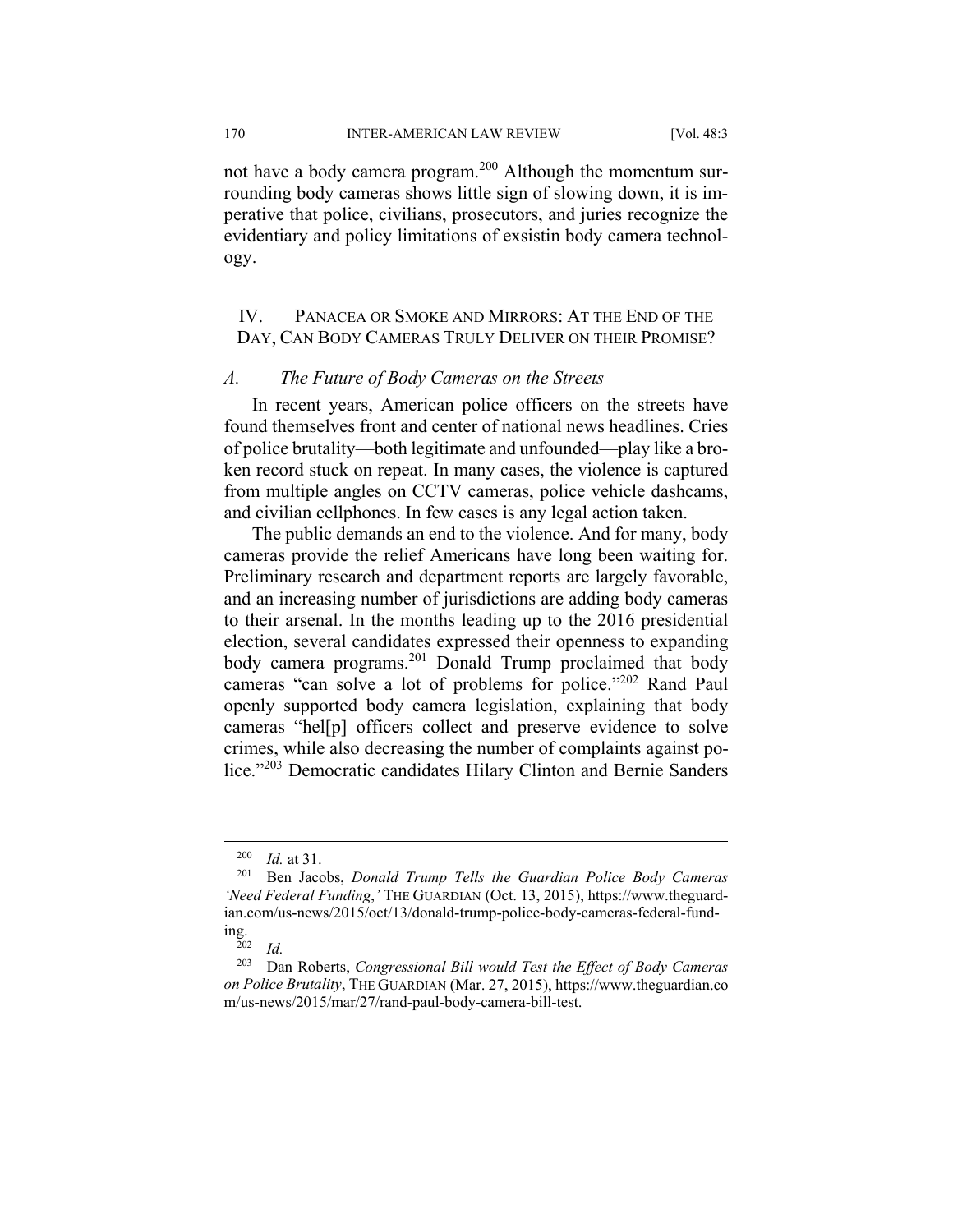went a step further, proposing that body cameras should be mandatory across all police departments.204 Martin O'Malley called body cameras the "best standard" in American policing.<sup>205</sup>

But in light of all this, few have stopped to question whether body cameras are really a panacea to the problem of police violence. From a law enforcement perspective, there seems to be some agreement that body cameras are useful for regulating police conduct and resolving civilian complaints. But the Community Oriented Policing Services ("COPS") and Police Executive Research Forum ("PERF") partnership study on body camera programs across the United States was conducted in 2012, under the Obama administration. Although Obama was condemned for openly supporting the Black Lives Movement and blamed for police deaths in the "war on cops," data from the Officer Down Memorial Page show that the average number of police fatalities during his presidency was the lowest in decades.206 The number of assaults showed a similar decline.207 If the 2012 body camera findings are true—that everyone is on their best behavior—then the proliferation of body cameras during the Obama administration likely played a role in improving officer safety.

President Trump's vehement support for law enforcement, however, can turn the tables in either direction. In July of 2016, he made a promise: "The crime and violence that [] afflicts our nation will soon come to an end. Beginning on January 20, 2017, safety will be restored."208 In one of the "largest [studies] ever conducted with a nationally representative sample of police," the Pew Research Center found that the 86% of officers surveyed indicated that recent high-profile killings of black civilians by police have made their

<sup>204</sup> Jacobs, *Donald Trump Tells the Guardian Police Body Cameras 'Need Federal Funding*,*' supra* note 201.

 $\frac{205}{206}$  *Id.* 

<sup>206</sup> Christopher Ingraham, *Police are Safer Under Obama than They Have Been in Decades*, THE WASHINGTON POST (July 9, 2016), https://www.washingtonpost.com/news/wonk/wp/2016/07/09/police-are-safer-under-obama-thanthey-have-been-in-decades/?utm\_term=.ee909aceba79. 207 *Id.* 

<sup>208</sup> Dara Lind, *Under Trump, Rank-and-File Law Enforcement—On the Border, On the Streets—Will Have More Power Than Ever*, VOX (Jan. 20, 2017), http://www.vox.com/policy-and-politics/2017/1/20/14241026/police-trump-border-patrol.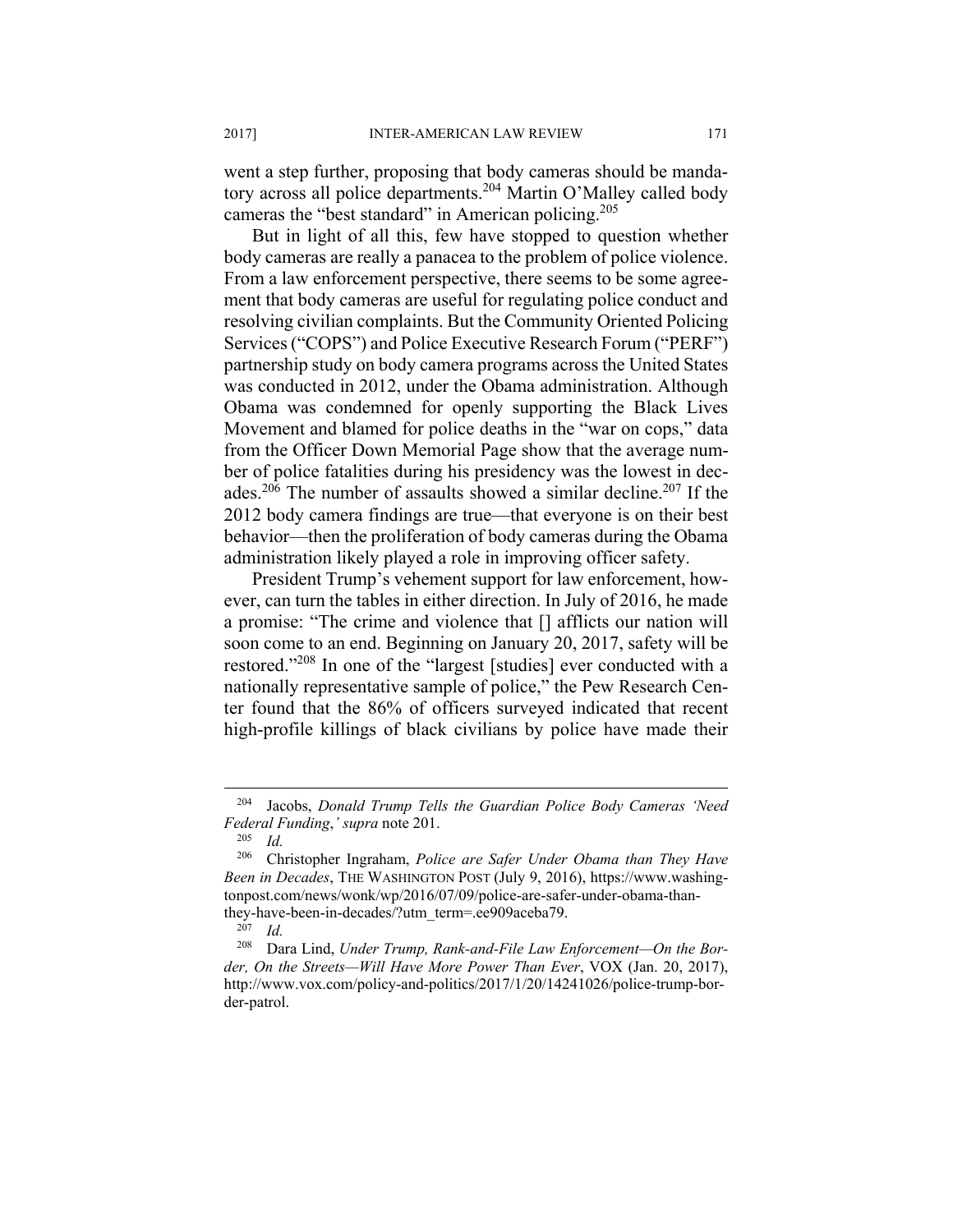jobs risker.209 Furthermore, 93% reported they were more concerned about their safety; 75% said the incidents and subsequent protests have exacerbated tensions between police and the black community; and 72% claimed they were less willing to stop and question suspects.210

Attorney General Jeff Sessions echoed Trump's support for "law and order," claiming that public criticism of police has dampened morale and contributed to spikes in crime rates in cities such as Chicago and Baltimore.211 Some advocates even asserted that police are hindered by public "agitators" waiting to pounce on the "next viral video."212 President Trump proposed a solution: Give police more autonomy over how to perform their duties. This proposal, along with Sessions' confirmation, have raised more than a few eyebrows. According to the Human Rights Watch: "Confirming Senator Sessions as Attorney General would likely put the Justice Department out of the business of civil rights enforcement."<sup>213</sup>

Although Trump has not elaborated on his opinion towards body cameras, for police and some body camera advocates, the President's last words are optimistic:

> [Police] are accused of things and oftentimes you see the body cameras and, all of [a] sudden, they didn't do anything wrong. And I almost think that it is a positive thing for the police, but it would really depend on the department itself.214

Trump's presentation of body-cameras as a pro-police measure may entice some departments to implement body camera programs

1

<sup>209</sup> Rich Morin, Kim Parker, Renee Stepler & Andrew Mercer, *Behind the Badge*, PEW RESEARCH CENTER (Jan. 11, 2017), http://www.pewsocialtrends.or g/2017/01/11/behind-the-badge/. 210 *Id.* 

<sup>211</sup> Lind, *Under Trump, Rank-and-File Law Enforcement—On the Border, On the Streets*, *supra* note 208. 212 *Id.* 

<sup>213</sup> *US: Don't Confirm Sessions as Attorney General*, HUMAN RIGHTS WATCH (Jan. 10, 2017), https://www.hrw.org/news/2017/01/10/us-dont-confirm-sessions -attorney-general. 214 Jacobs, *Donald Trump Tells the Guardian Police Body Cameras 'Need* 

*Federal Funding*,*' supra* note 201.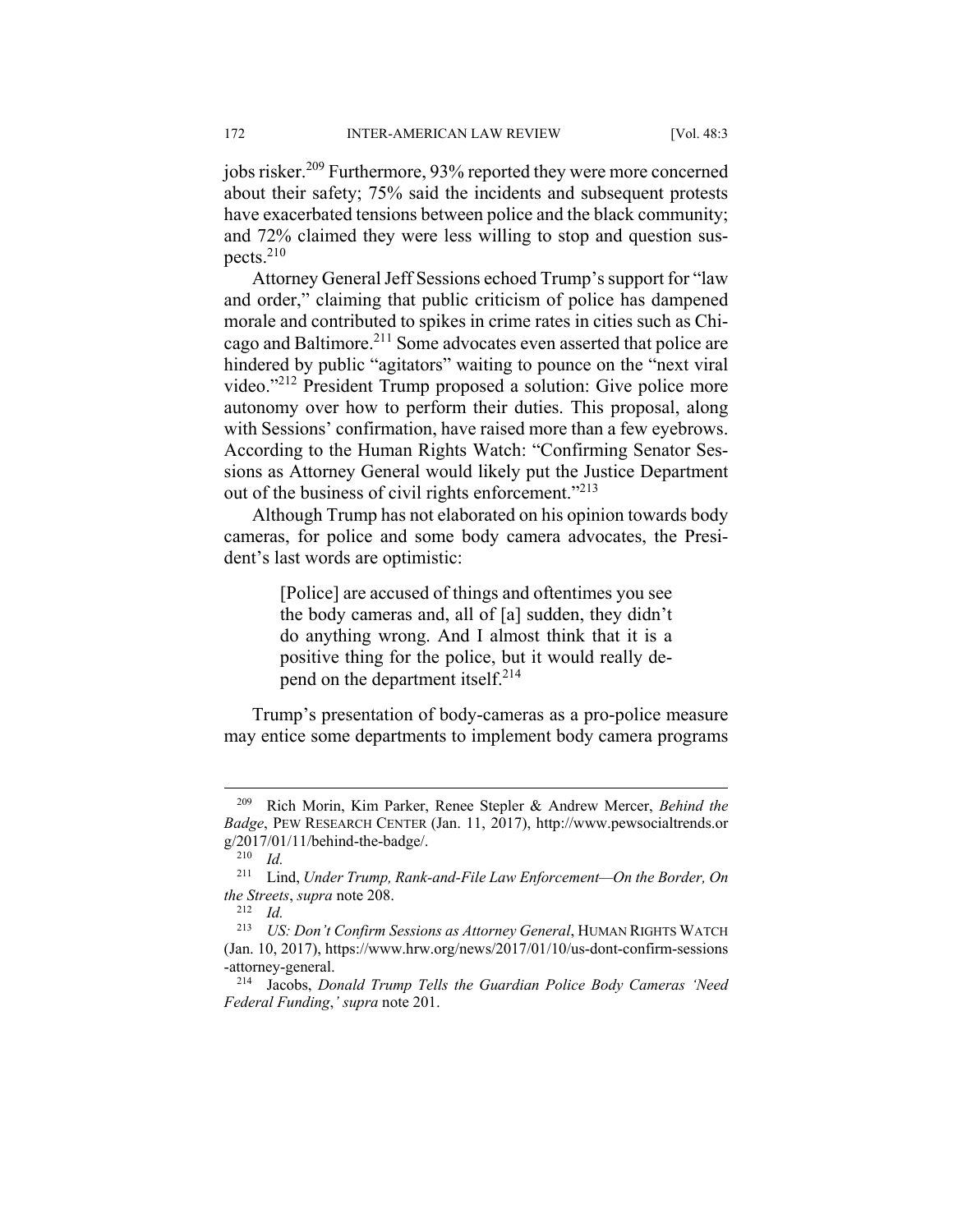as a way to monitor their officers' behavior and defend against potential misconduct accusations. This would be a wise decision, considering the sheer number of civilian groups and politicians that have vowed to keep a scrutinizing eye on the President's domestic policies. The spotlight on American police will be brighter than ever. Every move they make will be analyzed thrice over. As Axon (formally Taser International) CEO Rick Smith lamented, "tension between the police and the public is at historic levels."<sup>215</sup>

As a response to the rising discord, on April 5, 2017, Axon announced it will be offering a free "Axon Body 2" camera and corresponding software license to every police officer in the country for one year.<sup>216</sup> Axon encouraged its competitors to follow suit.<sup>217</sup> In a country so divided by "victim politics," body cameras may provide the shred of objectivity necessary to keep police-civilian relationships from deteriorating beyond repair.

But with great power comes great responsibility. If police are allowed greater discretion in enforcing the laws, it inevitably lowers their incentive to abide by traditional protocol. The problem with a bottom-up approach to law enforcement is that it permits different jurisdictions to establish their own regulations. Police departments that have found body cameras useful will continue using them whether in support of the public's or their own best interests. Conversely, departments with a history of violence—arguably those that *should* have body cameras—are unlikely to implement a similar program and risk exposing their officers' misconduct. The discretionary distribution of body cameras may paint a deceptively positive picture of police-civilian relationships. In addition, absent federal funding to help cover costs, departments may be hesitant to spend already-strained resources on the expensive devices.

<sup>215</sup> Ryan Randazzo & Megan Cassidy, *Taser Offers Free Body Cameras to Law-Enforcement Officers Nationwide*, USA TODAY (Apr. 5, 2017), https://www .usatoday.com/story/tech/nation-now/2017/04/05/taser-offers-free-body-cameras

<sup>-</sup>law-enforcement/100095506/.<br><sup>216</sup> *Id.* The offer includes use of the Axon camera and license to use the company's website to store and organize video evidence. The cameras' MSRP price is \$400 and software licensing costs \$15-\$90 a month. The offer is open to every police department not currently involved in a public bidding process for body cameras.<br><sup>217</sup> *Id.*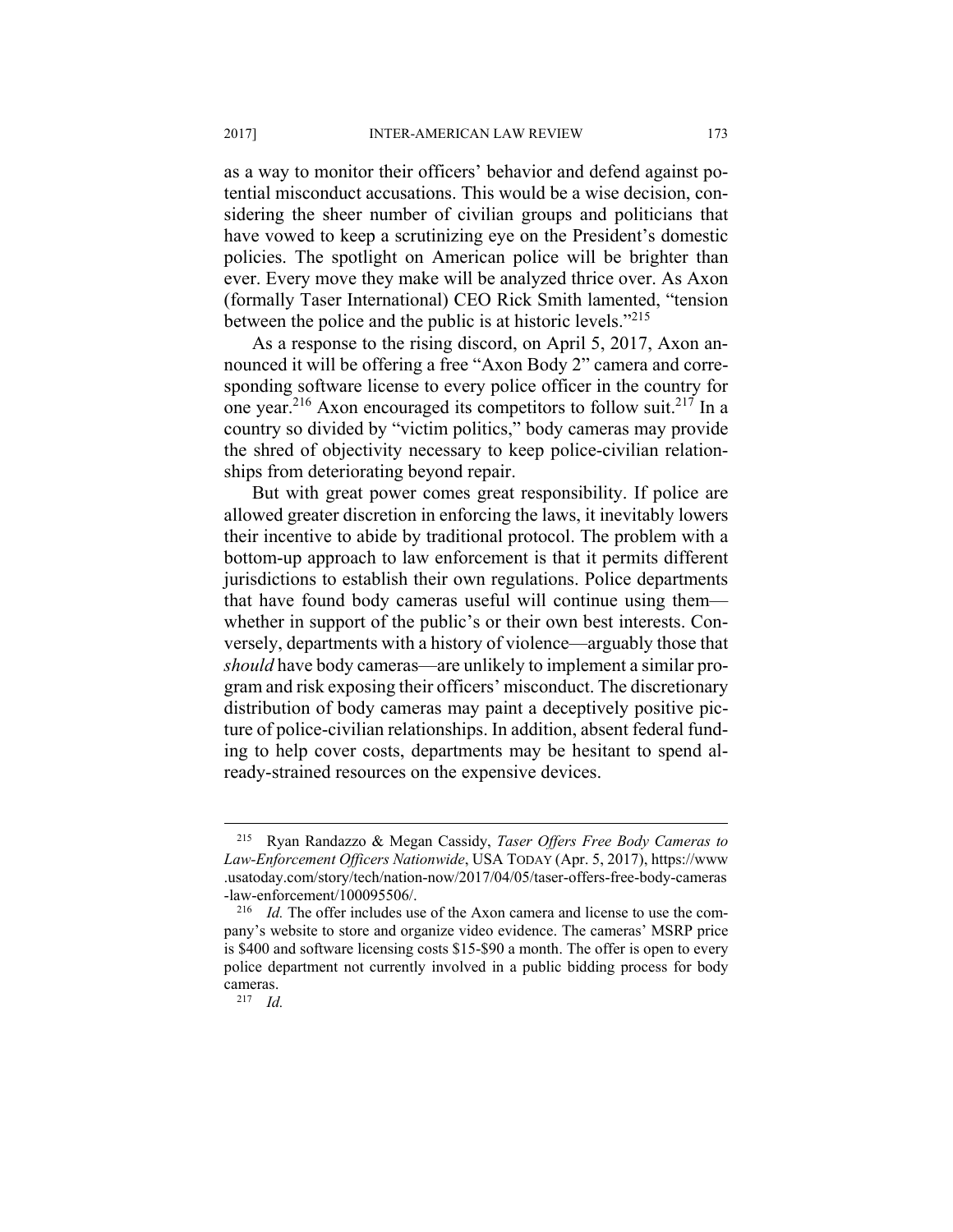From a civilian perspective, the issue of whether body cameras can truly deliver on their promise is even more questionable. The popularity of police body cameras is directly attributable to a sequence of highly controversial police killings of black Americans between 2014 and 2016. Although some cases rested exclusively on witness testimonies, others were captured on video. In the case of Freddie Gray, cellphone and surveillance videos revealed that Gray was alive when he entered the Baltimore Police transport van.<sup>218</sup> Forty-five minutes later, Gray's lifeless body was pulled from the back of the van.219 It's obvious that Gray *somehow* died during transport, but without video inside the van to confirm or disprove the officers' testimony that Gray was combative, three officers were acquitted at trial and three others had their charges dropped.<sup>220</sup>

Gray's death, and the lack of any legal consequences, is but one episode in a macabre series of police-civilian killings. One year prior, on July 17, 2014 in New York City, Eric Garner was confronted by police for selling untaxed cigarettes.<sup>221</sup> A brief struggle ensued, and one officer placed Garner in a department-prohibited chokehold.222 Throughout the ordeal, Garner repeated eleven times, "I can't breathe. I can't breathe. I can't breathe . . ."<sup>223</sup> The entire incident was captured in disturbing detail on a bystander's cellphone.224 None of the officers involved in Eric Garner's death were fired; none were indicted.<sup>225</sup> Angry cries of "I can't breathe" filled American streets.

Less than a month later, on August 9, 2014, in Ferguson, Missouri, police confronted Michael Brown after he was caught stealing

<sup>218</sup> Fantz & Botelho, *What We Know, Don't Know about Freddie Gray's Death, supra* note 10.<br><sup>219</sup> Rector, *The 45-Minute Mystery of Freddie Gray's Death, supra* note 1.<br><sup>220</sup> Almukhtar, et. al., *Freddie Gray Case Ends with No Convictions of Any* 

*Police Officers, supra note 22.*<br><sup>221</sup> Ford Fessenden, *New Perspective on Eric Garner's Death*, THE NEW

YORK TIMES (June 13, 2015), https://www.nytimes.com/interactive/2014/12/03/u s/2014-12-03-garner-video.html. 222 *Id.* 

 $\frac{223}{224}$  *Id.* 

 $Id$ .

<sup>225</sup> Haeyoun Park & Jasmine C. Lee, *Looking for Accountability in Police-Involved Deaths of Blacks*, THE NEW YORK TIMES (Nov. 16, 2016), https://www. nytimes.com/interactive/2016/07/12/us/looking-for-accountability-in-police-involved-deaths-of-blacks.html? r=0.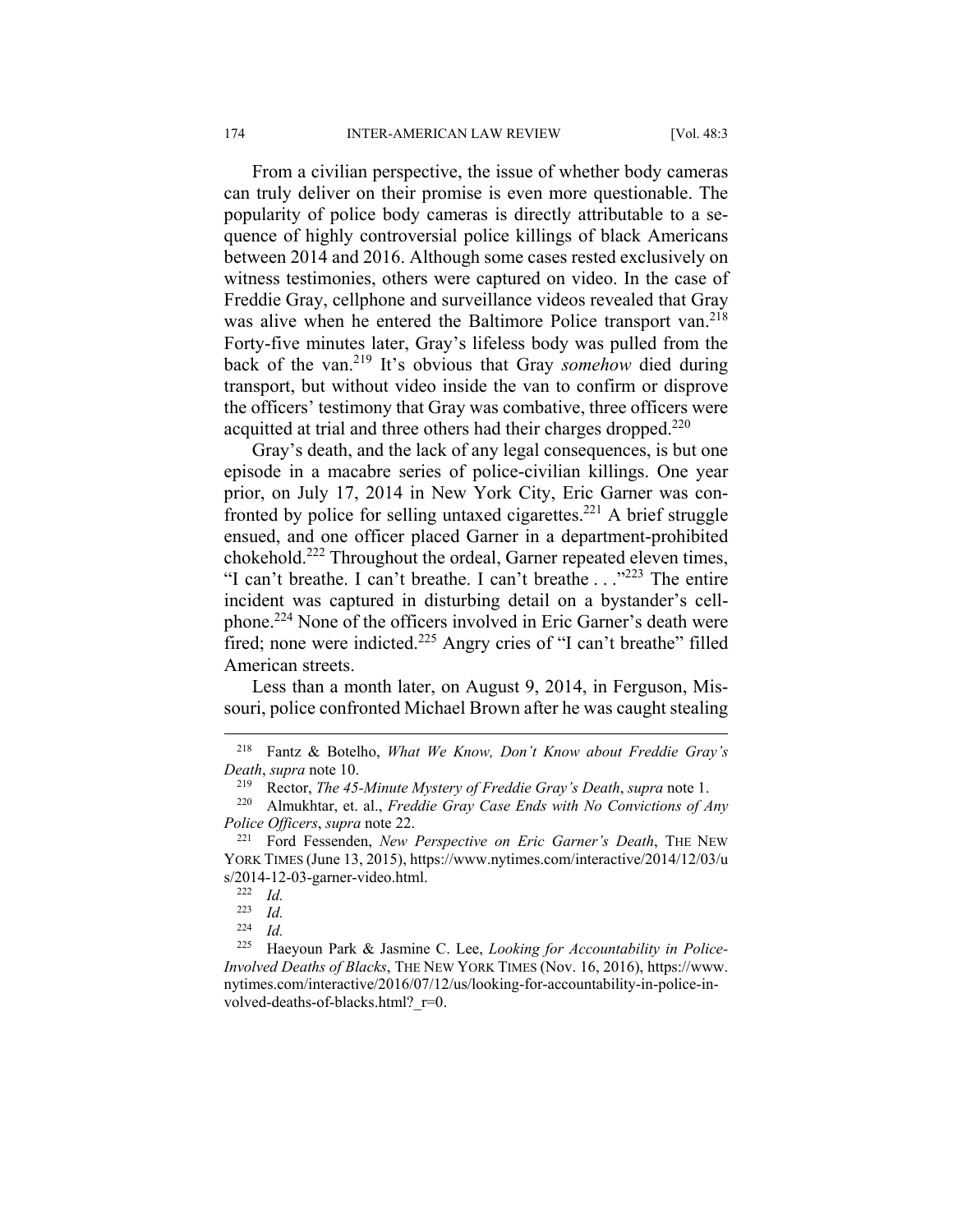cigarettes from a convenience store.226 After a violent altercation inside the police vehicle, Brown took off running.<sup>227</sup> According to the officer, when Brown charged him, he fired ten rounds in self-defense.228 In this case there were no cameras, and witness testimonies differed. Some confirmed the officer's story; others claimed that Brown had his hands up when he was shot.<sup> $229$ </sup> The officer was not charged.230 "Hands up, don't shoot" became a national slogan.

After the grand jury's decision, Brown's family urged the public to "work together to fix the system" and "ensure that every police officer working the streets  $\dots$  wears a body camera."<sup>231</sup> Before police were able to honor the request, on November 22, 2014 in Cleveland, Ohio, twelve-year-old Tamar Rice was shot and killed when police mistook his pellet gun for a real firearm.<sup>232</sup> The shooting was caught on camera.233 Once again, the officer was not fired or charged.234 The cases of Garner, Brown, Rice, Gray (along with numerous other lesser-reported incidents), and the protests that followed each case, prompted several jurisdictions to equip their officers with body cameras.

The first high-profile police shooting recorded on a body camera took place on July 19, 2015 in Cincinnati, Ohio.<sup>235</sup> Samuel DuBose

<sup>226</sup> *Department of Justice Report Regarding the Criminal Investigation into the Shooting Death of Michael Brown by Ferguson, Missouri Police Officer Darren Wilson*, DEPT. OF JUSTICE (Mar. 4, 2015) at 6, *available at* https://www.justice.gov/sites/default/files/opa/press-releases/attachments/2015/03/04/doj\_re-

port\_on\_shooting\_of\_michael\_brown\_1.pdf.<br><sup>227</sup> *Id.* at 6-7.<br><sup>228</sup> *Id.* A total of twelve rounds were fired—two inside the police vehicle, ten on the street.<br><sup>229</sup> *Id.* at 8.<br><sup>230</sup> Monica Volante, *Michael Brown's Family Releases Statement on Grand* 

*Jury Decision*, FOX 8 (Nov. 24, 2014), http://fox8.com/2014/11/24/michael-br owns-family-releases-statement-on-grand-jury-decision/.<br><sup>231</sup> *Id.*<br><sup>232</sup> Ashlay Fantz, Staye Almasy & Catherine E. Shoir

Ashley Fantz, Steve Almasy & Catherine E. Shoichet, *Tamir Rice Shooting: No Charges for Officers*, CNN (Dec. 28, 2015), http://www.cnn.com/2015/1 2/28/us/tamir-rice-shooting/ 233 *Id.* 

*Id.* 

<sup>235</sup> Greg Noble & Jason Law, *WATCH: Body Cam Video Released in Sam DuBose Shooting*, WCPO (July 30, 2015), http://www.wcpo.com/news/localnews/hamilton-county/cincinnati/watch-body-cam-video-released-in-samdubose-shooting.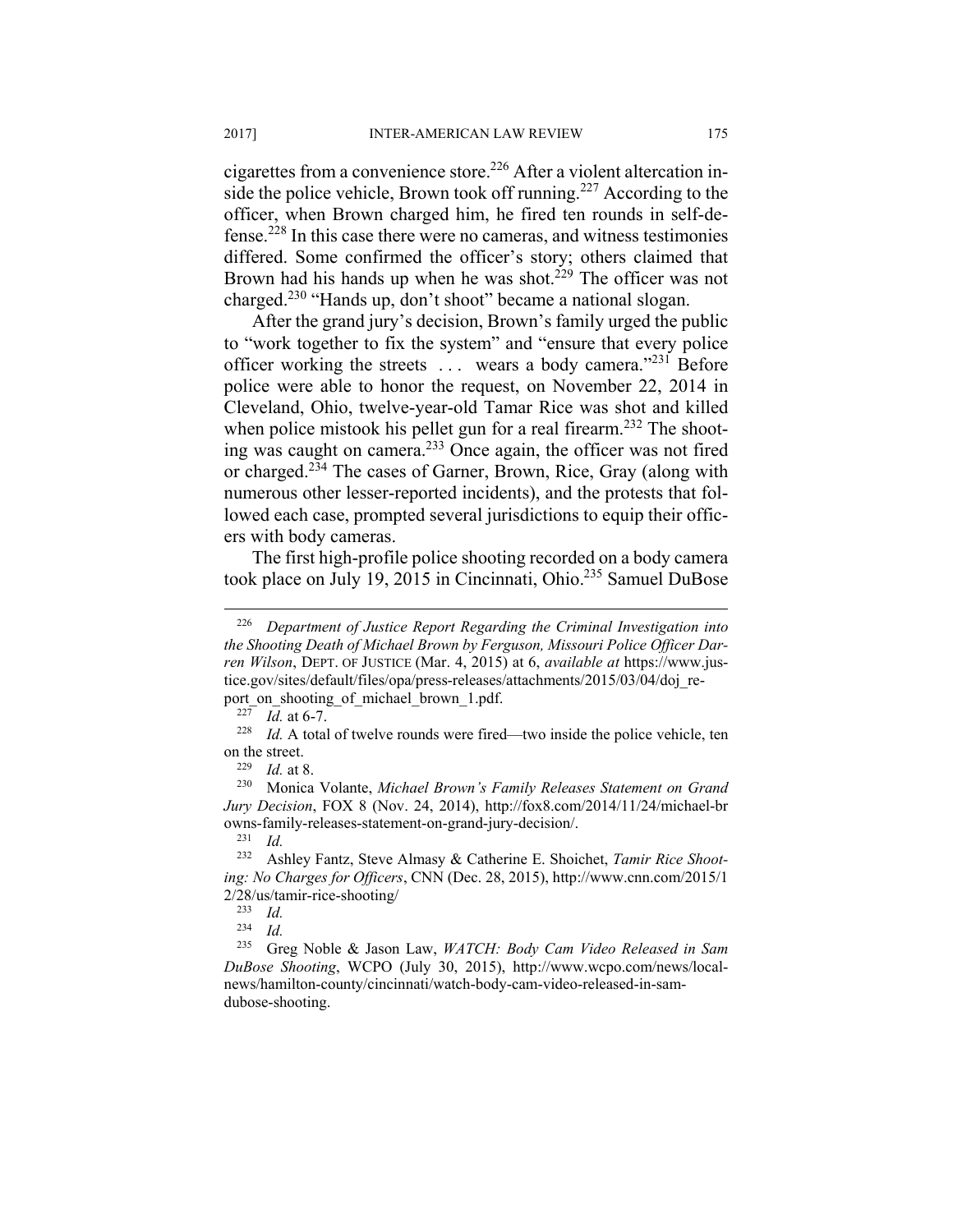was stopped for a missing front license plate.<sup>236</sup> According to the officer, DuBose tried to drive off and dragged him with the car—the officer, fearing for his life, fired one shot.<sup> $237$ </sup> The officer's body camera, however, refuted his claim. The video showed the officer reaching through the driver's window and shooting DuBose point-blank in the head.238 DuBose's car never moved; the officer was never dragged. The officer was charged with murder, but after twenty-five hours of deliberating, the jury could not reach a decision on either murder or voluntary manslaughter.<sup>239</sup>

A year later, on July 5, 2016, in Baton Rouge, Louisiana, Alton Sterling was detained for reportedly threatening someone with a gun.<sup>240</sup> Bystander cellphone videos and a CCTV camera show Sterling being tackled by two officers, pinned to the ground, and shot several times at close range.<sup>241</sup> Both officers were wearing body cameras, but both cameras "fell off" during the altercation and failed to capture the shooting.<sup>242</sup> As of this Note, neither officer has been charged.

Two months later, on September 20, 2016, in Charlotte, North Carolina, Keith Lamont Scott was shot and killed by police when he allegedly made a threatening gesture with a gun.<sup>243</sup> The incident was

 $\overline{a}$ 

239 Crimesider Staff, *Ray Tensing Trial: Judge Declares Mistrial*, *supra* note 236. 240 Alex Johnson & Gabe Gutierrez, *Baton Rouge Store Owner Says His Video* 

*Shows Cops 'Murdered' Alton Sterling*, NBC NEWS (July 7, 2016), http://www.n bcnews.com/news/us-news/baton-rouge-store-owner-says-his-video-showscops-murdered-n604841. Police did remove a gun from Sterling's pocket after they shot him, but a witness claims that Sterling never reached for the weapon. 241 *Id.* 

rm=.b403035d4522. 243 Nick Valencia, Jason Hanna & Steve Almasy, *Charlotte Shooting: Police Release Video and Photo Evidence*, CNN (Sept. 24, 2016), http://www.cnn.

<sup>236</sup> Crimesider Staff, *Ray Tensing Trial: Judge Declares Mistrial in Fatal Police Shooting of Sam DeBose*, CBS NEWS (Nov. 12, 2016), http://www.cbsnews

<sup>.</sup>com/news/sam-dubose-shooting-ray-tensing-trial/. 237 Noble & Law, *WATCH: Body Cam Video Released in Sam DuBose Shooting*, *supra* note 235. 238 *Id.* 

<sup>&</sup>lt;sup>242</sup> Kimbriell Kelly, Wesley Lowery, Steven Rich, Julie Tate & Jennifer Jenkins, *Fatal Shootings by Police Remain Relatively Unchanged after Two Years*, THE WASHINGTON POST (Dec. 30, 2016), https://www.washingtonpost.com/investigations/fatal-shootings-by-police-remain-relatively-unchanged-after-twoyears/2016/12/30/fc807596-c3ca-11e6-9578-0054287507db\_story.html?utm\_te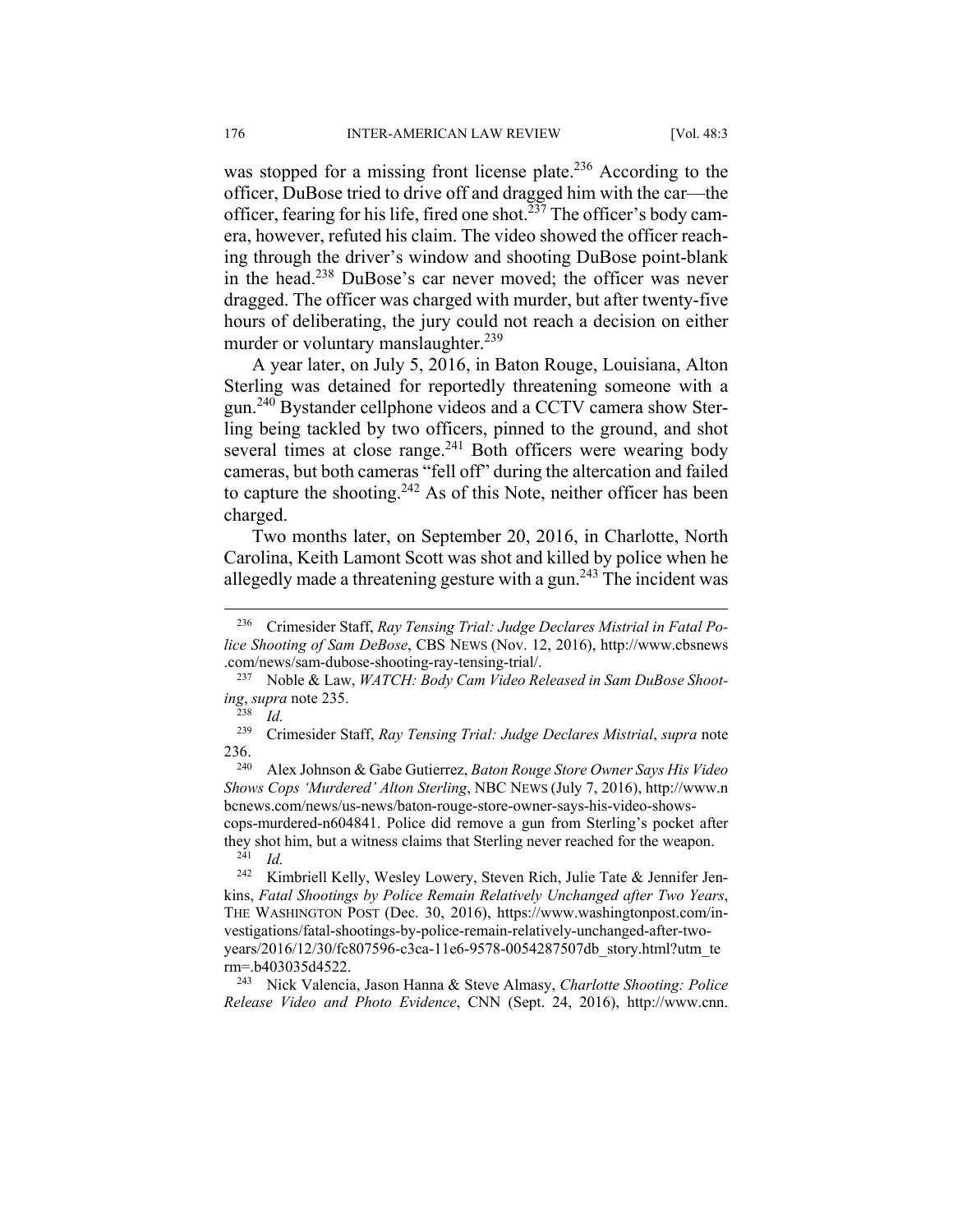recorded by Scott's widow, a police vehicle dashcam, and police body cameras—none of the videos showed Scott pointing a gun at police.<sup>244</sup> The officer was not charged with any crime.<sup>245</sup>

The outcome of these cases raises the question: Does getting caught on video make any difference? Cellphone videos did not save Eric Garner's life or Tamar Rice's life. After the first killings, people reasoned that perhaps the officers did not realize they were on camera.246 If police knew their actions were filmed—and presumably subject to later review—perhaps they would have approached the situation differently from the start. But a year later, the presence of body cameras did not protect Samuel DuBose, Alton Sterling, or Keith Scott. In Sterling's case, the camera was not even utilized properly. Any evidence that could have been obtained was lost. More importantly, officers in all six killings found ways to justify their actions—the suspect was uncooperative; the officers were in fear for their lives. Even though the body camera videos suggested otherwise, at the end of the day, prosecutors and juries chose to believe the officers.

Law enforcement is a dangerous profession. Politicians recognize it, the public recognizes it, and the Supreme Court recognizes it. When ordinary citizens encroach upon each other's rights, their actions are evaluated under a substantive due process standard.<sup>247</sup> When a police officer is accused of using excessive force—deadly or not—during a seizure, his actions are analyzed under the Fourth Amendment's "objective reasonableness" standard.<sup>248</sup> The inquiry turns on whether the officer's actions are reasonable in light of the facts and circumstances confronting him, regardless of his underlying intent or motivation.<sup>249</sup> "Reasonableness" is judged from the

com/2016/09/24/us/charlotte-keith-lamont-scott-shooting-video/index.html. A pistol and ankle holster were recovered from the scene.<br><sup>244</sup> Id.<br><sup>245</sup> Park & Lee Looking for Accountability in P.

Park & Lee, *Looking for Accountability in Police-Involved Deaths of Blacks*, *supra* note 224. 246 Domenico Montanaro, Lisa Desjardins & Simone Pathe, *Does the Garner* 

*Case Weaken the Argument for Body Cameras?* PBS (Dec. 4, 2014), http://www .pbs.org/newshour/updates/garner-case-weaken-argument-body-cameras/. 247 *See Graham v. Connor*, 490 U.S. 386, 387 (1989). 248 *Id.* 

<sup>249</sup> *Id.*; *see, e.g., Terrell v. Smith*, 669 F.3d 1244 (11th Cir. 2012) (finding that the officer's use of deadly force was reasonable where the suspect attempted to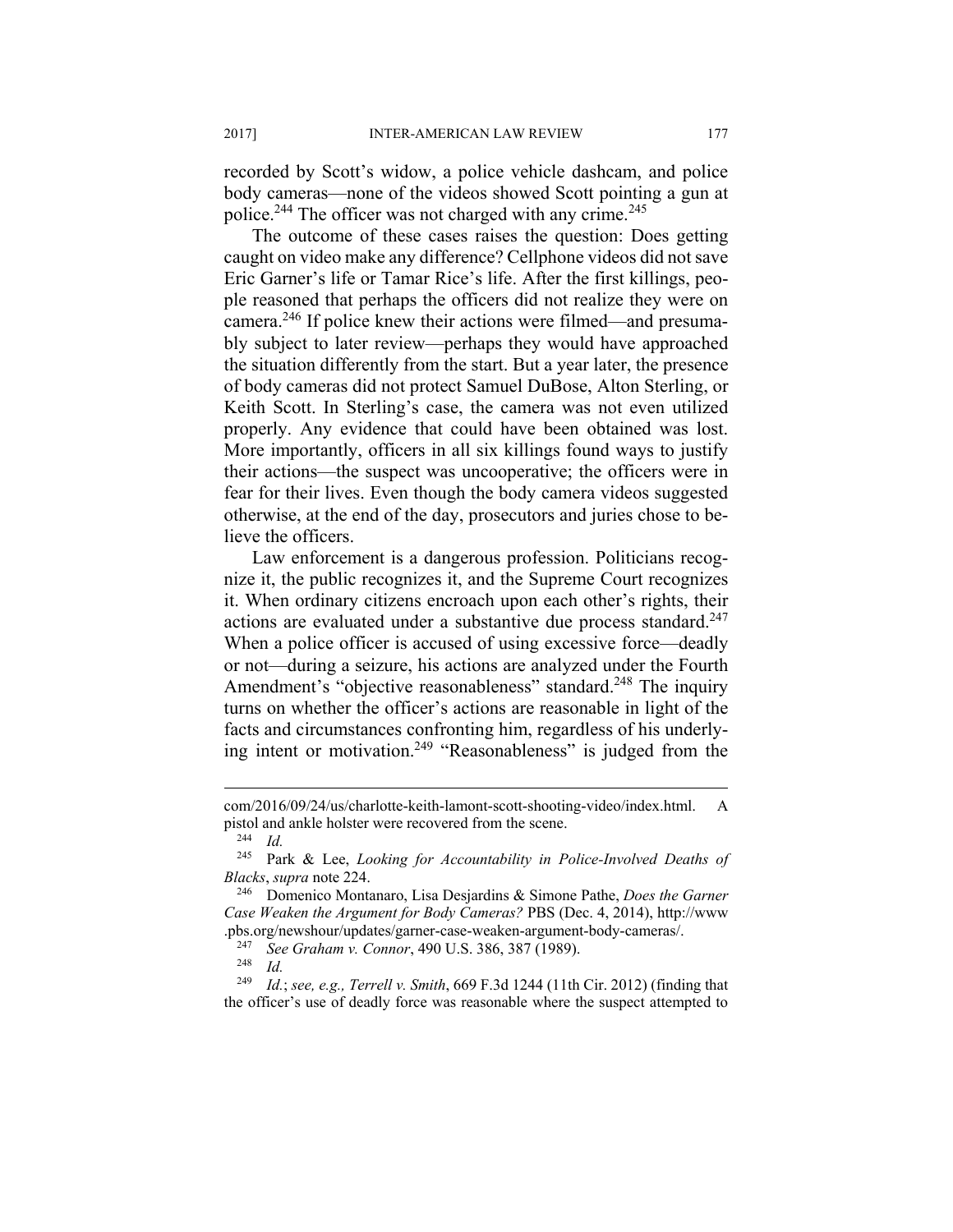perspective of a "reasonable" officer and takes into account the fact that police must often make "split-second" decisions about how much force is necessary in a given situation.250 Under this test, "malicious and sadistic" intent are merely terms describing "unreasonable" conduct under the circumstances.<sup>251</sup> Because the vast majority of police officers *do* use "reasonable" force in executing their duties, this standard protects "unreasonable" police officers from being brought to justice.

If the public wants additional evidentiary footage of police misconduct, then yes, body cameras will provide that. If the public hopes police will better monitor and control their own behavior, then body cameras may also help. But it seems that the public, through protests and lobbying, is demanding justice for victims of police brutality—and here, body cameras fall short. DuBose was deemed a homicide. Sterling was called an "execution-style murder."<sup>252</sup> But Scott, the only case where prosecutors had clear body camera footage of the critical moment, was consistently ruled a "justified shooting" based on the totality of the circumstances.<sup>253</sup> Under the current state of the law, the addition of body cameras hardly makes a difference in the outcome.

 $\overline{a}$ 

<sup>251</sup> *Id.* (rejecting the lower court's application of the *Johnson v. Glick*, 481 F.2d 1028, 1033 (2nd Cir. 1973) test, which considered factors such as the "need for the application of force, [the] amount of force used, the extent of injury inflicted, and whether force was applied in a good-faith effort to maintain or restore discipline or maliciously and sadistically for the very purpose of causing harm"). 252 Christopher Brennan, Graham Rayman & Dan Good, *Alton Sterling's Po-*

*lice Killing in Louisiana Sparks Outrage*, NY DAILY NEWS (July 6, 2016), http:// www.nydailynews.com/news/national/alton-sterling-police-killing-louisiana-

people-furious-article-1.2700595. 253 Valencia, Hanna & Almasy, *Charlotte Shooting: Police Release Video and Photo Evidence*, *supra* note 243.

use his car as a weapon); *Poole v. City of Shreveport*, 691 F.3d 624 (5th Cir. 2012) (finding that the officer did not use excessive force in tasing the suspect after the suspect refused to comply with the officer's commands); *United States v. Sinclair*, 983 F.2d 598, 602 (4th Cir. 1993) ("[A]pproaching a suspect with a drawn weapon is an extraordinary measure . . . [but such an action] can be justified as a reasonable means of neutralizing potential dangers to police and innocent bystanders."); *but see Turman v. Jordan*, 405 F.3d 212 (4th Cir. 2005) (finding that the officer's actions were not objectively reasonable where, absent a reasonable suspicion that criminal activity was afoot, he pointed a gun in the suspect's face, jerked him from the hotel room, spun him around, and handcuffed him). 250 *Id.*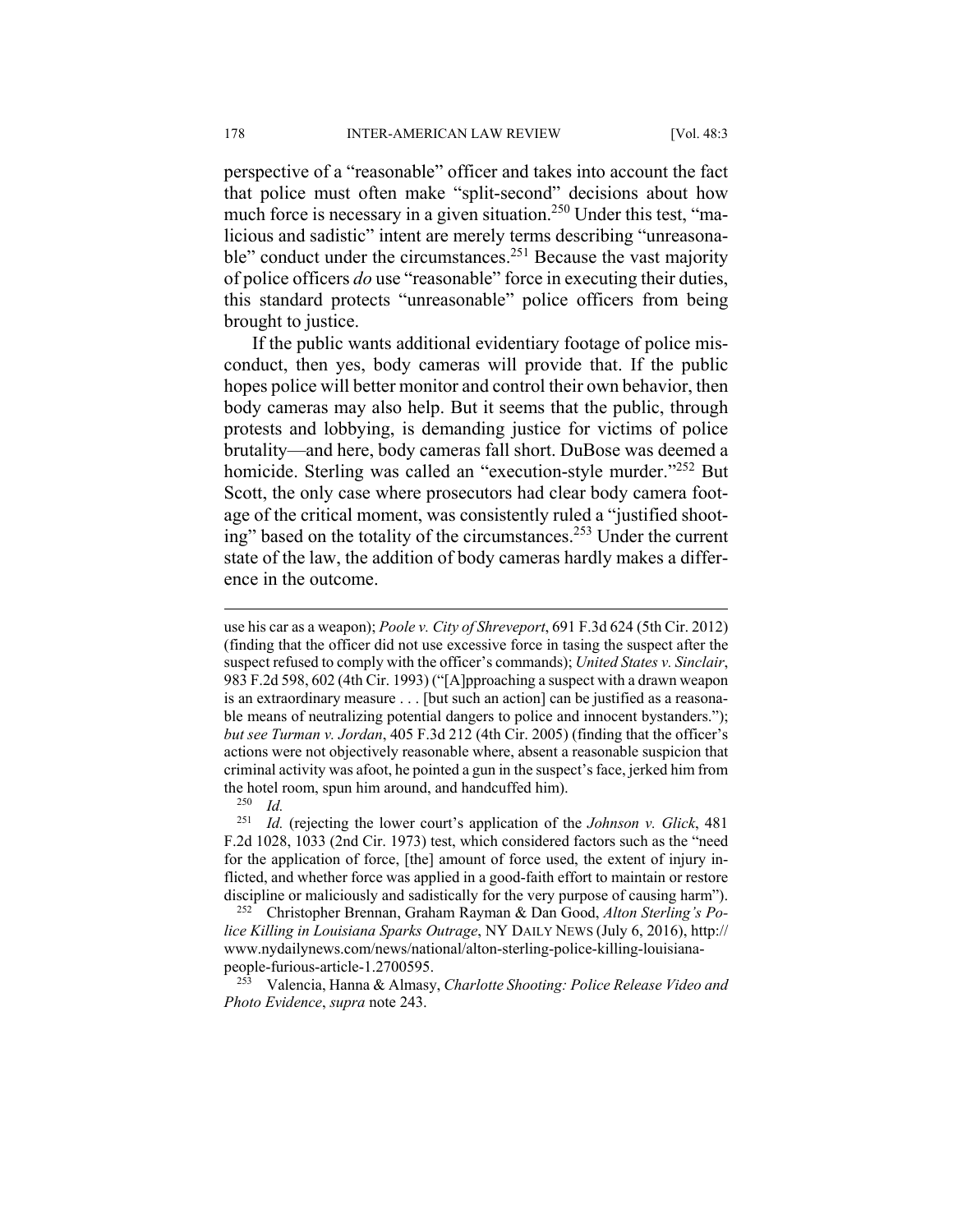#### *B. The Future of Body Cameras at the Borders*

With President Trump in office, the future of body cameras at the United States border also appears uncertain. Throughout his campaign and first weeks in command, Trump has stood by his nononsense, no-mercy stance on illegal immigration—a stance that some have criticized as un-American and unconstitutional. In "keeping his promise to the American people," Trump has already signed two executive orders with the goal of increasing border security and "prevent [ing] further illegal immigration into the United States."<sup>254</sup> The orders call for the immediate construction of a physical wall along the United States-Mexico border<sup>255</sup> and pledge to hire 10,000 additional Immigration and Customs Enforcement ("ICE") agents<sup>256</sup> and 5,000 additional Border Patrol agents.<sup>257</sup>

Both Executive Orders have been received with mixed reviews. Former special agent Neville Cramer applauded the push towards increasing the size of the illegal immigration taskforce, but expressed concern over internal memos indicating that Border Patrol may loosen its hiring requirements to fill the positions.<sup>258</sup> The current Department of Homeland Security ("DHS") hiring process for ICE and Border Patrol is rigorous and slow, averaging 212 days and 282 days, respectively.<sup>259</sup> Days after the Executive Orders were issued, however, DHS Inspector General John Roth testified before a

1

<sup>254</sup> Exec. Order: Border Security and Immigration Enforcement Improvements, -- C.F.R. -- (Jan. 25, 2017), at Sec. 1, https://www.whitehouse.gov/thepress-office/2017/01/25/executive-order-border-security-and-immigration-enforcement-improvements.

<sup>&</sup>lt;sup>255</sup> *Id.* at Sec. 2(a).<br><sup>256</sup> Exec. Order: Enhancing Public Safety in the Interior of the United States, -- C.F.R. -- (Jan. 25, 2017), at Sec. 7, https://www.whitehouse.gov/the-press-office/2017/01/25/presidential-executive-order-enhancing-public-safety-interiorunited. 257 Exec. Order: Border Security and Immigration Enforcement Improve-

ments, *supra* note 254, at Sec. 8.<br><sup>258</sup> "If the people knew . . . the number of illegal immigrants in the country,

they would say [ICE and Border Patrol] should have a force the size of NYPD, 45 to 50,000 agents." *Trump's Executive Order Calls for Hiring 15k Border Patrol, ICE Agents*, FOX 10 (Mar. 1, 2017), http://www.fox10phoenix.com/news/arizon a-news/238869577-story. 259 Greg Moran, *Trump's Plan to Rapidly Expand Border Patrol Comes with* 

*Big Risks*, LA TIMES (Mar. 13, 2017), http://www.latimes.com/local/lanow/lame-border-patrol-20170313-story.html.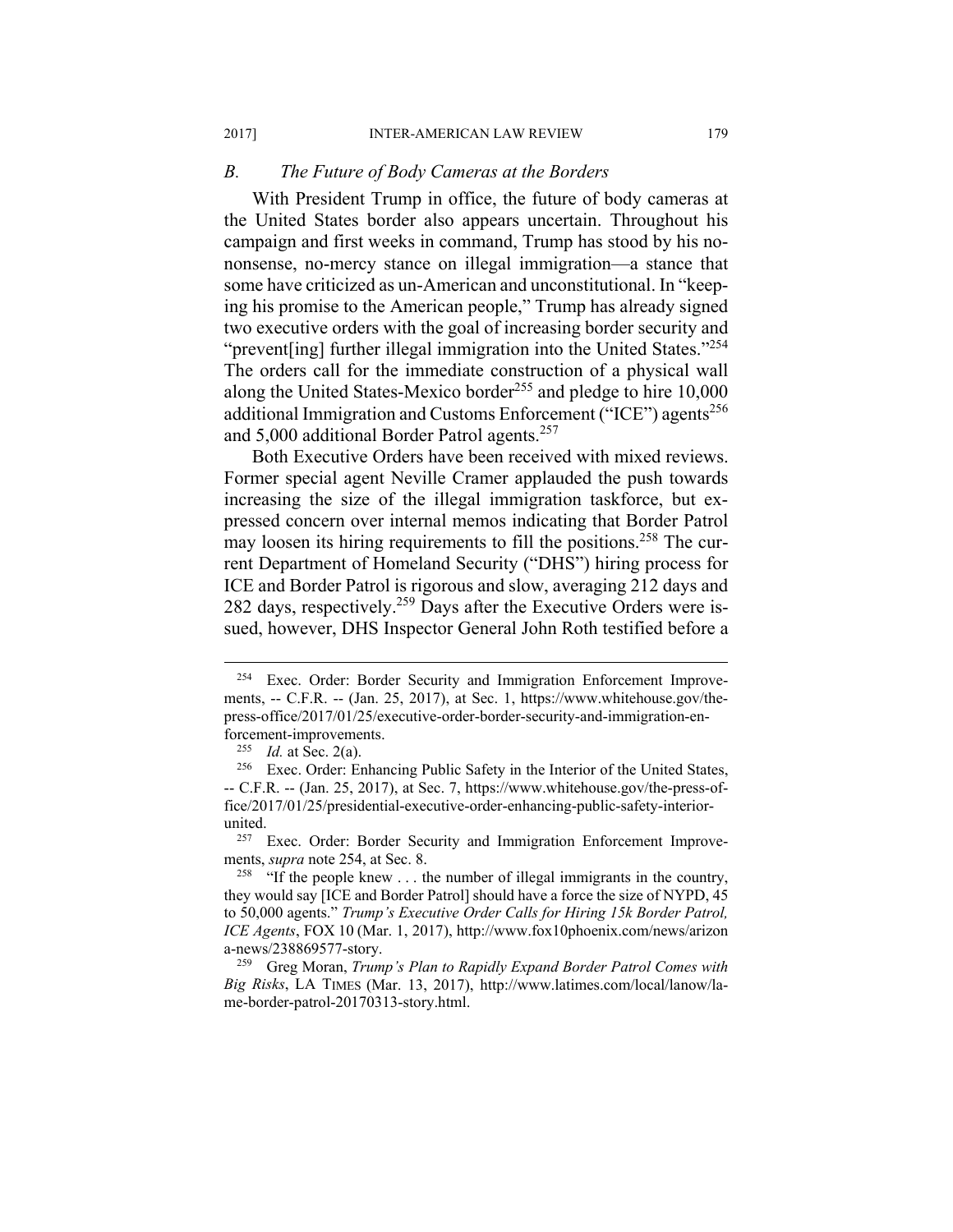congressional committee that his office will work with ICE and Border Patrol to "avoid previously identified poor management practices and their negative impacts"—a reference to agent corruption and misconduct.260 In response, U.S. Customs and Border Protection ("CBP") released a statement that the Agency will maintain its high recruitment standards and will not lower its training standards.<sup>261</sup> Notably absent from all this talk concerning border safety is the issue of body cameras.

Since CBP's Operational Utility Evaluation in 2014, which concluded that existing body camera technology is ill-suited to meet the demands of Border Patrol agents, there has been no indication that CBP plans to reinitiate testing. Even if technological requirements are met, several obstacles still stand in the way of widespread deployment. The list includes covering the cost of equipment, training, and storage; alleviating agents' concerns that body cameras undermine intelligence gathering and may be used in disciplinary proceedings; and obtaining union approval from the National Border Patrol Council.<sup>262</sup> But in light of the new proposed hiring spree and possibility (however slim) of lower hiring standards—perhaps CBP should reconsider body cameras now more so than ever. Police departments using body cameras have reported that the cameras produce a "civilizing" effect on both sides and reduce the number of excessive use of force complaints. Assuming this is true, CBP would benefit from adopting a precautionary approach—implement a body camera program and hope to stop complaints before they arise.

Used correctly, with appropriate policies in place, body cameras can be a beneficial tool for CBP and Border Patrol. The diverse working environments at the southern border simply mean that CBP may need to utilize multiple products and deployment strategies.<sup>263</sup> Body camera technology is still in its infancy, and the National Institute of Justice is currently funding two studies on body camera

 $\frac{260}{261}$  *Id.* 

<sup>261</sup> Tal Kopan, *Trump Admin Looks at Ways to Hire More Border Agents,*  CNN (Feb. 27, 2017), http://www.cnn.com/2017/02/27/politics/cbp-hiring-requirements-border-security-trump/.<br><sup>262</sup> Spagat, *US Border Agency Staff Rejects Body Cameras for Agents, Citing* 

*Cost, Terrain*, *supra* note 138. 263 CBP Feasibility Report*, supra* note 121, at 7.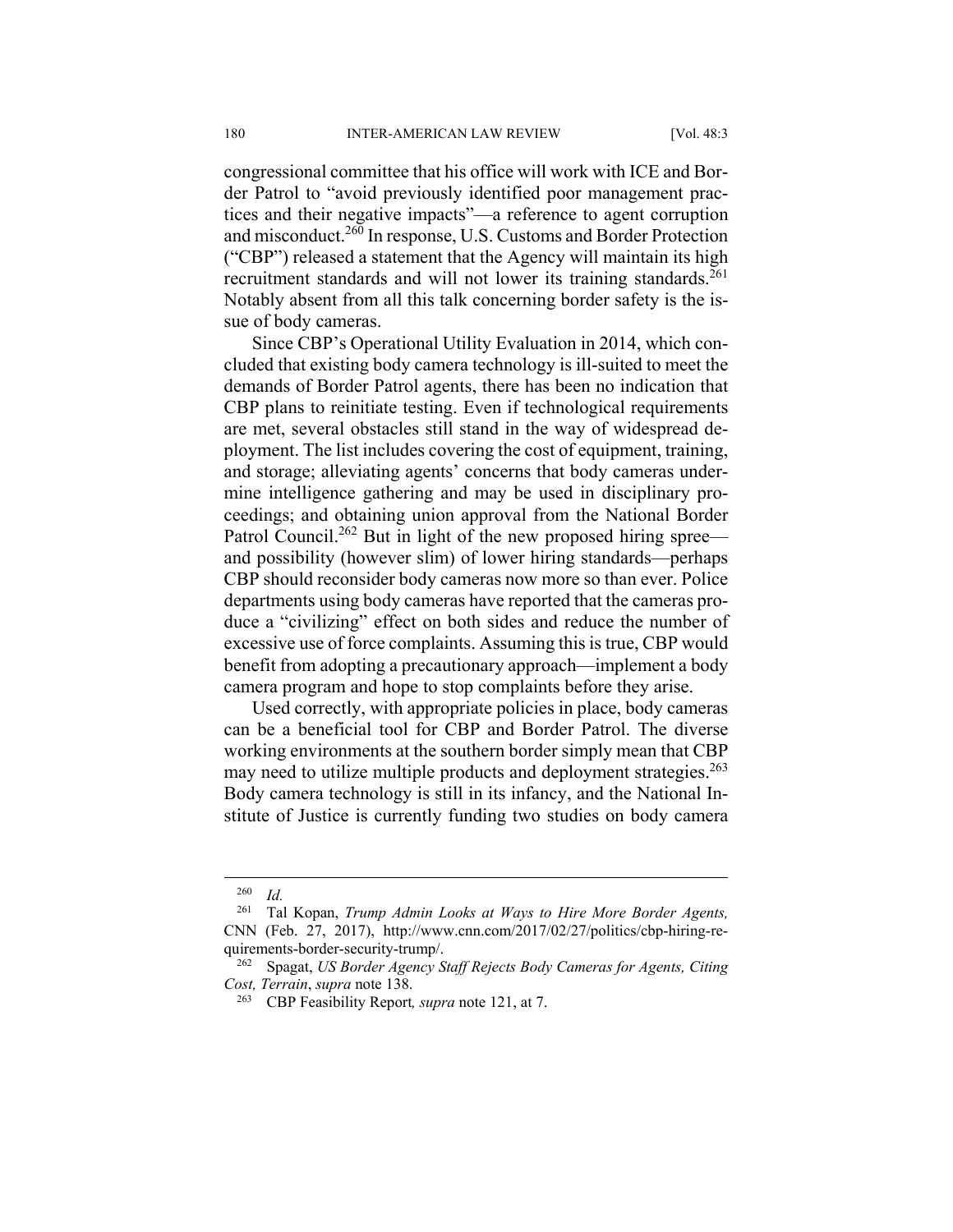technology and deployment.<sup>264</sup> Current products on the market may not solve all of CBP's problems, but it is nevertheless a step in the right direction.

With regard to costs, in October of 2015, then-candidate Donald Trump indicated that federal funding may be directed to law enforcement agencies that wished to purchase body cameras, but had limited financial resources.<sup>265</sup> Although Trump made no specific reference to CBP or Border Patrol in that interview, he has consistently held law enforcement agents—on the streets and at the border—in the highest regards. In July of 2016, President Trump appeared on the Border Patrol union podcast, "The Green Line."<sup>266</sup> During the show, Trump claimed that Border Patrol agents "have tremendous knowledge" and that he will be "relying very much on the professionalism of Border Patrol to tell us what to do."<sup>267</sup>

The President's willingness to defer to the judgment of agents working the front lines deals a heavy blow to CBP's already speculative body camera plans. First, CBP's 2014 body camera study identified several technological and safety concerns—none of which have been resolved. Considering Border Patrol agents' disdain towards wearing body cameras, CBP is unlikely to spend resources on additional evaluations almost certain to lead to the same conclusions. Second, Trump's bottom-up approach hands decision making power over to Border Patrol and ensures that agents' interests will be aptly represented. In light of the President's unwavering support for law enforcement, Border Patrol agents are unlikely to request body cameras and risk undermining the veracity of their accounts.

If CBP does decide to keep its promise and move forward with additional body camera evaluations, however, there is some good news. In many regards, implementing a body camera program at the borders is more straightforward than implementing the same program on the streets. Unlike police officers on the streets, border

<sup>264</sup> *Research on Body-Worn Cameras and Law Enforcement*, NATIONAL INSTITUTE OF JUSTICE, https://www.nij.gov/topics/law-enforcement/technology/ pages/body-worn-cameras.aspx.

<sup>265</sup> Jacobs, *Donald Trump Tells the Guardian Police Body Cameras 'Need Federal Funding*,' supra note 201.<br><sup>266</sup> Lind, *Under Trump, Rank-and-File Law Enforcement—On the Border, On* 

*the Streets*, *supra* note 208. 267 *Id.*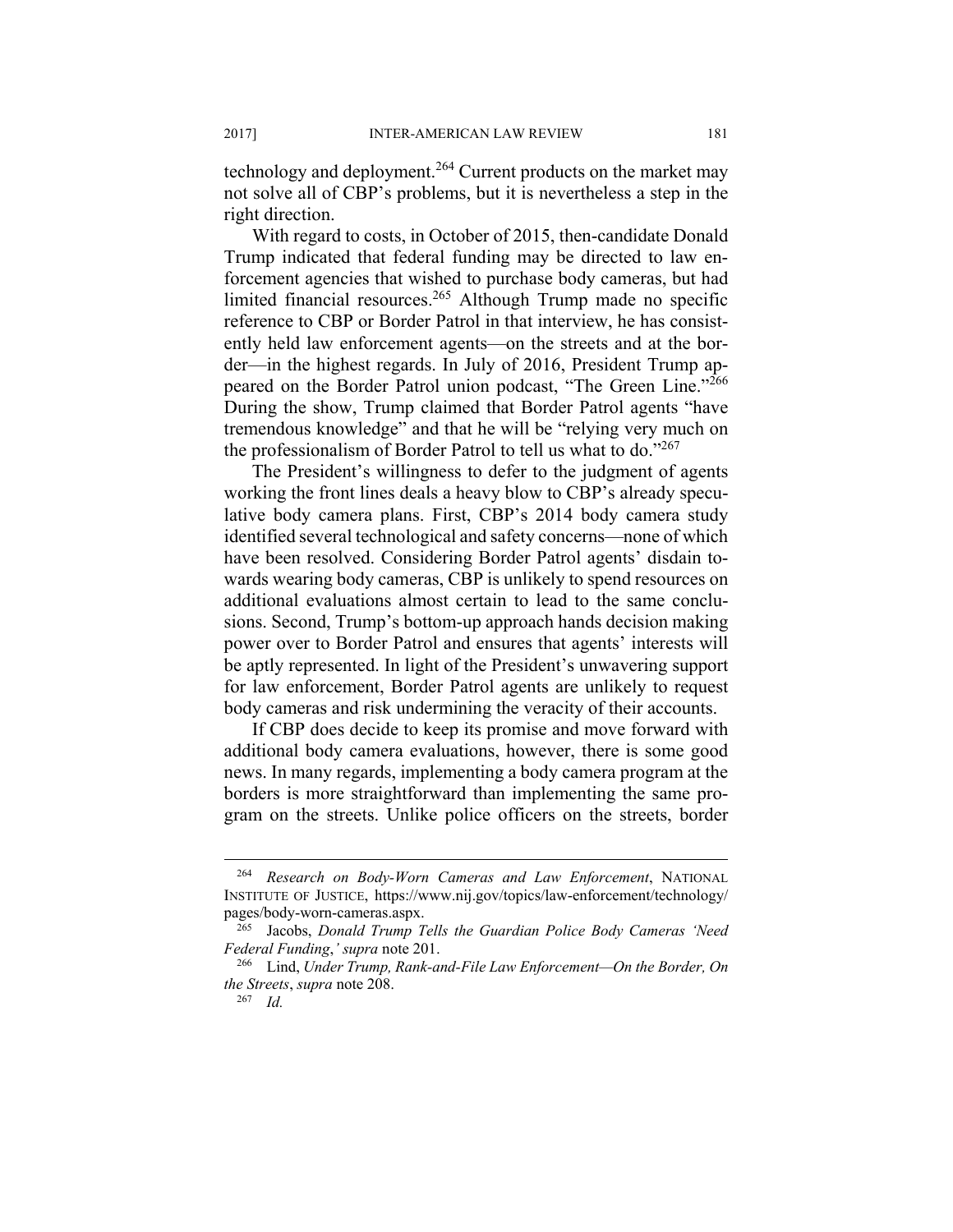agents rarely encounter informal, non-law enforcement related interactions, such as a citizen asking for directions.<sup>268</sup> Privacy expectations at the border are also much lower, if not completely absent, as Border Patrol agents operate predominately in public spaces. This means that border investigations will seldom be subject to the same Fourth Amendment constraints as residential searches. Therefore, as a general rule, agents should be required to wear and activate their body cameras during all on-duty hours. If cost remains an issue, body cameras should be deployed based on necessity, *i.e.*, to areas where internal investigations reveal there is a need for greater surveillance technology and agent accountability.<sup>269</sup> Relevant factors include the volume of illegal traffic, the frequency of assaults against agents, the frequency of use of force complaints against agents, and the shortage of other surveillance measures.<sup>270</sup> Then again, no government conflict is resolved so easily.

What's missing from the equation is the issue of internal accountability. And this is an issue that body cameras cannot fix. In response to mounting public frustration over Border Patrol's excessive use of force—which includes "deliberately stepp[ing] in the path of cars" to justify shooting at the drivers and using deadly force against people throwing rocks—CBP commissioned a panel of law enforcement experts from the Police Executive Research Forum ("PERF") to conduct an independent review of its activities. $271$  The twenty-one page report contained harsh criticisms of Border Patrol's "lack of diligence" in investigating agents and failure to conduct "consisten<sup>[t]</sup> and thorough] reviews" of reported incidents.<sup>272</sup> In addition, PERF recommended that agents should attempt to "get out of the way . . . as opposed to intentionally assuming a [vulnerable]

<sup>268</sup> *See Body-Worn Camera Recommendations*, COPS BODY CAMERA PROGRAM, *supra* note 142, at 40. A body camera policy for police departments should define what activities fall under "law enforcement related encounters" to alleviate privacy concerns associated with nondiscriminatory recording of all police-civilian interactions.<br><sup>269</sup> CBP Feasibility Report, *supra* note 121, at 9.<br><sup>270</sup> Id. **Prival Bennett** *Rorder Patrol's Use of Deadly* 

<sup>271</sup> Brian Bennett, *Border Patrol's Use of Deadly Force Criticized in Report*, LA TIMES (Feb. 27, 2014), http://www.latimes.com/nation/la-na-border-killings-20140227-story.html#page=2. 272 *Id.*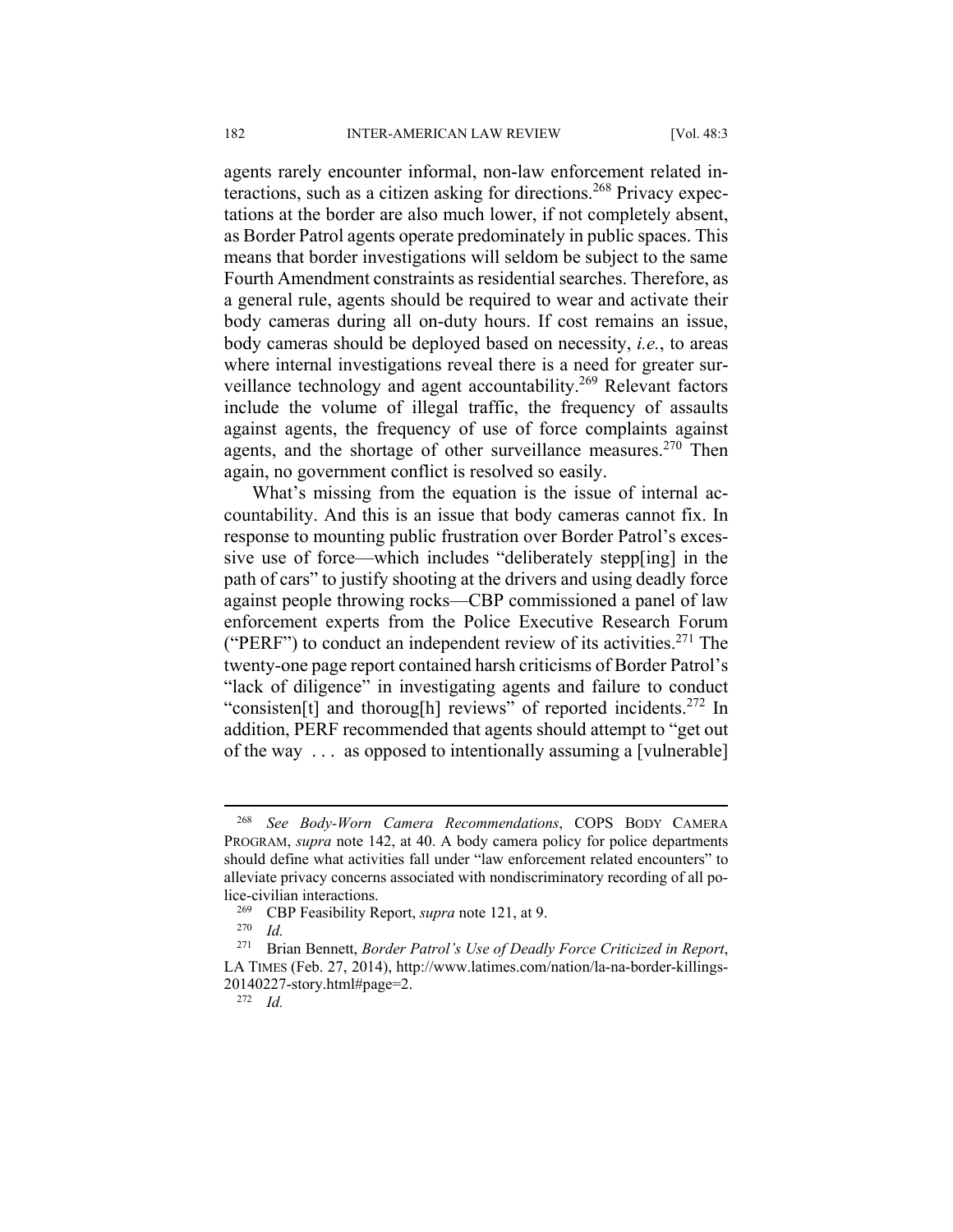position."273 PERF also recommended that CBP adopt similar policies to police departments within the United States, which prohibit officers from shooting at moving vehicles unless there is an additional (non-vehicular) threat of deadly force. $274$ 

CBP did not completely disregard the PERF report, but nevertheless issued a twenty-three page response challenging the committee's recommendations.275 As to shooting at vehicles, the agency argued that if drivers knew Border Patrol agents were not allowed to shoot, the drivers would try to run agents over.<sup>276</sup> As to shooting at rock-throwers, an outright ban on the use of deadly force creates a more dangerous environment, because many agents operate "in rural or desolate areas, often alone, where concealment, cover and egress is not an option."277 In order to ensure the safety of Border Patrol agents and the successful completion of CBP missions, a certain amount of discretion must be allowed.

With discretion, however, comes inconsistency. When faced with an oncoming vehicle or person throwing rocks, some agents may immediately reach for their gun while others may first try to move out of harm's way. The majority of Border Patrol agents, even when caught in a potentially deadly situation, *do* exercise restraint when it comes to reaching for their firearm.<sup>278</sup> On the other hand, most of the agents who pulled the trigger did so under circumstances similar to encounters that other agents resolved without lethal force.279 In either case, a body camera will capture the event. But without proper policies in place governing how the camera should be used, when the footage should be released, and what legal consequences should follow, simply outfitting Border Patrol agents with body cameras is unlikely to have a substantial effect on accountability.

 $\frac{273}{274}$  *Id.* 

Id. Congressional oversight committees requested a copy of the report, but received only a summarized version that omitted the most controversial findings.<br> $\frac{275}{14}$ 

 $rac{275}{276}$  *Id.* 

 $rac{276}{277}$  *Id.* 

 $\frac{277}{278}$  *Id.* 

<sup>278</sup> Ortega & O'Dell*, Deadly Border Agent Incidents Cloaked in Silence*, *supra*  note 75.<br> $\frac{279}{L}$ 

*Id.*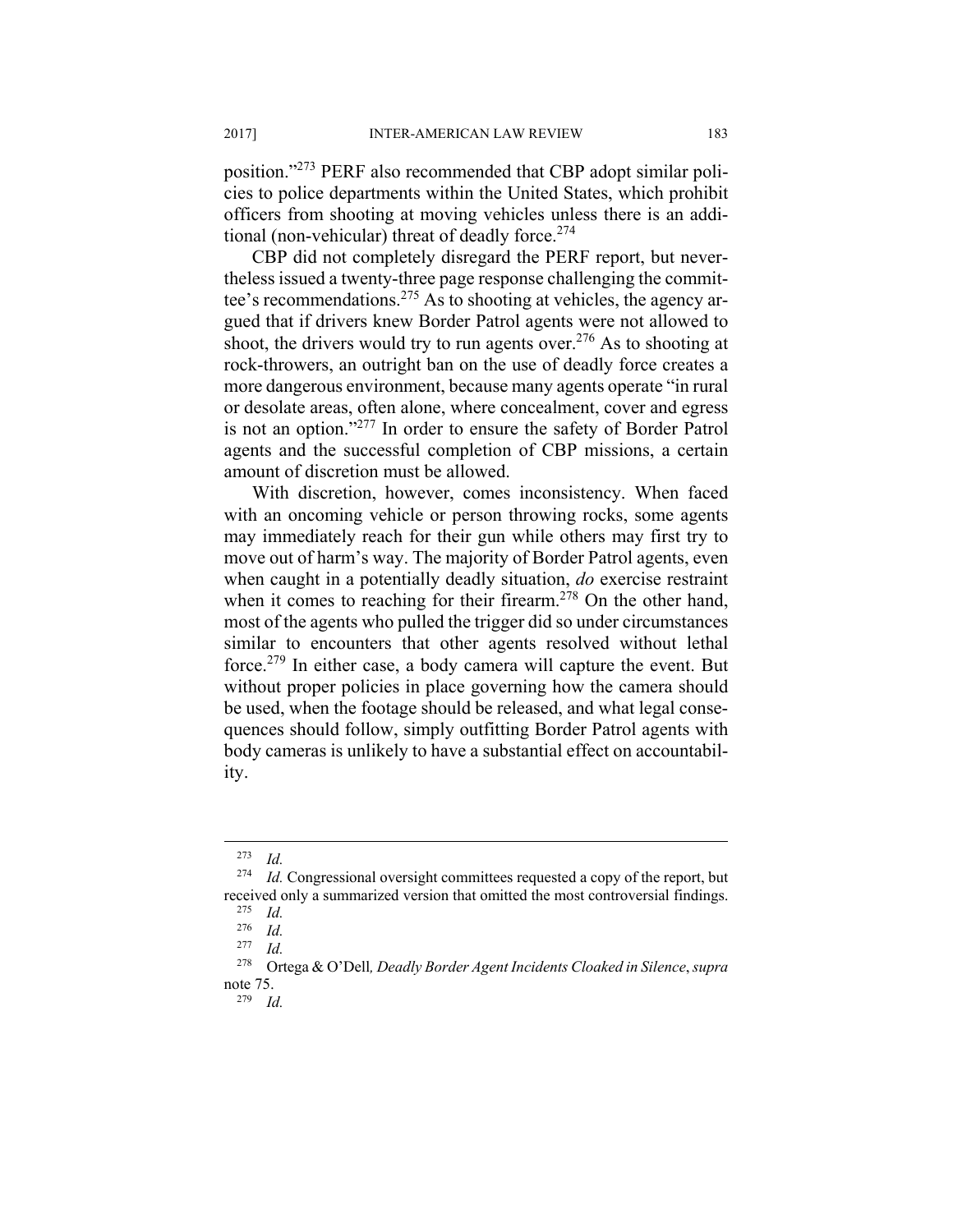Any practical body camera program must include specific measures to ensure proper data storage and prevent evidence tampering. Here, CBP can look to various police departments for guidance and tailor their policies to fit specific border needs. At the most basic level, agents should be held responsible for downloading video footage after each shift.<sup>280</sup> In situations involving the use of deadly force, a supervisor may be required to take custody of the camera and preserve the evidence.<sup>281</sup> Policies should also specify the length of time that data be retained; common times include sixty or ninety days for non-evidentiary data.<sup>282</sup> The American Civil Liberties Union ("ACLU") model policy recommends that videos containing evidence of deadly force or subject complaints be preserved for at least three years pending an investigation.<sup>283</sup> Yet based on the José Rodriguez case, which has been pending since 2012, body camera footage should be preserved longer—perhaps until a case is closed. Policies should also state where the data is stored. Popular storage databases include internally managed servers and online cloud databases managed by third-parties.<sup>284</sup> With regard to releasing body camera footage, PERF and the ACLU both favor a broad public disclosure policy to promote transparency.<sup>285</sup>

One thing is certain: Under the Trump administration, the United States-Mexico border will be receiving a lot more national attention. CBP already has extensive Border Surveillance Systems set up along the southern border, including aerial video (helicopters, drones, and camera towers), mobile and fixed ground video, ground sensors, radar and radio frequency sensors, thermal imaging devices, and aircraft detection devices.286 Nevertheless, CBP plans to

<sup>280</sup> *Body-Worn Camera Recommendations*, COPS BODY CAMERA PROGRAM,

*supra* note 142, at 42.<br><sup>281</sup> *Id.*<br><sup>282</sup> *Id.* at 44. Retention times are subject to State laws.

<sup>&</sup>lt;sup>283</sup> A Model Act for Regulating the Use of Wearable Body Cameras by Law

*Enforcement*, ACLU, *available at http://www.aele.org/ACLUBWCAct.pdf.*<br><sup>284</sup> *Body-Worn Camera Recommendations*, COPS BODY CAMERA PROGRAM,<br><sup>285</sup> *Id at* 56

<sup>&</sup>lt;sup>285</sup> Id. at 56. *Duerview,* Privacy Impact Assessment for the Border Surveillance Systems, U.S. DEPT. OF HOMELAND SECURITY (Aug. 29, 2014) at 1, *available at*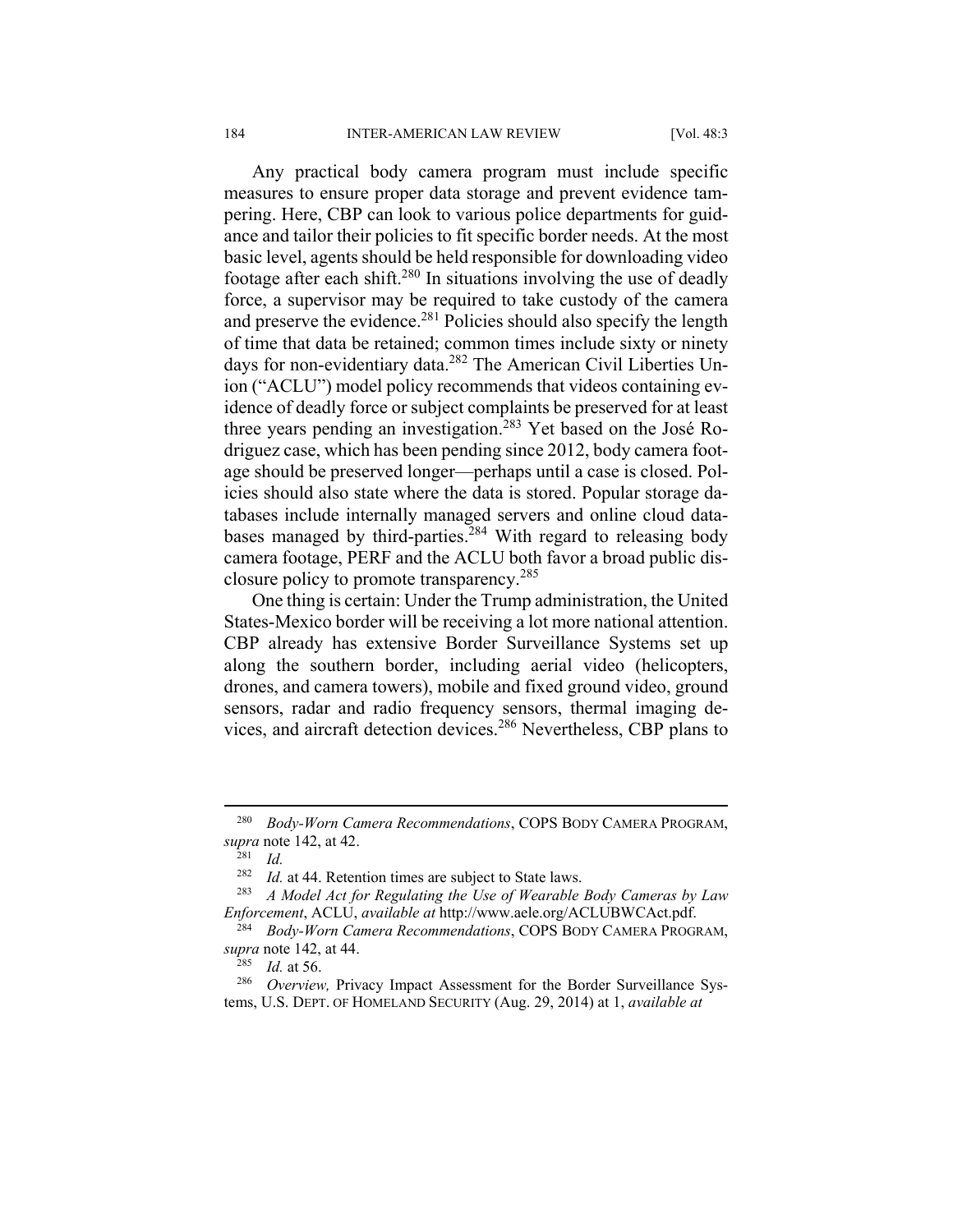dramatically increase its surveillance capabilities by doubling the number of digital watchtowers in the most remote regions from 222 towers to 446 towers.<sup>287</sup> These new systems will be able to detect facial features and attach specific geographic coordinates to "items of interest."288 Given the federal government's plans to heighten security along the borders, adding body cameras to the expansion agenda remains well within the realm of possibility.

But if the José Rodriguez case has taught us anything, it's that the problem is not lack of video evidence, but rather, intentional nondisclosure or destruction of video evidence. All of the border surveillance systems mentioned above were in place when sixteenyear-old José Antonio Elena Rodriguez was shot and killed by Border Patrol Agent Lonnie Swartz. In fact, the entire incident was captured on a border-fence security video less than fifty yards away.<sup>289</sup> That video has yet to be released to the public. The Swartz trial is currently set for June 19, 2017.<sup>290</sup> Whatever the outcome, the Swartz trial will set a powerful precedent for future Border Patrol litigation.

The public wants body cameras at the border. Instituting a program without strong policies to support it, however, is like putting a band-aid on a festering wound. Although it appears "fixed" from the outside, the underlying ailment remains uncured. Unless CBP requires agents to record all encounters and provides public access to all recordings, the social value of a body camera program will likely

The first towers will be built along the Big Bend region, which has seen "the lowest rates of migrant apprehension" along the Mexican border.<br><sup>288</sup> *Id.*<br><sup>289</sup> Ortega & O'Dell *Deadly Border Agent Incidents Cloak* 

1

https://www.dhs.gov/sites/default/files/publications/privacy\_pia\_CBP\_BSS\_A ugust2014.pdf. *See* pgs. 2-3 for a comprehensive list of surveillance systems and their functions. 287 Spenser Woodman, *U.S. Seeks to Double Video Surveillance Towers along* 

*Mexican Border*, THE INTERCEPT (Jan. 27, 2017), https://theintercept.com/2017/ 01/27/u-s-seeks-to-double-video-surveillance-towers-along-mexican-border/.

<sup>289</sup> Ortega & O'Dell*, Deadly Border Agent Incidents Cloaked in Silence*, *supra*  note 74.<br><sup>290</sup> Rob O'Dell, *Border Patrol Agent's Trial for 2012 Killing of Nogales Teen* 

*Delayed Again*, AZ CENTRAL (Feb. 1, 2017), http://www.azcentral.com/story/n ews/politics/border-issues/2017/02/01/border-patrol-agent-trial-2012-killingnogales-teen-delayed-again/97366576/. The trial has been postponed five times already.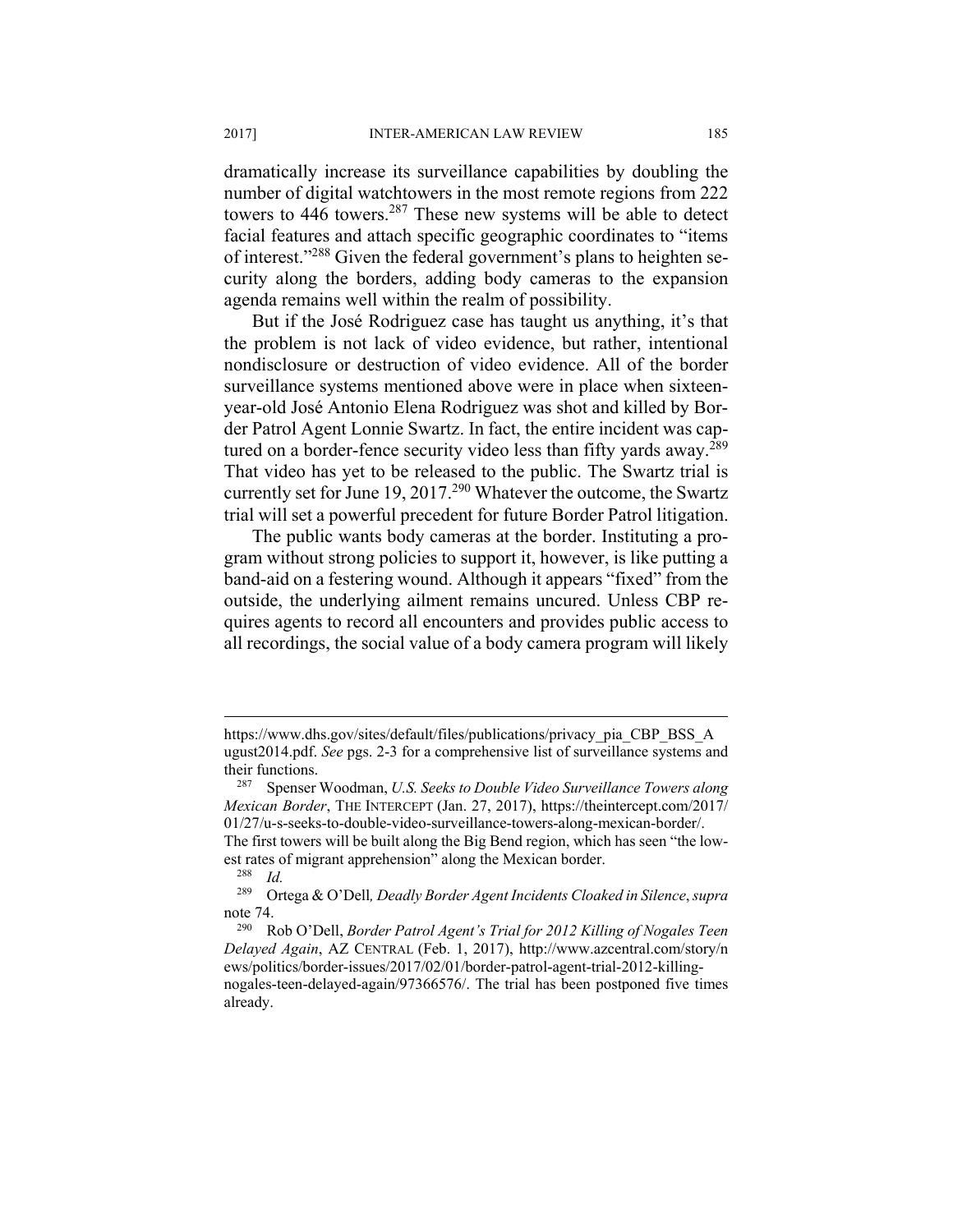$\overline{a}$ 

186 INTER-AMERICAN LAW REVIEW [Vol. 48:3

be minimal.<sup>291</sup> At the United States-Mexico border, body cameras *can* save lives—but only if Border Patrol agents are willing to wear them and CBP is willing to revise or amend its current policies. Under the current state of affairs, however, the cognizable benefits of body cameras hardly justify their financial costs.

#### **CONCLUSION**

Body cameras have been lauded as a panacea for the epidemic of police misconduct, on the streets and at the borders. Although overly optimistic, this opinion is not entirely wrong. Preliminary studies suggest that with proper usage, storage, and disclosure policies in place, body cameras can have a tremendous positive effect on police-civilian relations. In spite of the Trump administration's commitment to honoring the demands of law enforcement, body camera technology continues to progress and gain popularity. Perhaps in the near future, body cameras will join surveillance and dashboard cameras as a widely utilized and accepted tool in American policing.

Nevertheless, what recent cases—the same cases that gave rise to the body camera discussion—show is that people tend to overcredit the testimony of police officers in the face of uncertainty. In giving them the benefit of the doubt, we find a fragment of reason in the madness. We want to believe that police are here to serve and protect. We want to believe that we live in a society of law and order. And we want to believe that people are inherently good.

But the reality is there will always be officers who abuse their authority, at the cost of civilian lives. There will always be individuals who fabricate accusations to satisfy a personal vendetta against law enforcement. So as the saying goes, "guns don't kill people; people kill people," body cameras don't dictate the outcome of cases—people do. Even with surveillance cameras, dashboard cameras, cellphone cameras, and body cameras capturing police violence from multiple angles, juries are reluctant to find police at fault.

<sup>291</sup> Bryce Clayton Newell, *Body-Worn Cameras Alone Won't Bring Transparency to the Border Patrol*, SLATE (Feb. 3, 2016), http://www.slate.com/articles/t echnology/future\_tense/2016/02/border\_patrol\_s\_body\_worn\_cameras\_will\_require\_good\_transparency\_policies.html.